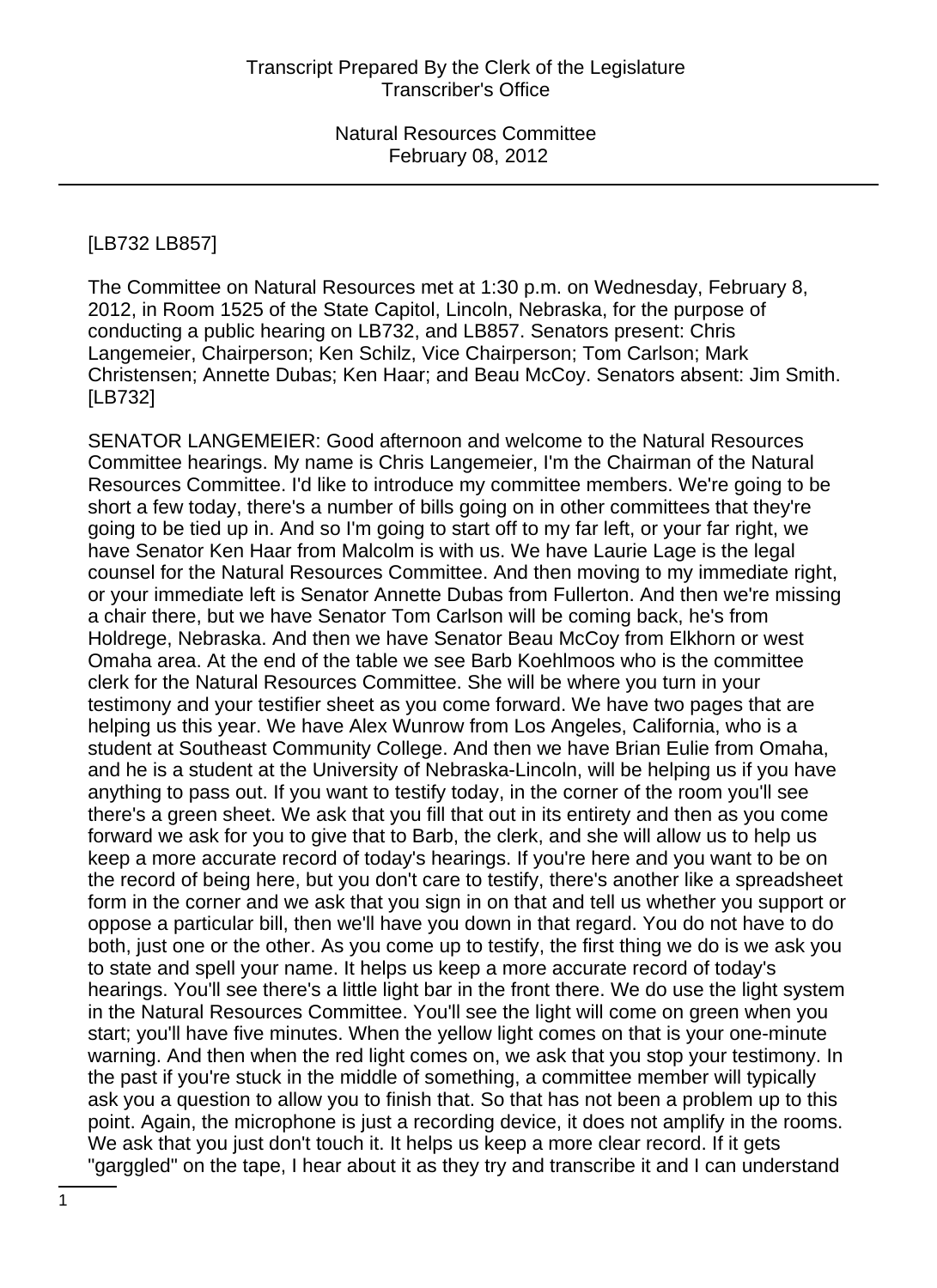why. They made me listen to it once and I understood why very quickly. So we're going to take the two bills as they're posted outside on the door. We're going to start with LB732 and then we're going to move to LB857. But Senator Mello is here, and so we will open the hearing on LB732. And welcome to the Natural Resources Committee. [LB732]

SENATOR MELLO: (Exhibits 1, 2, and 3.) Good afternoon, Chairman Langemeier, members of the Natural Resources Committee. My name is Heath Mello, H-e-a-t-h M-e-l-l-o and I represent the Fifth Legislative District in south Omaha. In 2009, our former colleague, Senator Dave Pankonin, first brought to the attention of this committee and the Legislature a concern regarding recreational trails project in his legislative district. As the committee heard extensively over a two-year period, the Lower Platte South Natural Resources District had been seeking to utilize its eminent domain authority to establish a connector trail through Cass County. And both area landowners and the Cass County Board felt that their input on the location of the trail had been ignored. As is so often the case in the Nebraska Legislature, a compromise was reached in 2010 between the NRDs and those supporting Senator Pankonin's effort to strip the NRDs of their eminent domain authority for recreational trails. That compromise, which took the form of LB1010, provided a detailed public engagement process which had to be followed in the event that an NRD needed to use eminent domain for a recreational trail project. Given that most of the current committee was present for the debate on this issue, I won't take time to detail what the procedures you established in LB1010. Unfortunately, a trail project that is currently underway in south Omaha demonstrates a significant loophole...demonstrates that a significant loophole exists in the revisions that the Legislature put in place with the passage of LB1010. As the law currently stands, an NRD can completely avoid the public engagement process required for the use of eminent domain for trails by simply partnering with a municipality on the recreational trails project. The Keystone Connector Trail, a joint project between the Papio-Missouri NRD and the city of Omaha, has not followed the statutorily required procedures because it is the city, not the NRD, exercising eminent domain for the project. Simply put, LB732 would close the loophole by requiring municipalities to follow the same procedures as NRDs when utilizing eminent domain for a recreational trails project. The language in LB732 is virtually identical to the language that was passed in LB1010, except that it applies to municipalities instead of NRDs and that the definition of "trail" in the bill specifically excludes sidewalks which was a concern brought to my attention by the League of Municipalities. While the same result could have been accomplished by simply amending the existing trail statutes that begin at Section 2-3234.03, I felt that inserting identical language in the municipal statutes would be more effective. If this committee feels otherwise and would prefer to amend the existing statutes, I am completely amenable to that change. Unfortunately, representatives from the affected neighborhoods in south Omaha were unable to attend the hearing to testify in person today. The committee should have received, however, their letters, one from Duane Brooks of the Karen-Western neighborhood, as well as Clark Dietzschold of the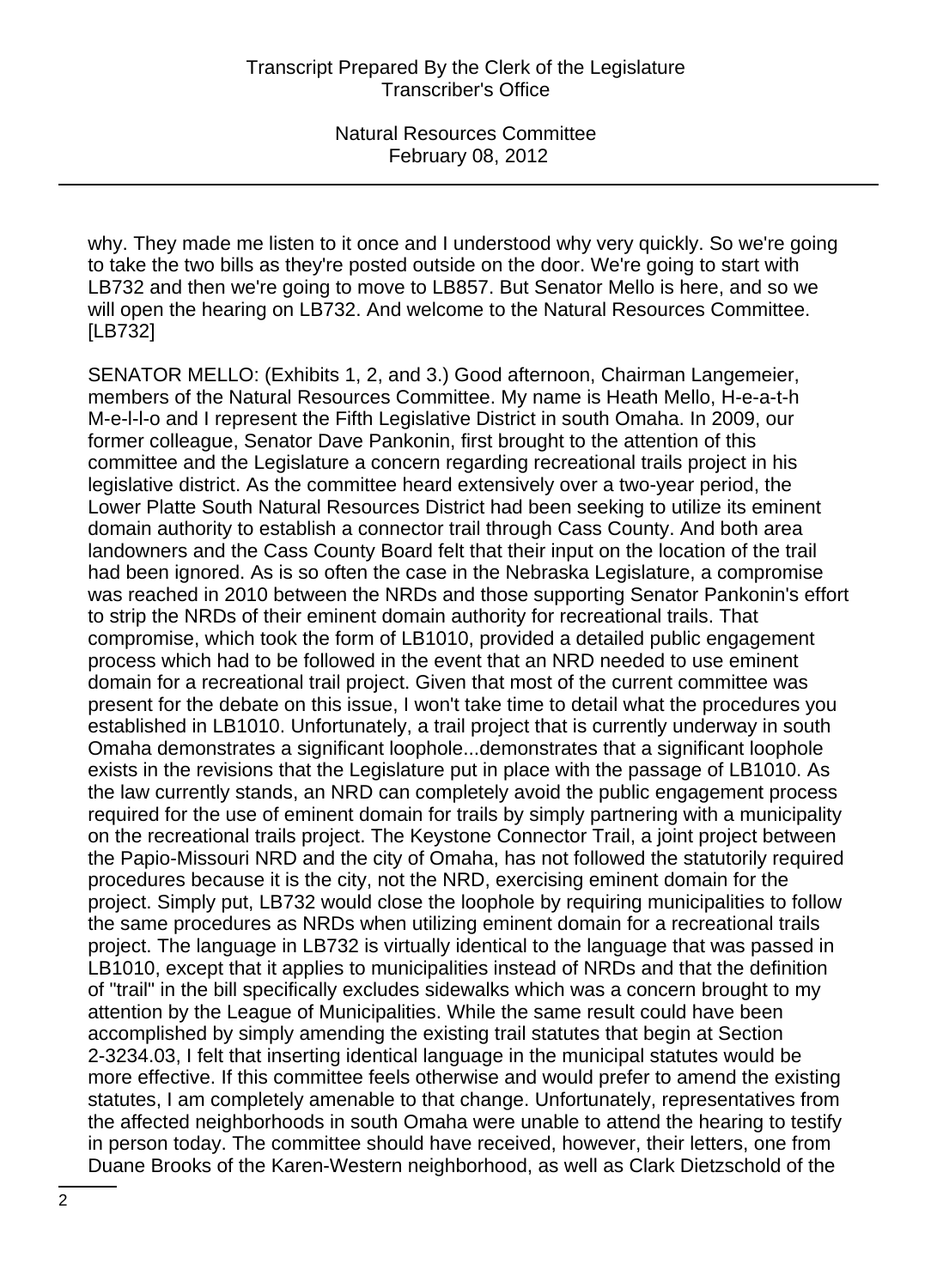Burlington Road neighborhood. And copies of those letters, along with a letter from the Nebraska Farm Bureau Federation, were handed out. I think as those letters point out, there's a significant loophole in the existing statutes which hopefully LB732 can help close. Thank you for your time and I'd be happy to answer any questions you may have. [LB732]

SENATOR LANGEMEIER: Very good. We do have those letters. Are there any questions for Senator Mello? Senator Haar. [LB732]

SENATOR HAAR: Yes, thank you. So the reason for this, Senator Mello, is because of a new trail that's going in. [LB732]

SENATOR MELLO: Yes, Senator Haar. And by all means, I would preface that I've worked well with the Papio NRD and the city of Omaha on multiple issues in my time in the Legislature and this issue has been one issue that constituents of mine have brought forward of expressing significant frustration both with the city and the NRD in regards to how they've gone about trying to build this connector trail. I spoke with Senator Pankonin about it when he was discussing his issue in front of the Natural Resources Committee and we felt at the time that the first phase of this trails project was ultimately handled in a way that was satisfactory to one of the neighborhoods where this trail was. And after this committee put forward LB1010 and we passed that legislation, the second phase of the trail ultimately was transferred from the NRD to the city of Omaha where they would...ultimately the city wouldn't have to follow the public engagement process that was laid out by this committee for using eminent domain for that trail, which would necessitate the need for LB732. [LB732]

SENATOR HAAR: Okay. Yeah, I played a big role in that with Senator Pankonin. Have you talked to the NRDs or are they going to be here to talk about that? [LB732]

SENATOR MELLO: I imagine that both the city of Omaha, the Papio-Missouri NRD, as well as the League of Municipalities will all probably testify in opposition today. In part, because they think they feel that they have an existing...the cities and municipalities have an existing process to use eminent domain for trails. But the underlying issue that I raise, and I think the way I interpret what this committee did, and the Legislature did, was we put forward one process for public engagement to use eminent domain for trails for one political entity, and we have separate eminent domain public engagement processes for municipalities. And essentially, my interpretation of moving forward with any kind of trail project whatsoever is, it's an...if an entity wants to use eminent domain, they just would transfer...NRDs for an example, would just transfer all their authority and all their funding to municipalities so they could follow a less strict, less public engagement process to use eminent domain. And I know that, for an example, there's a city in Sarpy County that over the last ten years they've done trails in their community and they've not once had to use eminent domain for their trails, which shows that a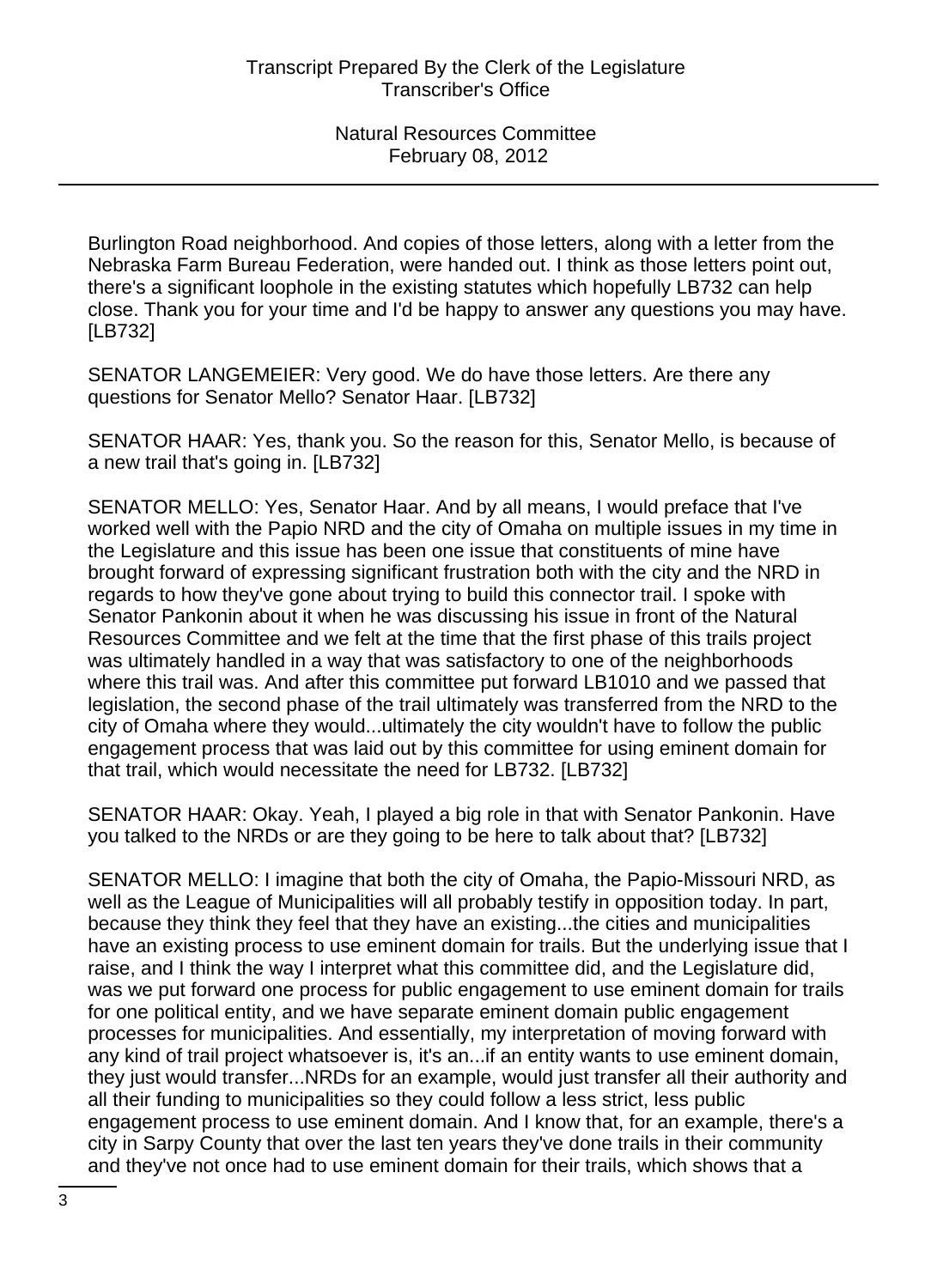good public engagement process on behalf of local governments can avert the need to use eminent domain if it's done correctly and you bring the property owners to the table at an earlier point to ensure to try to find a win-win situation. [LB732]

SENATOR HAAR: Thank you. [LB732]

SENATOR LANGEMEIER: Very good. Are there any other questions? Senator Mello, I do have one. In reading one of the letters that is submitted, is this trail really the Keystone Trail? [LB732]

SENATOR MELLO: It's the Keystone Connector Trail. The Keystone Trail runs into Sarpy County and runs up into Douglas County and it stops, roughly, it has stopped roughly in the Karen-Western neighborhood, just actually west of 60th Street. It actually keeps going north of there, but the Connector Trail stops there right below the interstate or just south of the interstate at 60th Street and essentially cuts across my entire legislative district to connect to the Field Club Trail which is just west of 32nd Avenue, just north of the interstate. [LB732]

SENATOR LANGEMEIER: Okay. Senator Haar. [LB732]

SENATOR HAAR: Will there be a pipeline under this trail? (Laughter) Just thought I'd better ask. [LB732]

SENATOR MELLO: Senator Haar, no. And I would emphasize, you know, I don't bring...I don't bring this, I guess, this idea lightly in the sense that I use the Keystone Trail. I'm a cyclist and use their existing trail. I think the underlying issue to this legislation is more of the public engagement process that we, as a legislature, ultimately passed in the law that right now it's, in all likelihood, at least my interpretation is, it's really meaningless because NRDs simply know...just simply have to give the money and transfer the project to someone else so they don't have to follow the public engagement process that we laid out. And I'm not faulting them. Like I said, I started my testimony, I have a good working relationship with both the city of Omaha and the Papio NRD. I just felt that just to help other communities who may have to deal with a somewhat similar situation with their NRD and municipality, it would be wise for the Legislature to harmonize the eminent domain process or public engagement process for trails for all public entities to follow somewhat of a similar process. [LB732]

SENATOR LANGEMEIER: Senator Carlson. [LB732]

SENATOR CARLSON: Thank you, Senator Langemeier. Senator Mello, thanks for bringing this and it looks like you've got pretty good support for it. But I'll venture there is a pipeline under some kind of a trail that might come into being. [LB732]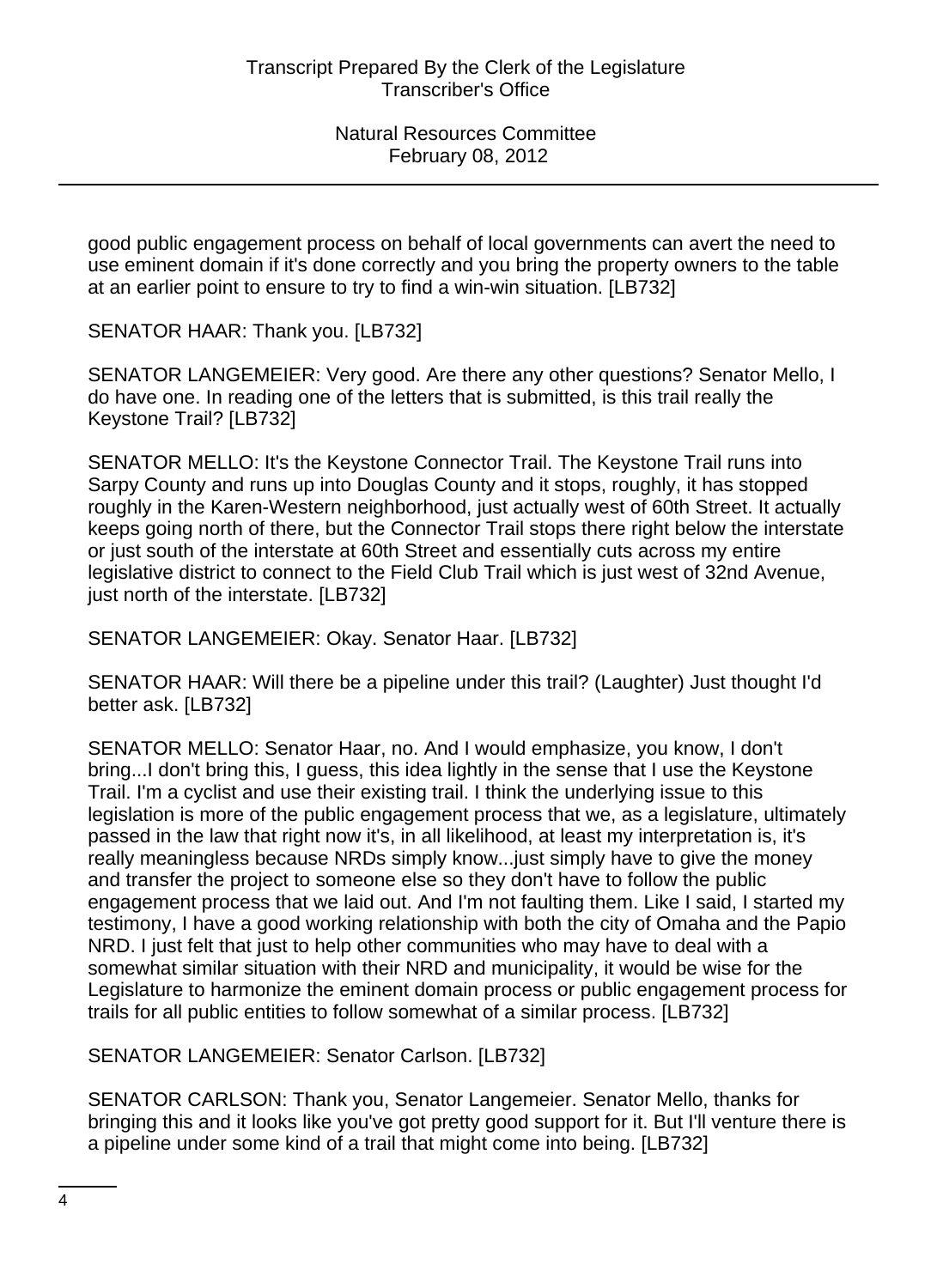SENATOR MELLO: There may be, Senator Carlson. I would be remiss to say I don't have that answer off the top of my head. We're not building, I think, a new pipeline. Maybe I was interpreting Senator Haar's question, we're not building a new pipeline, so to speak, under this existing trail. But there are plenty of pipelines that fall within...under the south Omaha neighborhoods that I represent. [LB732]

SENATOR CARLSON: Thank you. [LB732]

SENATOR LANGEMEIER: Very good. Seeing no other questions, well done. [LB732]

SENATOR MELLO: Thank you. [LB732]

SENATOR LANGEMEIER: You have heard the opening on LB732. We will now take testimony in proponent. Seeing none, we do have a letter signed by Duane Brooks in support. We have a letter signed by Clark...Senator Mello said this... [LB732]

SENATOR MELLO: Dietzschold. [LB732]

SENATOR LANGEMEIER: ...Dietzschold, hopefully I didn't butcher that too bad. And then one from Jessica Kolterman with the Nebraska Farm Bureau in support of LB732. We will now move to those that would like to testify as an opponent against LB732. Come on up. Welcome. [LB732]

WILLIAM BLAKE: (Exhibits 4 and 5.) Thank you. Mr. Chairman, members of the committee, I filled out the green sheet indicating I'm appearing as an opponent. My name is William G. Blake, Bill Blake, B-l-a-k-e. I am appearing today on behalf of the Nebraska State Bar Association. The NSBA opposes LB732 as drafted. This does not go to the merits of the proposed legislation. The bar does not take a position on whether recreational trails should be the subject of eminent domain or whether legislation in this area is needed. The NSBA is interested in the administration of justice. I have provided the committee with copies of my bio from my firm's Web site. That's the Baylor Evnen law firm here in Lincoln. The purpose of giving you the bio is to indicate my background and my qualifications to speak with some knowledge regarding eminent domain. I have practiced in this area extensively for over 35 years. I am the editor of the recently completed "Compendium of the Law of Eminent Domain in the 50 States" for the litigation section of the American Bar Association. I'm active in several national organizations devoted to this practice area. We have a system for eminent domain or condemnation proceedings in this state that is somewhat rare. It is a fairly uniform system for all types of public projects, for all types of uses, and for all condemning authorities. Condemnation is dealt with primarily in two articles of the Nebraska Revised Statutes. The process for public notifications and hearings for proposed projects under the threat of condemnation is set forth at Chapter 25, Article 25. The statutes governing the condemnation proceeding itself are at Chapter 76, Article 7. In many states, each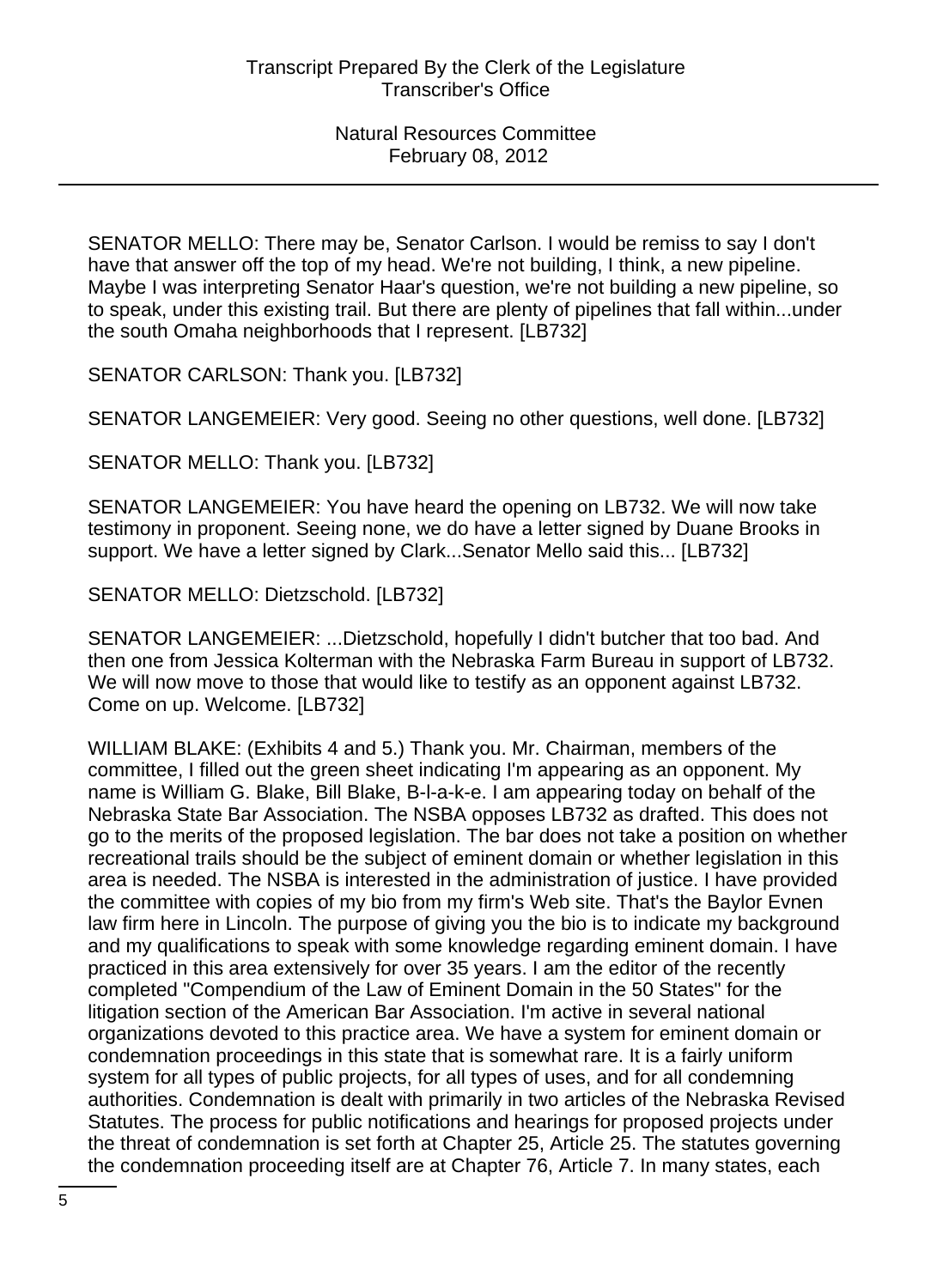type of project has its own requirements, and each type of public agency may have its own set of condemnation procedures. It sometimes ends up in a confusing mess requiring costly and time-consuming litigation to determine what law applies and how conflicting laws should be interpreted. Our eminent domain system in this state is not perfect and as problems are encountered or new areas of public need arise, this system needs to be amended. However, we do not have the difficulties faced in states that have answered the problems with piecemeal special legislation. LB732 provides a special procedure for hearings prior to a city deciding to acquire property for a trail by eminent domain. It carries more requirements than for other public projects and for other classes of public agency. This has already been done as to trail projects by natural resources district. This type of fragmentation should be decreased rather than increased. If trails are deserving of special treatment prior to eminent domain, then such treatment should apply regardless of the public agency that wishes to develop the trail, and the procedure should dovetail with the existing eminent domain procedures. If the committee determines that LB732 should be sent to General File for consideration by the Unicameral, then we ask that it first be amended to fit within the existing statutory framework. Thank you. If there are any questions, I'll be happy to try and answer them. [LB732]

SENATOR LANGEMEIER: Very good. Are there any questions? Senator Haar. [LB732]

SENATOR HAAR: Thanks for being here. You're saying in your testimony if trails are deserving of special attention, such treatment should apply regardless of the type. And I guess I was hearing that's what this bill will do. It will also apply it to cities and so on. [LB732]

WILLIAM BLAKE: Well, it would apply...this bill would make it apply to cities, as well as natural resources districts. What about counties? There are countless other agencies. What if a city or a county wishes to join with another entity and create a joint public agency? There are...if the idea is to close a loophole, there are still many potential loopholes. And there are procedures set forth in the bill that do not dovetail very well at all with the existing statutes. And that's the point of what the State Bar Association is looking at. Let's try to make it consistent. And if we don't make it consistent, we end up with litigation to determine what does this statute really mean? How does it really apply? That's very costly and typically property owners, as well as the governing agencies, cannot afford that extra cost. [LB732]

SENATOR HAAR: So I hear you saying, basically, that if we're going to go in this direction, let's include everybody who might be in this situation. [LB732]

WILLIAM BLAKE: Yes. And let's work within the existing framework. [LB732]

SENATOR HAAR: So to work within the existing framework, would that require going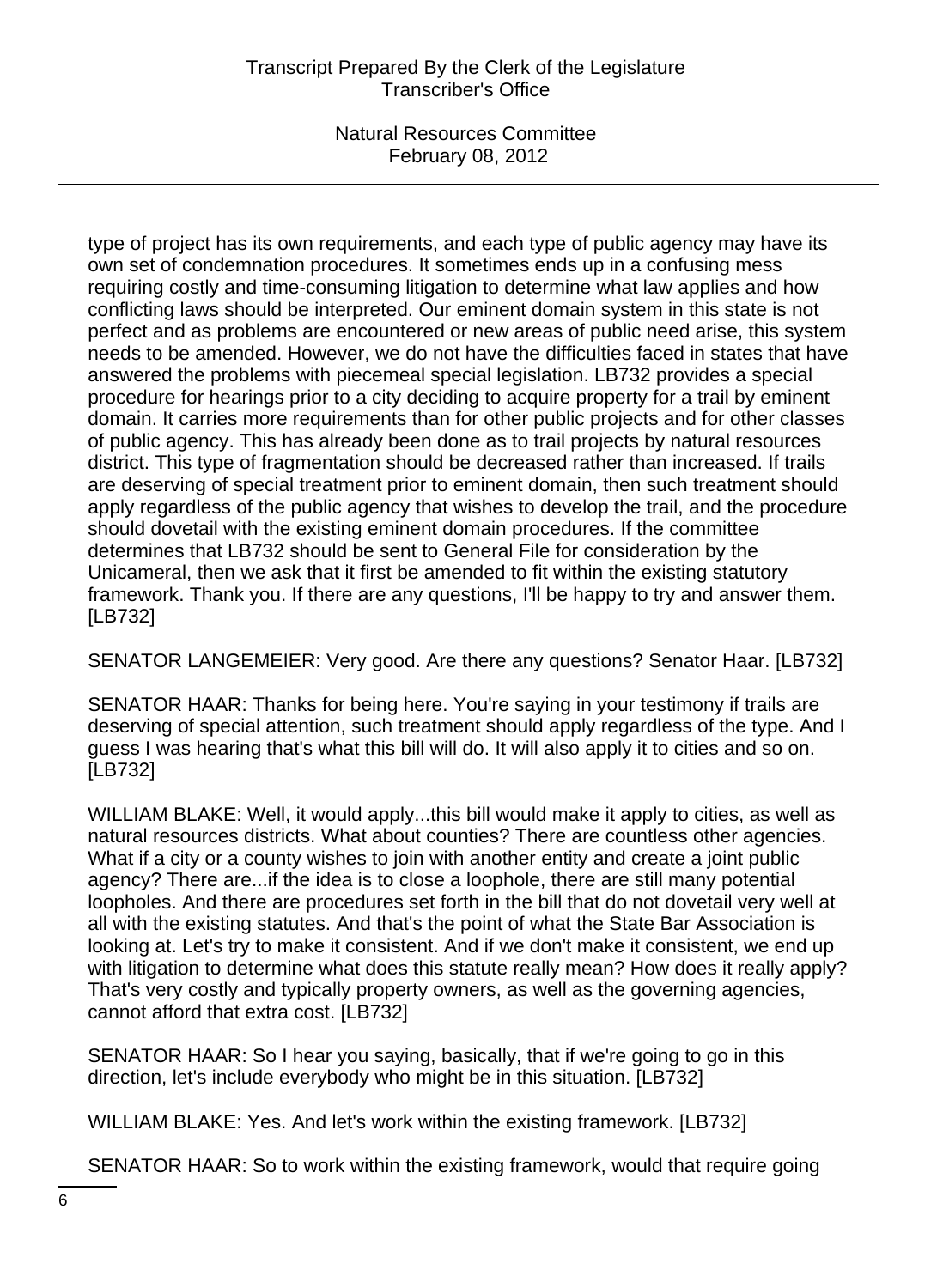back and changing the law that we established with the NRDs for trails? [LB732]

WILLIAM BLAKE: In my opinion, to do it correctly, yes. [LB732]

SENATOR HAAR: All right, thank you. [LB732]

SENATOR LANGEMEIER: Senator Carlson. [LB732]

SENATOR CARLSON: Thank you, Senator Langemeier. And, Mr. Blake, as you went through your testimony here, I thought you were just entirely against this bill until the last paragraph. So we ask that it first be amended to fit the existing statutory framework and then following up Senator Haar's question, so the current law that we have that applies to the NRD, you would suggest that one be reworked. [LB732]

WILLIAM BLAKE: I think it could be reworked rather easily to fit within the framework for eminent domain. It is the type of legislation that we see in other states where they close a loophole or they fix a problem and in the process create a bunch more problems. And if you see that proliferate then, then...as I said, it ends up just kind of a mess. We want to avoid that. And the first one...well, the first time you see it happen it doesn't get much attention, but then you see it continue, then you really feel like you should address the issue and try to keep it a fairly uniform system. [LB732]

SENATOR CARLSON: So really your suggestion would be rather than just include the city, that the entire approach be revisited so that every possible entity that this could apply to would be included? [LB732]

WILLIAM BLAKE: Well, I do need to keep it very clear that the Bar Association, that I am here on behalf of, has not taken any position on whether anybody should be included in this legislation. The Bar Association does not take a position on whether this legislation is a good idea or a bad idea. It simply...how it's drafted to make it work as smoothly as possible and to not create more litigation. [LB732]

SENATOR CARLSON: Okay, thank you. [LB732]

SENATOR LANGEMEIER: Senator Christensen. [LB732]

SENATOR CHRISTENSEN: Thank you, Mr. Chairman. Thank you, Mr. Blake. So you're really more concerned that every entity that could be doing this is...has the same set of rules and not concerned about if it's a two-thirds vote of the board or majority vote of the board and things that direction, correct? [LB732]

WILLIAM BLAKE: Correct. [LB732]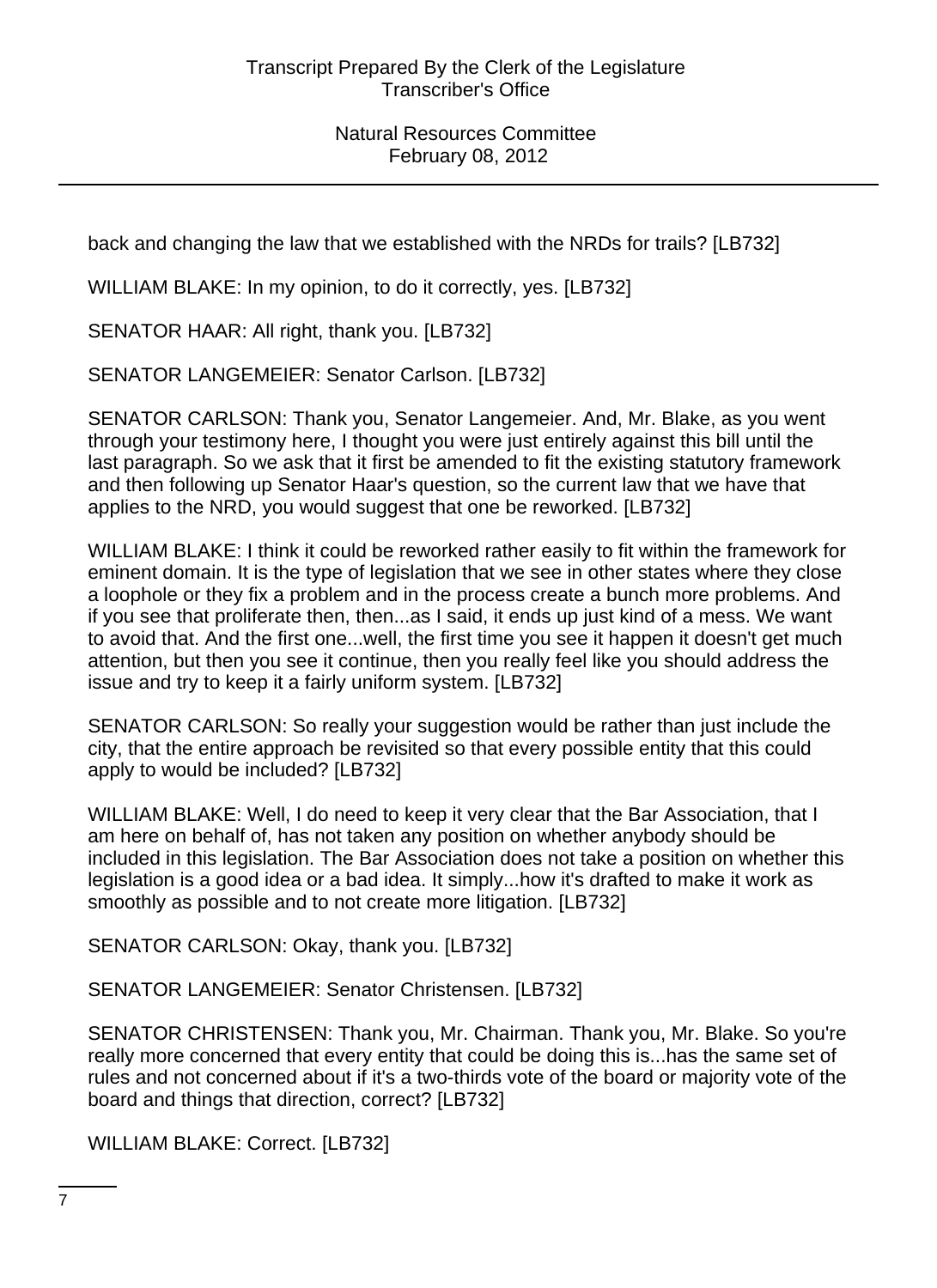SENATOR CHRISTENSEN: Okay. Thank you. [LB732]

SENATOR LANGEMEIER: Senator Haar. [LB732]

SENATOR HAAR: Okay, well I was just going to say I'd be more than happy to sit down and talk about that with the Bar Association, but it was a difficult compromise worked out because trying to...a win-win situation for the people, you know, and their emotions and...so I'd be interested to see what you would suggest. If we're just tweaking to make it work better, you know, maybe there's some possibilities there. [LB732]

WILLIAM BLAKE: Well, I'm well aware...use of eminent domain is one of those areas that anytime you try to tweak it, then lots of people love the idea and lots of people hate the idea. [LB732]

SENATOR LANGEMEIER: More so on the hate side. (Laughter) Seeing no other questions, thank you very much, well done. [LB732]

WILLIAM BLAKE: Thank you. [LB732]

SENATOR LANGEMEIER: Further testimony in opposition to LB732. Come on down. Welcome. [LB732]

BERNARD IN DEN BOSCH: Good afternoon, Mr. Chairman, members of the committee. My name is Bernard in den Bosch. The last name is spelled...three words, first word is lower case "in"; second word is lower case d--as in David, e-n; third word is capital B--as in boy, o-s-c-h. I'm employed by the city of Omaha and I'm here on behalf of the city of Omaha appearing in opposition to LB732. I, obviously, wasn't involved in the process when the previous bill involving the NRDs was invoked, so I'll try to adjust my comments around those and I appreciate...answer any questions...try to answer any questions you may have. The concern that the city of Omaha has, quite frankly, is that this bill establishes an intricate and lengthy process for acquisitions of a very specialized and particular nature. Now I appreciate, as Mr. Blake certainly has more experience with eminent domain than I do, I've been doing eminent domain for the city of Omaha for approximately 16 years. I've had occasion to speak on the subject at various conferences several times. I'm aware of the nitty-gritty work, so to speak, that goes about with doing it. The city of Omaha, I would guess, has acquired more property of any entity other than the state of Nebraska over the past 16 years, though I do want to point out that the times that the city exercises its right of eminent domain is approximately 1 percent of the property that is acquired. For the most part, the process that exists currently which involves...and I'll talk about it briefly, in order for the city of Omaha to exercise eminent domain and, frankly, it's quite similar in other governmental entities, the first action that needs to occur is the governmental entity, the city council, needs to declare a necessity for the property. After public hearing, that necessity is then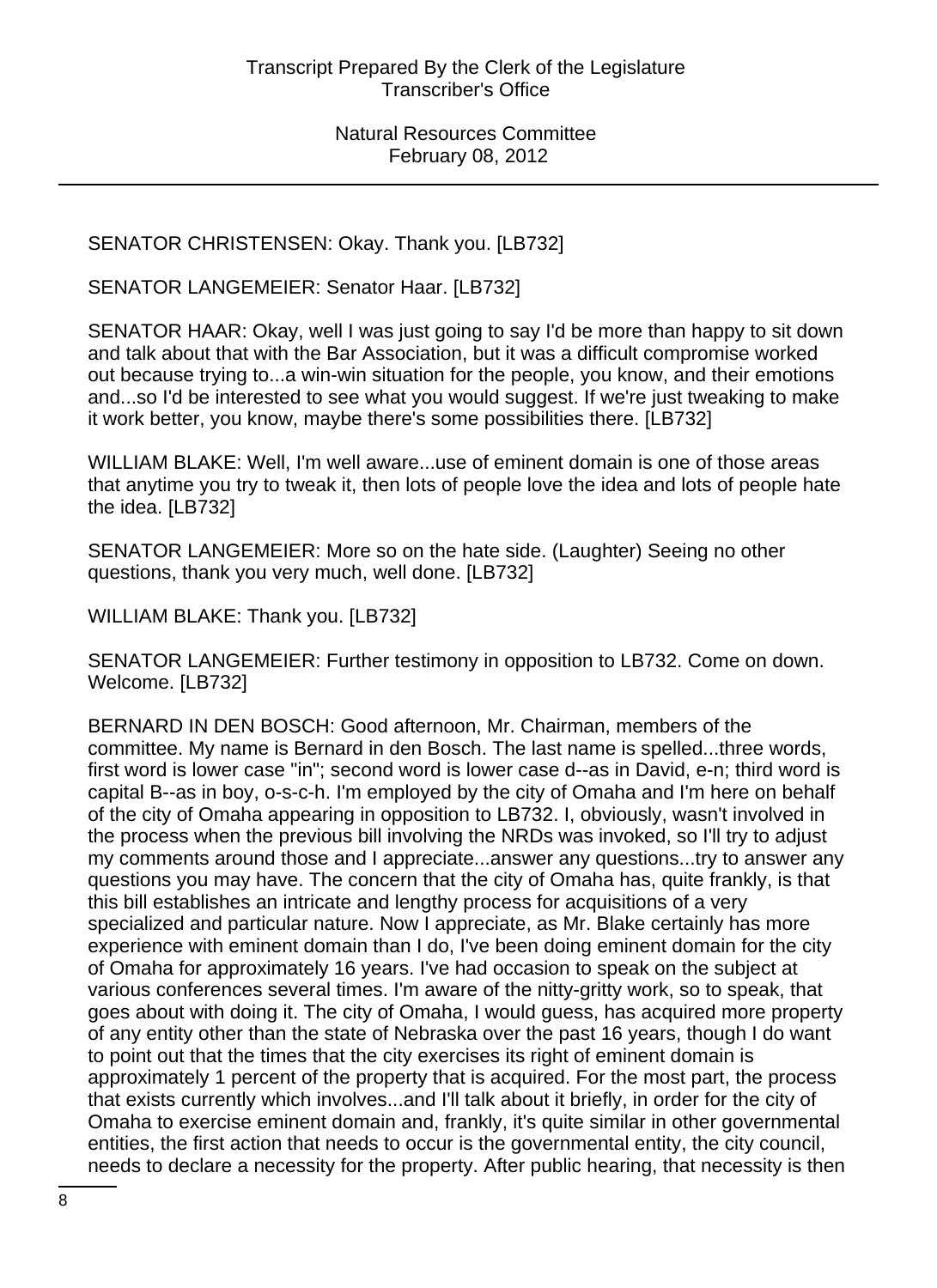declared. As far as the actual project, and in most instances, and I think the issue that brings this bill to the front, and I'll address the specifics towards the end of my presentation, in most instances there's also public hearings. And Mr. Blake described some of the processes that exist and I don't want to duplicate his testimony as far as those processes. But after the decision has been made that property is necessary, the city of Omaha, as a requirement of Nebraska statutes, as well as any other governmental entity, is required to negotiate in good faith. That typically entails hiring an appraiser to determine the fair market value of the property that's being acquired, entering through a negotiation period with the property owner which includes not only compensation for a taking, but quite frankly, also includes what kind of changes and tweaking and other things can be done to plans in order to make the project more palatable. And it's only after that process fails that you would go to the process of filing a petition for eminent domain. And as I indicated previously, in the case of the city of Omaha, that instance happens approximately 1 percent of the time, and a number of those aren't even disputes as to value. We have issues with clearing title. And it's the last option and not used. And I want to address some of the specifics in this particular bill and I understand it's modeled after a bill with the NRD. I don't know if there's really been any experience as to the process, but it occurs to me that there are some problems with the process that put in...the process contemplates that you will need to get written consent and an agreement before eminent is allowed, presumably you'll need to get appraisals and go through that whole process. If that doesn't occur, then you have to go to the city council or whatever body that is making a decision and get consent to try to use eminent domain. Their council acts in this quasi-judicial capacity with a clear and convincing evidence. I might question the ability of councils to do it, but that's...I understand that's...that was a probably born of compromise. And then there is a process to appeal that determination through a petition in error. My experience with petitions in errors, at minimum it's a six-month process, maximum it's two, two and a half years. So then you have a process where this trail which has been discussed and you might have acquired property interests from some people, but maybe there's 1 out of 20 or 1 out of 10 that's a holdover, now you have to go back and assuming that the petition in error is denied, you've got to go back and start the process, again, requiring you to update appraisals and go through the process. So it appears to me that there are some fundamental issues with this particular legislation which could be addressed and I would like to discuss with you more. I understand my light is red, so if you... [LB732]

SENATOR LANGEMEIER: Are you close? [LB732]

BERNARD IN DEN BOSCH: I am, I just wanted to point out some of the issues in the specific situation here. [LB732]

SENATOR LANGEMEIER: Do that quick. [LB732]

BERNARD IN DEN BOSCH: Okay. Senator Mello raised...and I've spoken with the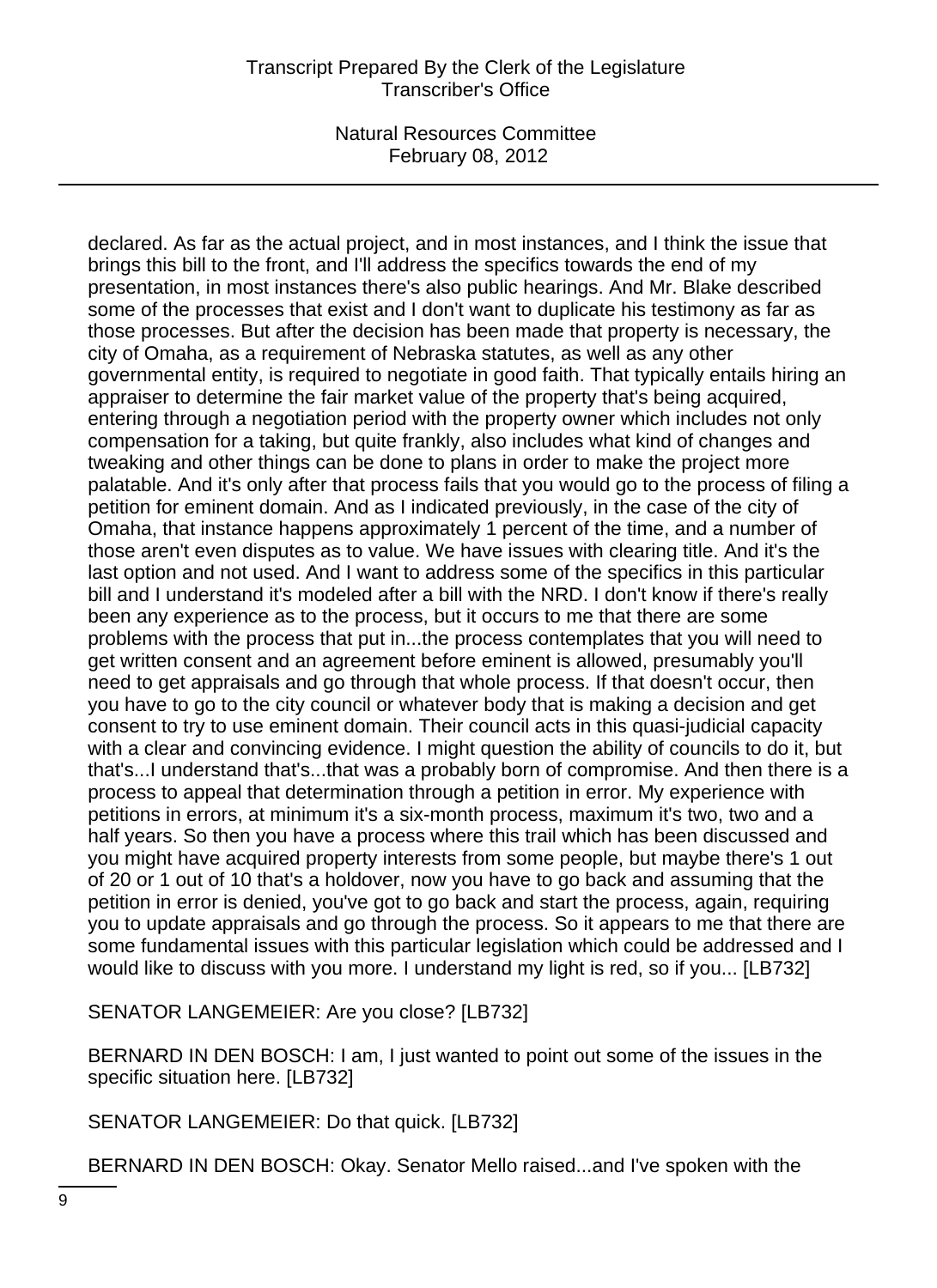# Transcript Prepared By the Clerk of the Legislature Transcriber's Office

Natural Resources Committee February 08, 2012

people in our parks department to try to get a flavor for what occurred here. I know there's a...and maybe the facts seem to indicate that the agreement between the city and the NRD was amended to bypass these particular rules. I think, frankly, if one explores that particular issue, that is not the case. The project was originally started in 2009, late 2009-2010 and it was contemplated the NRD would be the lead agency but the property would be owned by the city of Omaha. At some point in time it was determined that the city of Omaha couldn't hold title if the NRD bought it. At least that was the information provided by the NRD. And so the agreement was modified to allow for that. But more importantly, as soon as the concerns were raised by the neighborhood association, in this case, the city delayed the project from the summer of 2010 to the summer of 2011 to re-explore everything; where the appropriate paths should be, were there alternatives, what other things could be done, and attempted to address the concerns of the neighborhood. They didn't get everything they want so, and I appreciate people would like to get everything they want, but one of the things that happened, for example, is Mr. Dietzschold, who is the author of the letter, originally we were going to acquire some property from him. The plans were reworked so that the trail would actually exist in the existing right-of-way. So there was not actually going to be an exercise of an acquisition of property or ultimately eminent domain. So I appreciate the time...the sequence may not look particularly good, but...and one of the other things is, we've decided we've indicated that we will build a privacy fence to provide some protection to his particular property. I'd like to conclude, at least my presentation by saying what we're doing is establishing a very unique, time consuming, delaying process for trails which is one of any number of processes the city may use to acquire property. And quite frankly, we do work with the NRD to acquire trails on occasion, but the great majority of the recreational trails that the city has built do not involve the natural resource districts. I'd be happy to answer any questions. I know my light has been red for a few minutes. [LB732]

SENATOR LANGEMEIER: You're okay. Senator Haar. [LB732]

SENATOR HAAR: Well, I think...well as we worked out the trail bill a couple of years ago, we're well aware that we produced an intricate and lengthy process. The tradeoff was whether we could develop trails or not. And so I think we're aware that...and the fact also aware that eminent domain is a really big hammer. So I guess I'm just saying that the fact that it's intricate and lengthy, I'm sorry about that, but I think that's the tradeoff for being able to build trails and again, I was on a city council. [LB732]

BERNARD IN DEN BOSCH: Sure. [LB732]

SENATOR HAAR: I'm sorry to see those things happen, but yeah. [LB732]

BERNARD IN DEN BOSCH: And appreciate...I wasn't...the city wasn't involved in it, so we didn't have a hen in the fight, so to speak. We're part of the negotiations. So as we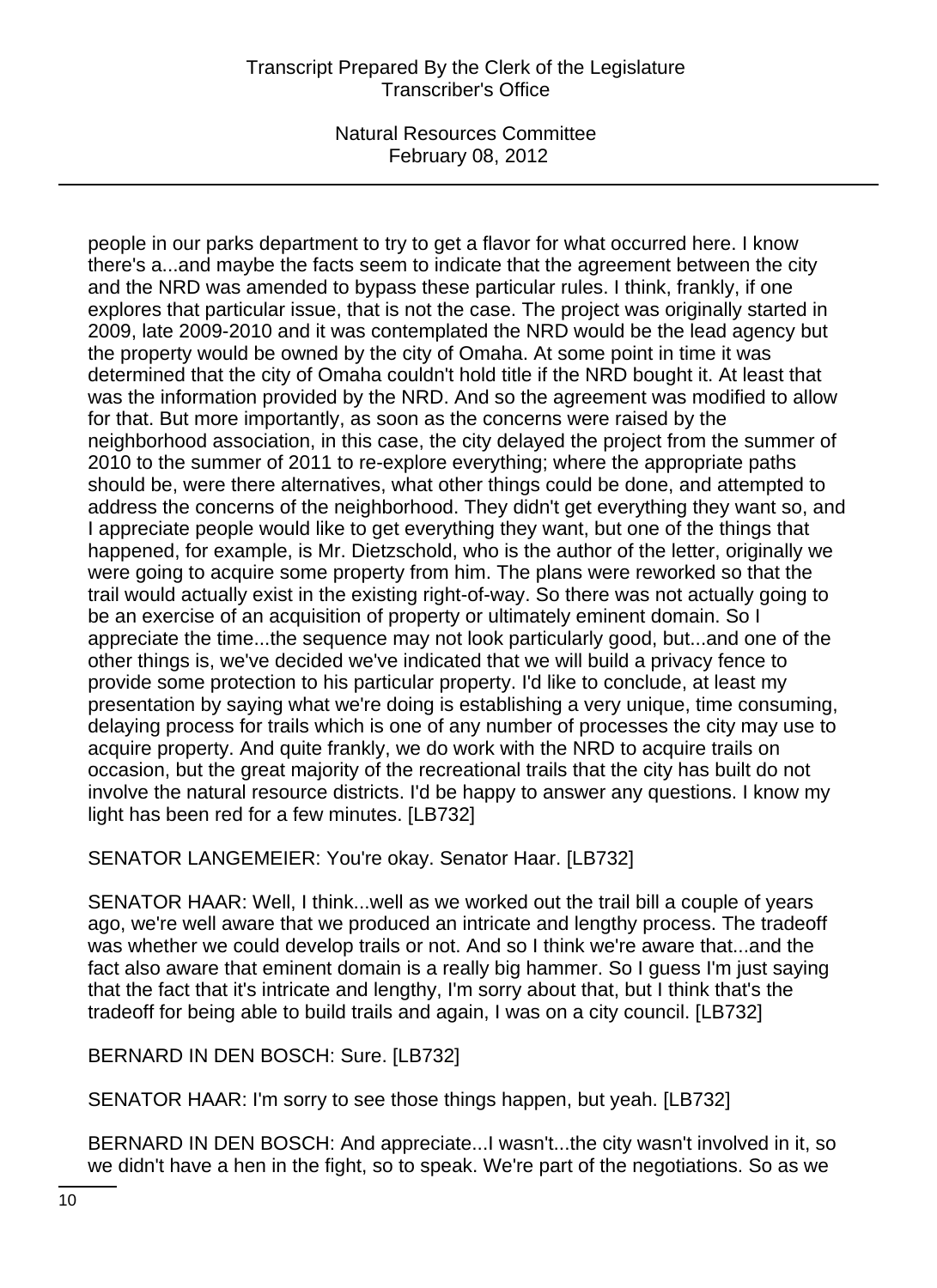look at it, you know, we're, of course, responding to...you know... [LB732]

SENATOR HAAR: Sure. [LB732]

BERNARD IN DEN BOSCH: ...to the response. So that's what I... [LB732]

SENATOR HAAR: So your interest, I understand that, sure. [LB732]

SENATOR LANGEMEIER: Mr. Blake, I have a question, seeing no others, excuse me; Mr. Blake earlier talked a little bit about, through eminent domain for trails you have to show the public need or the benefit or he had a specific term that you had to prove before you could use eminent domain. [LB732]

BERNARD IN DEN BOSCH: Before you can acquire any property, there has to be a public use. And not only do you have to demonstrate a public use in your ordinance of necessity, there is an ability to challenge the legitimacy of the public use through the mechanism 76. 701-726; and there's certainly case law where entities have said, we don't believe this is an appropriate public use and have challenged it through injunctive relief and others as opposed...and I appreciate that's an alternative to the process that was adopted in this bill. [LB732]

SENATOR LANGEMEIER: You used the word for me, thank you. Public necessity, public use and public necessity, we talk about this being a different process than putting a road in and some other things out there. I would argue that a trail is a nice thing, but I don't see a necessity in having a trail. So the fact that it's harder, it's more incumbering, doesn't bother me. A road I see as a necessity. You've got to get people from their homes to their jobs, that's what makes the economy go. I understand that. But a trail is a nice thing, it's a good thing. I like trails and all that. I don't see the necessity to use a trail to get from Senator Carlson's backyard to Senator Haar's backyard. [LB732]

BERNARD IN DEN BOSCH: And I understand what...your concern. Now appreciate 14-366 is the act, the legislative section that it deals with public necessity for cities of the metropolitan class. But the question may not be...we all understand roads are necessary. I would argue there are some other amenities that we all think are necessary in our community, whether they be community centers, whether they be sewers. Now on every individual road, on every individual sewer, on every individual police station, community center, fire station, all of which we might agree, generally, are needed, there's always a question of whether this is the particular best location, or this is where it should go. And so we certainly get challenges for public necessity on those. Most of the challenges, quite frankly, have to do with Nebraska's community development law, at least the ones that I've been involved in, where they're challenging the public necessity or the need. And the statutes are frankly written, the case law is written to give some deference to local government to decide what things are necessary for their particular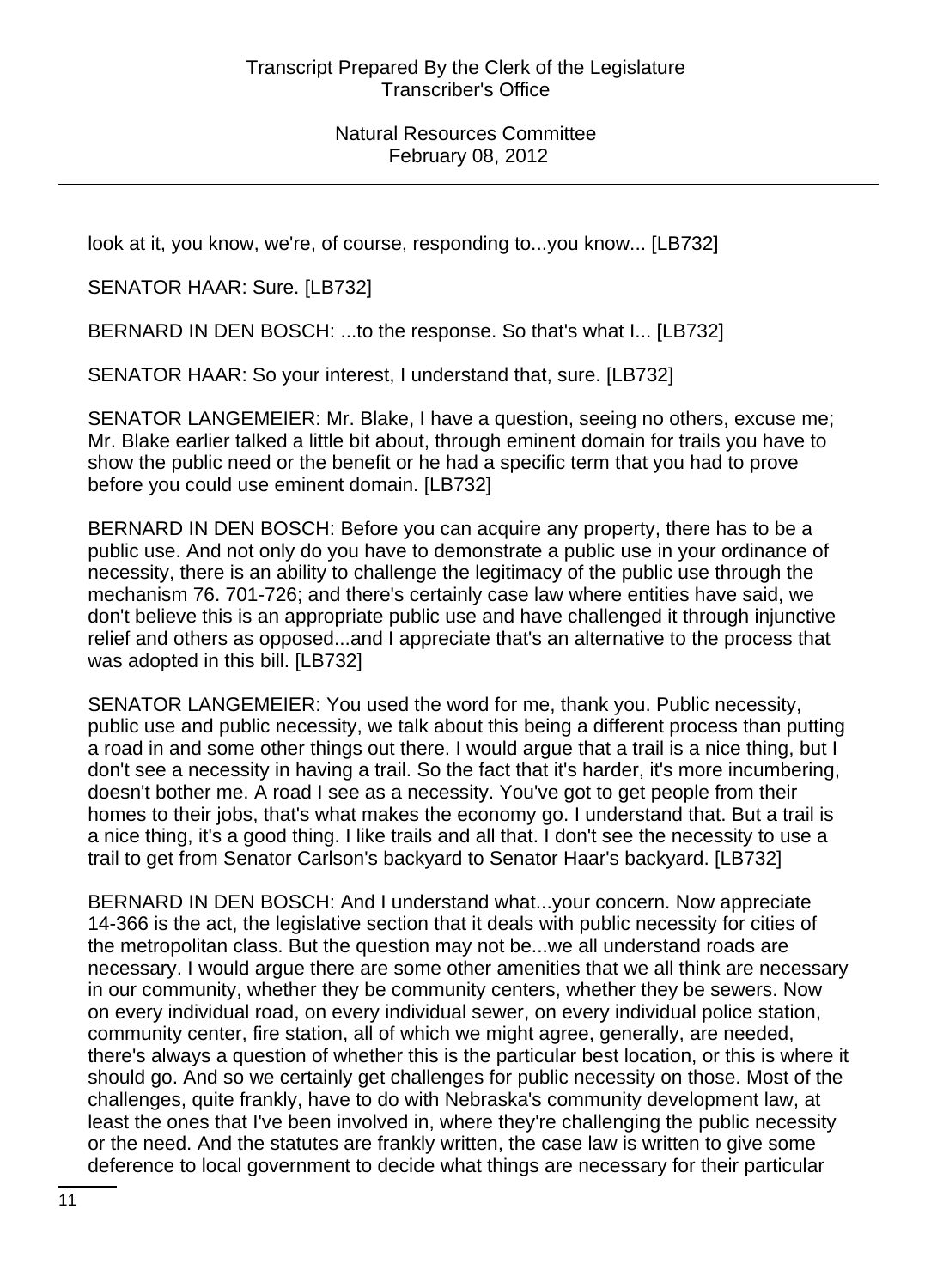entity. And I appreciate...in some people's mind, certain things are necessities and certain things aren't. I guess I would argue the idea of eminent...the idea is government provides facilities for its people. I could argue that no community center is ever a necessity, but as a practical matter, almost every community has one because it's an amenity the people want and expect. And I appreciate...you could share the same thing about trails, or at least larger communities. [LB732]

SENATOR LANGEMEIER: Has anybody used eminent domain to build a community center? [LB732]

BERNARD IN DEN BOSCH: There are certainly been times where the city would have acquired or needed to use eminent domain to clear title. Appreciate... [LB732]

SENATOR LANGEMEIER: That's a whole different ball of wax, we don't want to go there. [LB732]

BERNARD IN DEN BOSCH: I know it, but appreciate when we say eminent domain, every acquisition that a governmental entity does for a project, where there's been a declaration of necessity, the council determines whether eminent domain is something that's going to be considered or not. In most cases they do, if you're able...if you're not able to acquire it through negotiations. And as I indicated to...at least in the case of the city of Omaha, most things are acquired through negotiations, but you might have an entity where you have 20 pieces of property you need for something; 19 of the 20 agree to it, 1 of the 20 does not. You might have to use eminent domain to acquire that property interest, otherwise the project doesn't happen. [LB732]

SENATOR LANGEMEIER: Sure. Are there any other questions? Seeing none, thank you very much, well done, well done. [LB732]

BERNARD IN DEN BOSCH: Thank you, appreciate your time. [LB732]

SENATOR LANGEMEIER: Further testimony in opposition to LB732. Lynn, welcome. [LB732]

LYNN REX: Thank you. Senator Langemeier, members of the committee, my name is Lynn Rex, L-y-n-n R-e-x, representing the League of Nebraska Municipalities. And we are in opposition to this bill, but we also understand the sensitivities that, I think, resulted in the passage of LB1010 a few years ago. With that, I would just like to underscore a couple of points that have already been mentioned, but I think they're worth emphasizing. And that is that under LB269 which passed several years ago, one political subdivision is able to partner with another political subdivision to basically do joint projects. And so we have cities across the state that are involved in a number of joint projects. And I could foresee clearly...I'm sure there already have been, projects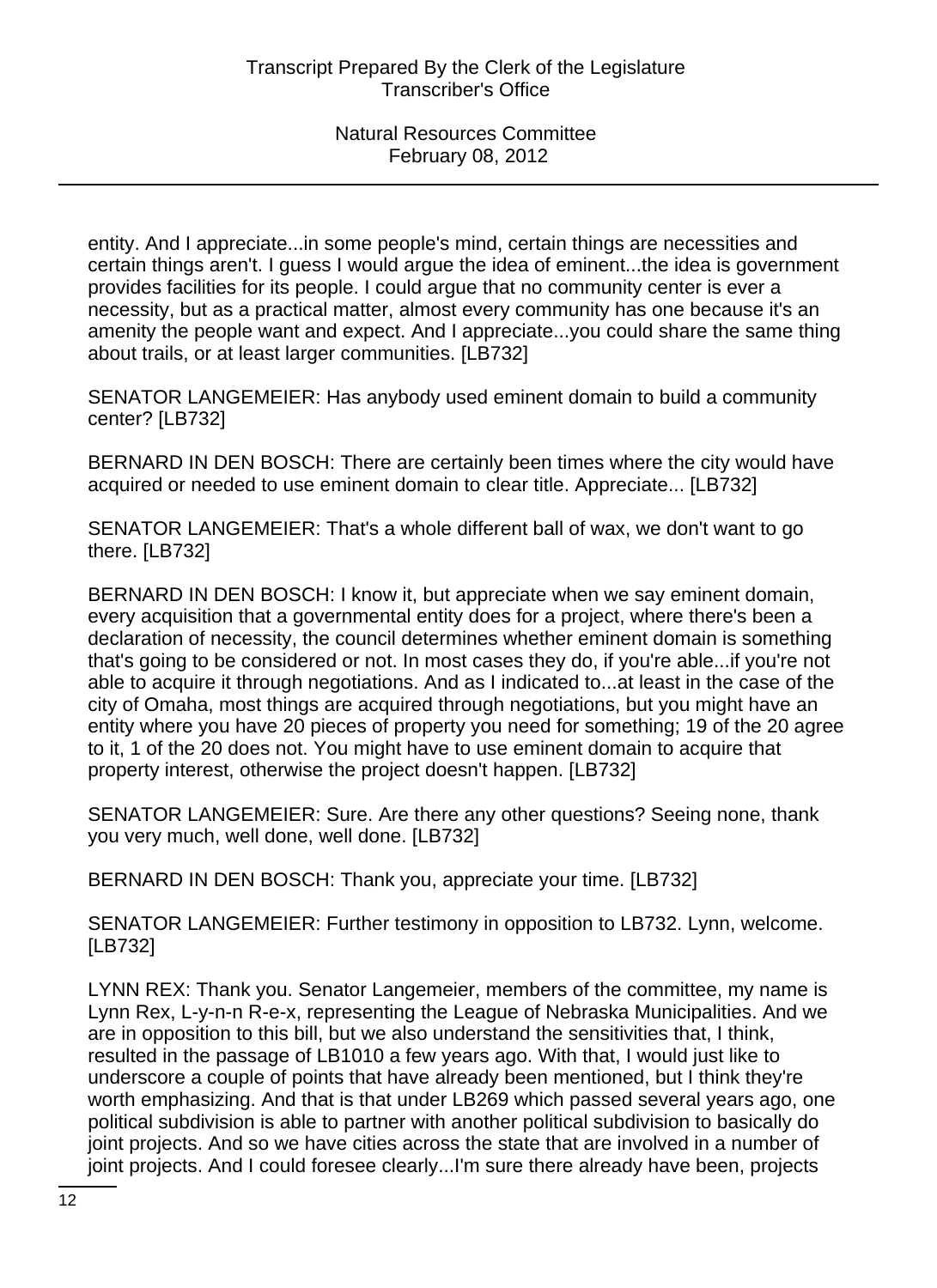between and among municipalities, NRDs and counties with respect to trails. So if you have different sets of statutes for different political subdivisions, it is really hard to interface all those. And perhaps a better approach, if you feel you have to move forward with something, would be to have one uniform set of eminent domain statutes when you're looking at trails. With that being said, I really appreciate the fact that Senator Mello and his staff were willing to make an accommodation on page 2, and that was on lines 10 and 11, making it clear that a trail does not constitute a sidewalk, or a trail is not a sidewalk. When we reviewed this legislation with all cities of the first class, Lincoln and Omaha, in our legislative committee process internally, as well as with second class cities and villages across the state of Nebraska, and we have about 40 of them that come in and meet with us on this type of legislation and all these types of proposals, one of the things that they pointed out too is just their partnering, and especially partnering with the federal government. And that gets to the timing issue that the previous testifier just mentioned. And that is that, for example, I'm talking about Scottsbluff and the monument, there's a trail...the city of Scottsbluff...I believe Gering is involved, but I may stand corrected on that, but they've been very involved with the federal government in doing all this partnering to finally put this trail system together out there. And what the city officials in Scottsbluff have told us is, their concern is--it's timing. When you get the federal government finally in a position to move on something, you got to go. And so we...and I don't know that they were using eminent domain at all out there, I don't know that they need to, but in the event that they have to, we want to make sure that they're in a position to do that without a two or three year delay process or an appeal process. Because if that happens, that project stops. But again, we're in opposition to the measure, but we do understand why Senator Mello brought this forward. We understand why there are sensitivities when you're dealing with issues. And I agree with you, Senator, there is a difference between a trail, which is something that is great, it's really an amenity that people really enjoy for people that use them; and also when you're dealing with something like a road. There is a distinction. With that being said, if you have to do something, please do it so that you can have cities partnering, and municipalities partnering with counties, partnering with NRDs. It's a uniform system, in addition, one that's going to work for everybody without an appeal process that will take from now until the cows come home so that you simply can't do it. Because at the end of the day, you won't have trails. It will literally stop...not stop, but it will inhibit the ability of localities to have trails. And I think the people that enjoy those would like to continue seeing that happening. And I know Senator Mello would too. With that, I would be happy to respond to any question you might have. [LB732]

SENATOR LANGEMEIER: Very good. Are there any questions for Ms. Rex? Senator Haar? No. Senator Carlson. [LB732]

SENATOR CARLSON: Thank you, Senator Langemeier. I'd just say the cows come home every day. (Laughter) [LB732]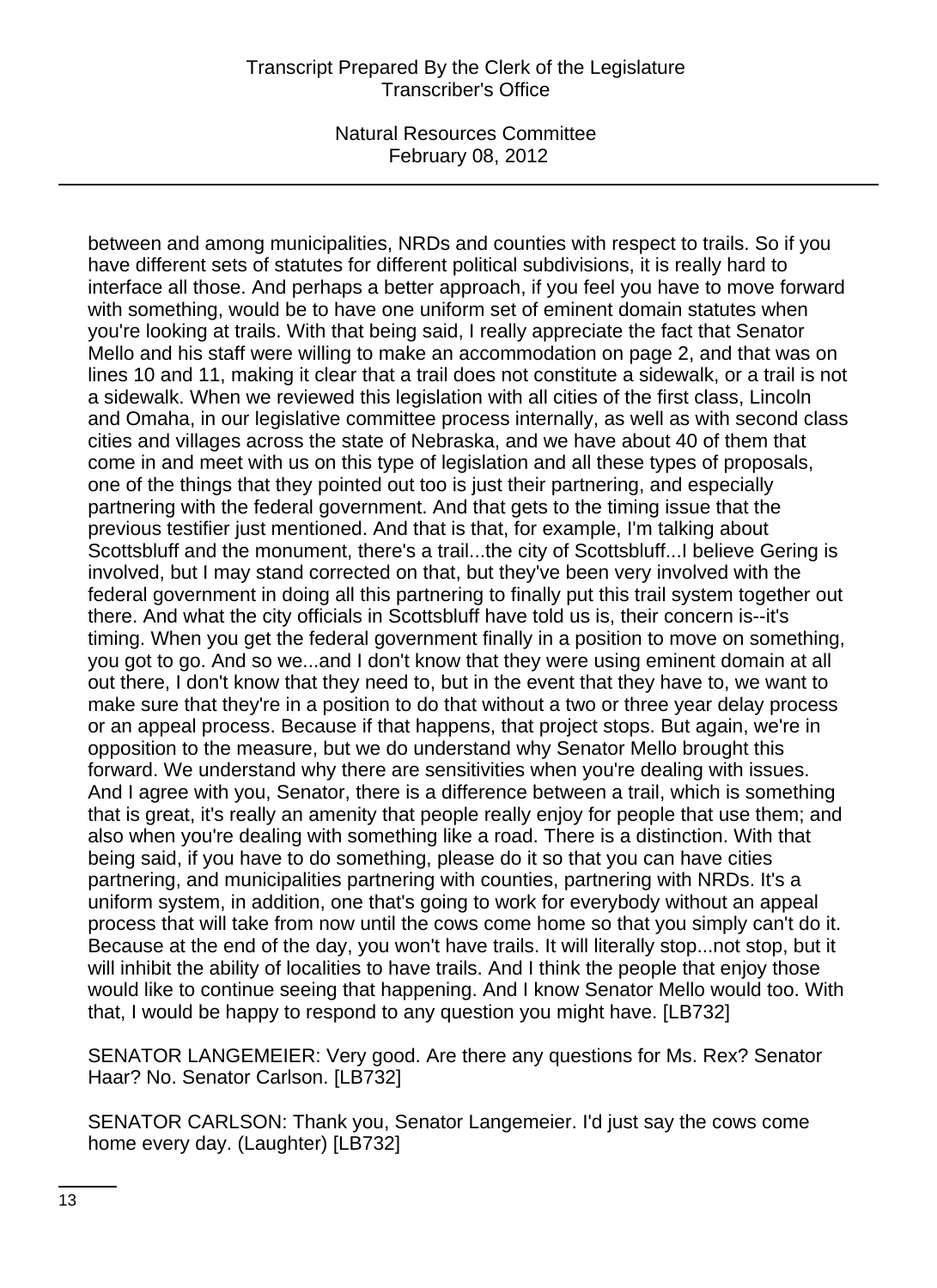LYNN REX: Yes, sir, they do for me too. I should have said that before the Agriculture Committee. [LB732]

SENATOR LANGEMEIER: Seeing no other questions, thank you very much. [LB732]

LYNN REX: Thank you very much. [LB732]

SENATOR LANGEMEIER: Further testimony in opposition to LB732. Welcome. [LB732]

STEVE GRASZ: (Exhibits 6 and 7) Thank you, Chairman Langemeier, and members of the committee. My name is Steve Grasz, S-t-e-v-e G-r-a-s-z. I'm an attorney with Husch Blackwell and our firm serves as government affairs counsel to the Papio-Missouri River Natural Resources District. I have a letter here with me today from...for the committee from Papio NRD general manager, John Winkler, who is not able to be here with us today. I'm sure, though, that if there are questions that come up that cannot be answered today, that John will be happy to answer those for the committee. This letter from John sets forth the district's opposition to LB732 and also responds to some accusations leveled against the NRD which are related to the alleged need for this bill. First of all, it has not been the practice of the Papio NRD to undermine the operation of LB1010 which has been discussed here earlier today and was a compromise a couple of years ago. NRDs do enter into partnerships and cost-sharing arrangements with cities and villages to fund and construct trails. However, more trail projects are done without NRD involvement than with. LB732 would place onerous and expensive restrictions and requirements on cities and villages which are not necessary given the detailed procedures already in place. And those have already been discussed today. For example, the bill imposes a 67 percent supermajority voting requirement on city councils. This would require 4 out of 5 votes on a five-member council. More importantly, the bill effectively turns the public hearing on acquisition of trail property into a quasi-judicial evidentiary proceeding. And that was also mentioned earlier today. Under that provision, the city council would have to apply a clear and convincing standard to eight categories of evidence. That is the same high standard required, for example, to commit a mentally disorder sex offender to a regional center. Any affected property owner who disagrees with the council's view of the evidence under that standard may then appeal the council's decision to the state district court and no project may go forward until a final order has been issued by the court. This provision could effectively tie up any proposed recreational trail project in litigation for one to two years and could result in a large legal expense for the city or village, even if the council unanimously supported the project. The Papio NRD is committed to protecting property owners and to providing a reasonable and workable process for recreational trails when they are considered. However, LB732 is not such a process. I'd be happy to answer any questions from the committee. [LB732]

SENATOR LANGEMEIER: Very good. Are there any questions? Senator Haar. [LB732]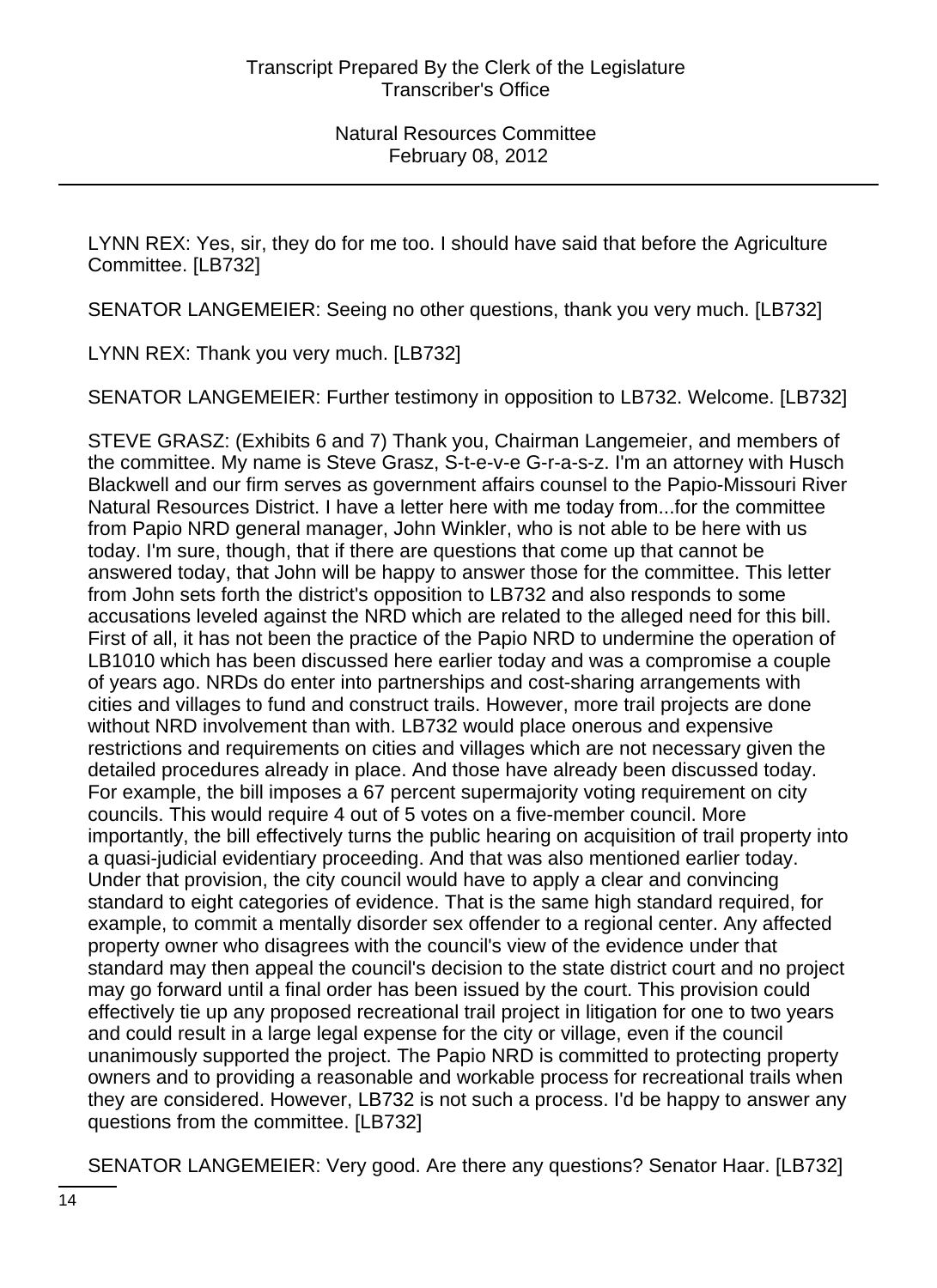SENATOR HAAR: Has there been an occasion yet where the Papio NRD used the process that we put into law? [LB732]

STEVE GRASZ: No there has not. I did talk with John and I asked him that question this morning. Frankly, I'm not sure the process is workable. I'm not sure it will ever be used. [LB732]

SENATOR HAAR: Well, it is being used right now in Cass County is my understanding. [LB732]

STEVE GRASZ: Okay. He did also tell me that it was his understanding that with regard to the Keystone Trail, that neither the east nor the west sections of that trail involved the use of eminent domain. You'll see from his letter that I have for the committee, that he...as Mr. in de Bosch indicated that the need for this bill as alleged in the statement of intent is false. That this was a city of Omaha project, it was not an NRD project and that there was no transfer of this project from the city to the NRD in order to evade the statute. That's simply not factually correct. [LB732]

SENATOR HAAR: Thank you. [LB732]

SENATOR LANGEMEIER: Are there any other questions? Seeing none, thank you very much, well done. Further testimony in opposition. Good afternoon. [LB732]

GLENN JOHNSON: (Exhibit 8) Good afternoon. Senator Langemeier, members of the Natural Resources Committee, my name is Glenn Johnson, G-l-e-n-n J-o-h-n-s-o-n. I'm general manager of the Lower Platte South Natural Resources District. I'm appearing on behalf of the natural resource district and also on behalf of the Nebraska Association of Resources Districts in opposition to LB732. The opposition rises because the bill provides a set of procedures for cities and villages to follow, similar to that that was set in place for NRDs to follow, which we now are learning and having experience with that's unnecessarily cumbersome, time consuming, and potentially expensive. The current statutory requirements have proven to be effective and fair in our opinion. Districts and municipalities work together on numerous types of projects including trails, and we worked with a number of smaller communities and the city of Lincoln. This bill relates only to municipalities, but, obviously, would affect any of those joint projects that we're working on. We begin to understand the challenges that the previous bill that applies to natural resource districts as we continue to look at a project in Cass County. And I'll point out a few of the issues that are of concern and maybe there's nothing that can be done for the NRD process, but at least it could be recognized and maybe amended into this process. The way this is set up, there's...normally when you begin to look at trail alternatives, look at different alignments, and you go in the process selecting, there is a very extensive public process. And we've used that; and a lot of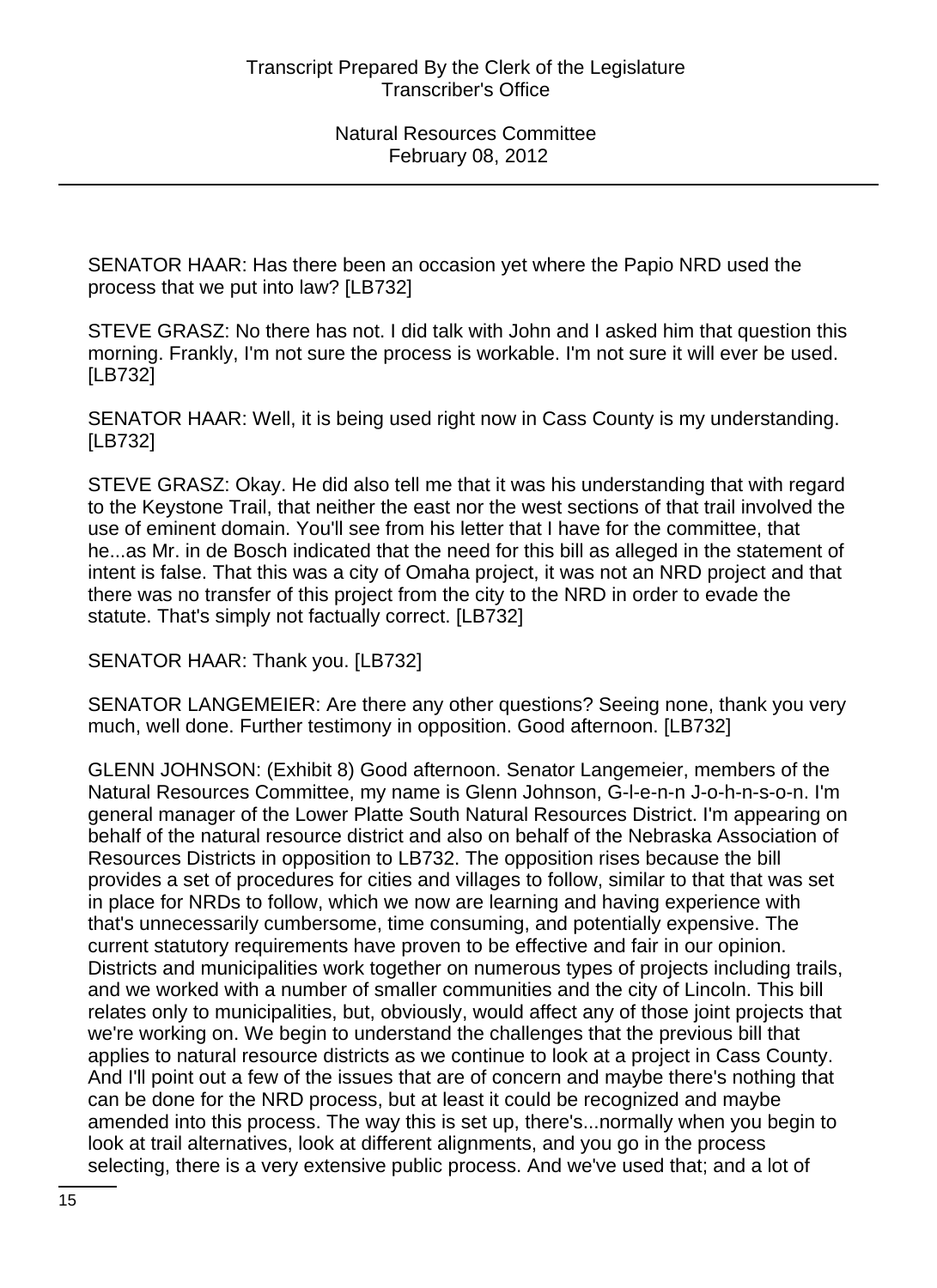property owner input during that review and selection. This bill, the way it is set up, would in Section 3, really requires you to do all of that up front before you ever go to a public hearing. You make a selection, you identify the corridor, you identify the route, you identify the property owners, the property interest needed, and you actually need to get appraisals to get an estimate of the cost all before you have...you're required to have a public hearing. So you bypass that public process up front and put it in later. Section 4, which refers to that negotiation under a written consent of the landowner, it reads as if you can't pursue any negotiations...any negotiating process, unless they've agreed to a written consent. There is really no incentive for them to enter into a written consent, frankly. The normal process that we use today, all affected landowners are entered in negotiations with, you have an appraisal, you provided the actual property interest that's needed. You provide an offer of damages based upon an appraisal and you enter into negotiations. This precludes doing that unless they've signed a written agreement which they don't know...they don't have enough information to really enter into the agreement is what it basically boils down to. Finally, I guess in Section 4 there have been references to this quasi-judicial process that the natural resource district and now a city and municipality would need to follow. Within those eight, there are a number of those criteria that are very subjective. The...the..."whether all other trail alternatives have been considered" there's never going to be an "all", there's always another alternative. It's a very absolute "all." You have to speculate as to how many of the properties...to what extent you were going to need to use eminent domain. But in many cases you won't even have had any opportunity to negotiate with the landowners to have...to give you any indication as to whether they're willing or not to enter into nego... mean, whether you're going to be successful in negotiations. So it's very speculative in that manner. Each of those offers an invitation for challenges, we think, in the lawsuit, and again, prolongs the process. We think...we've discovered that there's some really difficult challenges to using the statutes for the NRDs. They're still built into this particular process that would be there for the municipalities. And on behalf of the district and the association, we'd urge the committee to indefinitely postpone LB732. I'd be happy to answer any questions. [LB732]

SENATOR LANGEMEIER: Very good. Senator Christensen. [LB732]

SENATOR CHRISTENSEN: Thank you. Have you guys used the process set up for the NRDs yet? [LB732]

GLENN JOHNSON: We haven't because we're still going through that first...all those preliminaries that you have to do. You have to go through, and again, we're back going through the process of looking at alternative routes. We've been exploring one with the Department of Roads. We were rejected by the Department of Roads as not being allowed to occupy any of the existing road right-of-way with the trail. So we're back again working with the county to look at the other alternatives. And all that has to be done before you can identify a corridor, before you can identify what right-of-way is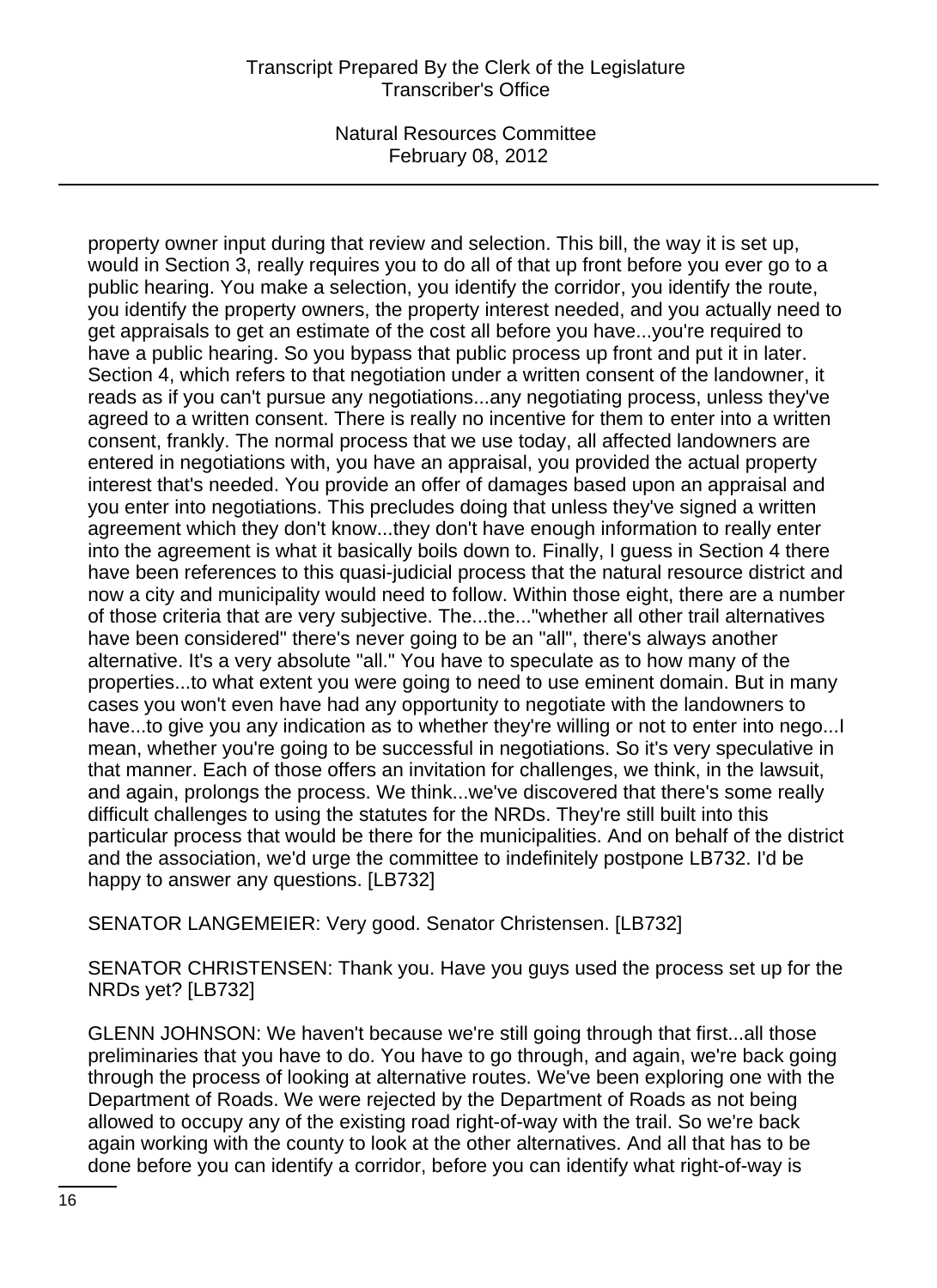going to be needed before you ever enter into a public hearing process. [LB732]

SENATOR CHRISTENSEN: Okay. [LB732]

GLENN JOHNSON: So we're working towards getting there, but there's a lot of steps that are involved before you ever get to a public process. [LB732]

SENATOR CHRISTENSEN: Okay. Thank you. [LB732]

SENATOR LANGEMEIER: Any other questions? Seeing none, thank you very much, well done. [LB732]

GLENN JOHNSON: Thank you. [LB732]

SENATOR LANGEMEIER: Further testimony in opposition. Seeing none, we did receive a letter from the Papio-Missouri River Natural Resource District signed by John Winkler, general manager, in opposition. Is there anyone that would like to testify in a neutral capacity? Seeing none, Senator Mello, would you like to close? [LB732]

SENATOR MELLO: Briefly, briefly. Thank you, Chairman Langemeier and members of the committee. I respect those who testified in opposition today in regard to the points of contention they brought up. However, I think it is worthwhile to mention that some of the testifiers who described to you the overburden challenges that they see facing these new proposals that cities would have to face in LB732 were similar entities that came in support of your committee's original proposal, LB1010, which makes me believe or question, one, whether or not they really supported LB1010 when this was passed out of this committee and by the Legislature, or they just don't want to, maybe, reopen up this issue which is understandable. But I think the reality is, the concerns that happened in my specific legislative district with this specific trail, I think, warrants a conversation and a discussion, at least among this committee, whether it's over an interim study, whether it's this committee decides to move or advance LB732 forward, because the reality is, hearing those who testified in opposition, and I lean maybe more on the opposition testimony from the State Bar Association and the League of Municipalities, is that we have a disjointed eminent domain process now when used for trails, whether you're a natural resource district, whether you're a city, whether you're a county. And I think the underlying issue that some of you have brought up in your questioning was, is the underlying issue that we need to have uniformity. Which I think we do, because the concern that I've seen with the passage of LB1010 in my specific instance, in my legislative district, is that you just have to provide or move a trail project, or a trail just has to go through a city instead of an NRD, where essentially this would mean NRDs would never want to do a trail again, or never have to do a trail under their name because they simply have to provide the funding to the municipality to do it since their regulatory process to use eminent domain is much less stringent in regard to engaging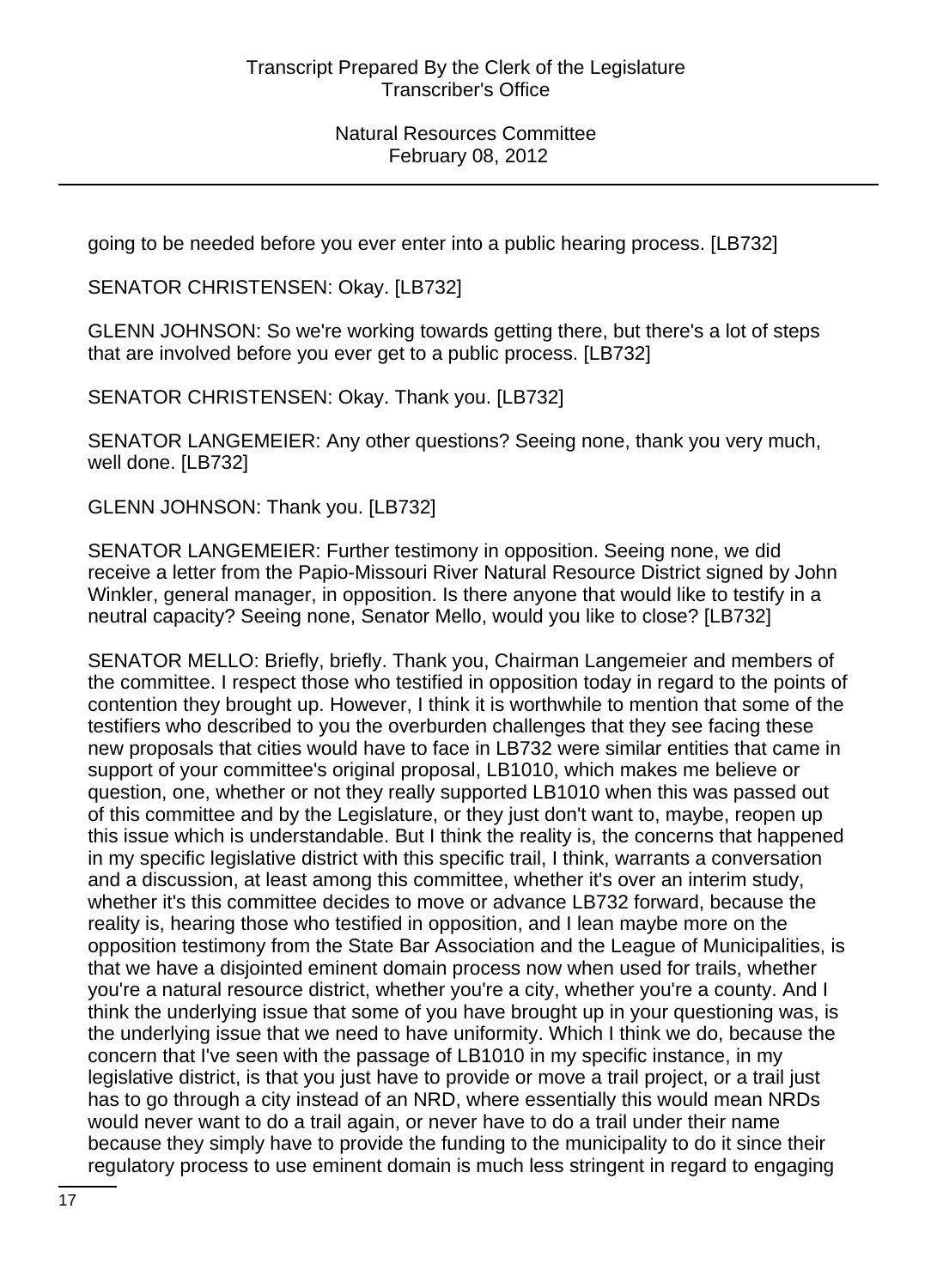the property owners from whose land they're going to use eminent domain with. So, and I think part of the issue...and I understand that the city of Omaha and the Papio NRD both describing that they purposely did not try to use a loophole as we've identified in LB1010, that that was not their intention to do that. They simply saw other factors that were at play for them to be able to move forward with the Keystone Connector Trail. And to that extent I'll take them at their word. However, one of the supporters of this legislation, who are unable to be here physically today, in his letter to the committee specifically stated that he was given, he felt, the runaround by both the city of Omaha and the Papio NRD in regard to whose ultimate trail was this? When he approached the Papio NRD, they said they were only funding it, it was the city of Omaha trail. When he approached the city, the city said it was the Papio NRD's trail, they were only assisting with planning. My underlying issue is that property owners and taxpayers shouldn't be given that runaround by local governmental entities. And we have an obligation as state senators to try to mitigate that for all property owners. Not just in regard to this specific case in south Omaha, but it may be a trail in a community that currently is in your district. That we should try to ensure that public engagement of property owners in this specific instance and these particular cases are as transparent as possible, and that property owners are given more latitude in regard to seeking their involvement when it comes to eminent domain instead of less involvement so that government has the ability simply to move forward or taking property because it's, in their view, a necessity. Ultimately I think, if you read the letters of those who provided supportive testimony today, the city of Omaha and the Papio NRD did come to a solution with the issue in my district. They were able to provide the trail, or a path, so to speak, the last connector that would use city right-of-way in regard to sidewalks, so they are not tentatively planning on using eminent domain to finish the completion of this trail. The underlying issue is, what happens with the next trail and the next city. It may not be in Omaha, it could be in McCook, Imperial, Lincoln, Schuyler, Waterloo, possibly, possibly even Holdrege. (Laughter) And I think the underlying question is, though, is how can we try to ensure that this kind of situation affecting property owners won't happen again. That they're given the same rights that they're afforded if they deal with the NRDs as they deal with the city governments. And I would even open up the latitude as other testifiers mentioned, other local political subdivisions, as well, if so need be. Thank you. [LB732]

SENATOR LANGEMEIER: Very good. Trails in Schuyler are called streets. Senator Christensen. [LB732]

SENATOR CHRISTENSEN: Thank you, Chairman. Senator, did you compare our eminent domain rules to any other state? I guess the reason I'm asking, in having two different standards here, are we too tough on the NRD standard or are we too easy on the city standards? Is there something in between that would be better? [LB732]

SENATOR MELLO: That's a great question, Senator Christensen. And no, I did not evaluate what other states...there are other states' statutes are in regards to their use of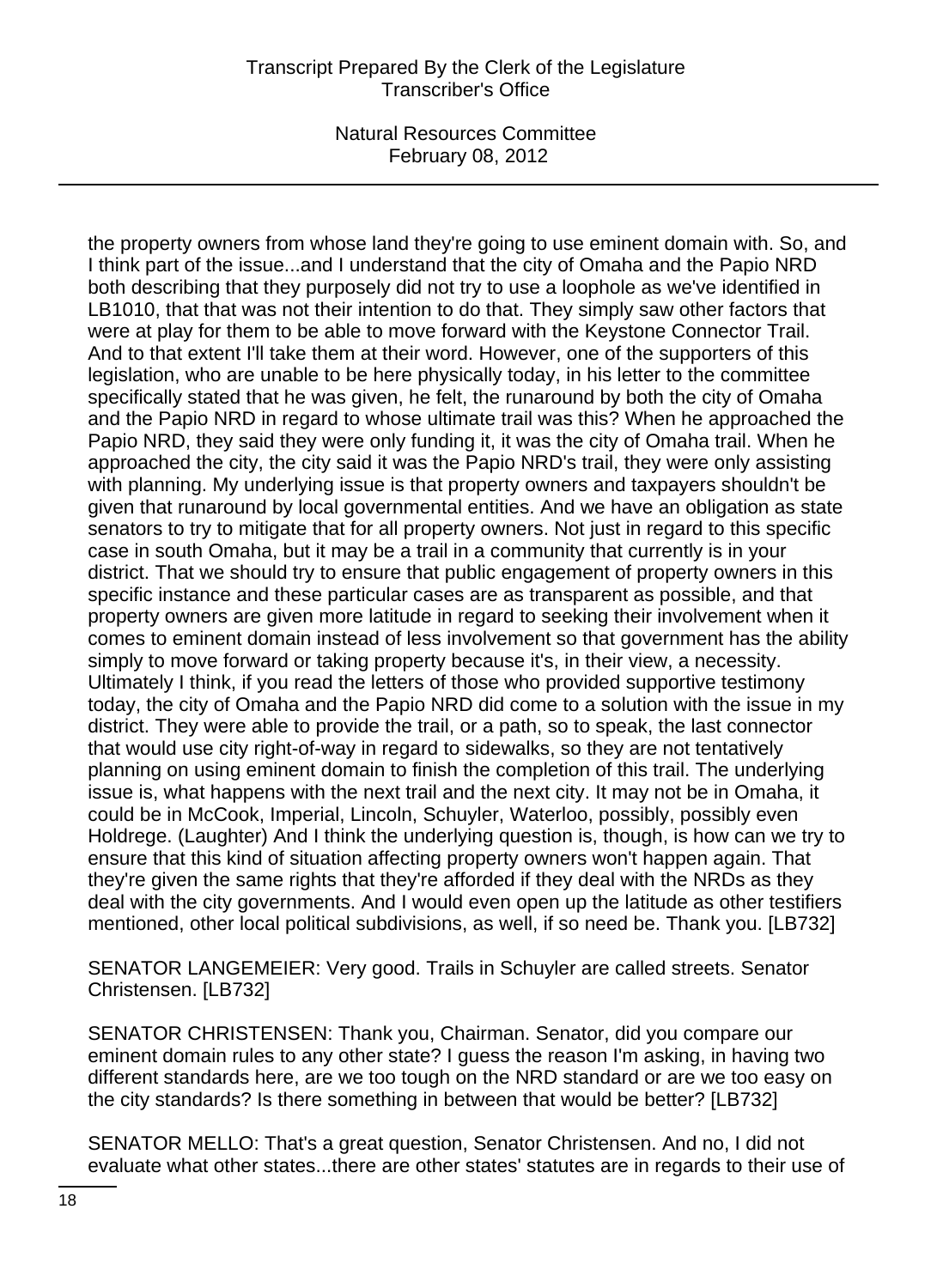eminent domain, in regards to...relation directly to municipalities. The perspective that I took with this legislation was, this committee, I know, worked over a two-year process to find a compromise in regard to the issue that Senator Pankonin brought forth that happened in Cass County. This committee ultimately worked together, worked with the interested parties to find what you felt, as a committee, and those who ultimately testified in support of that compromise felt, was an appropriate public engagement process to be used if an NRD wanted to use eminent domain for the purpose of a trail. I guess hearing the testimony today from those same entities that came in support of your original legislation expressing concerns knowing that LB732 is virtually identical to the language in LB1010, I think it raises the question, essentially, that they feel that components of LB1010 now may be too strict or may delay a project a lot longer than maybe they originally anticipated when LB1010 was passed. That's probably a conversation that needs to be had with some of the opposition testimony today, probably out of committee, obviously, or off the mike, so to speak. My hope is that just that when we passed that bill it was our intent, I believe my intent when I voted for it, and putting my trust in the committee process as you as the Natural Resources Committee to put forward that compromise is that we would ultimately have solved a problem that we identified as the need for public engagement from property owners when it involves eminent domain useage for trails. That maybe will always be up for debate, Senator. There's nothing...I cannot provide you a simple silver bullet answer yes or no. NRDs have made...they have provided some persuasive and possibly convincing arguments today of maybe why some of that component may need to be relooked at in regard to the ultimately delaying possibly through the judicial process of a potential project. That's up, I guess, for us as a legislative branch to decide ultimately whether or not we want to revisit that. But I think the underlying issue that I try to bring forward is that cities are held to a different standard. That ultimately we want to foster, and this is a priority at least, I believe, of most of the senators in the Legislature, is we want to foster intergovernmental cooperation any chance we can because we know it will save money and save resources when it involves taxpayers. We want to see NRDs partner with cities and counties on projects because we know ultimately it saves all three of those entities funding when they can all come together behind a single vision or goal. I don't want to stop that intergovernmental cooperation among cities and NRDs when it comes to trails. I think you heard that from the League of Municipalities, that's something that I would like to foster more of. The concern I have, though, is who ultimately is in charge of this? If someone is going to be funding it, that's one thing. But if we have two separate standards for different levels of government, one government who has the less standards, I'm convinced the one with the less standards will always be the entity in charge or the project will go through them purely because it's less public engagement that's needed for that project to move forward. And so I prefer that not to see happen. I prefer to see some uniformity amongst the various political subdivisions that is reasonable, it's responsible. I think it takes into consideration property owners and property rights. But ultimately that's a decision that's going to be left up to you in this committee. [LB732]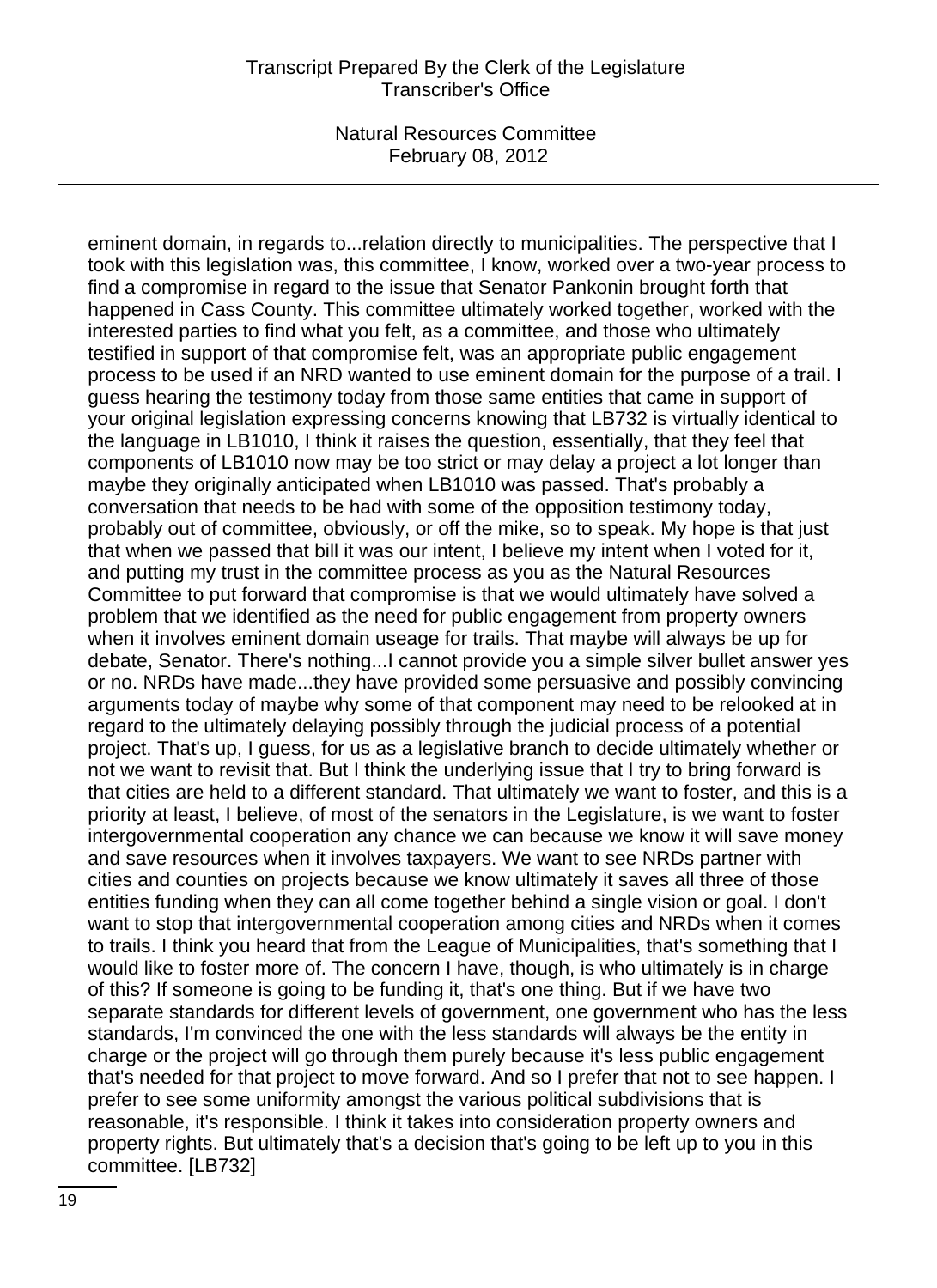SENATOR CHRISTENSEN: Thank you. [LB732]

SENATOR LANGEMEIER: I'm not sure if I'm going to let them ask any more questions. Senator Haar. [LB732]

SENATOR HAAR: Well, this isn't a question, so much as a statement. I don't remember many smiles from the proponents of LB1010 when it finally got worked out. It seems to me like almost we're still on a test drive of LB1010. So I can certainly hear the NRDs or the league of cities saying, well, let's make this consistent, but I'm not so sure that...if it's been solved in Omaha for right now whether we don't have a model, we wait to see what happens and maybe then go back and fix some things before we apply it generally. [LB732]

SENATOR MELLO: And that's a...I think it's a very fair statement, Senator Haar. You heard from the city of Omaha, they did not use eminent domain for this project as of right now. And I mentioned in my opening testimony, I think a question someone asked is, cities in Sarpy County have not used eminent domain over ten years of doing trails projects. So it can be done to do trail projects without using eminent domain. There are proven examples of how cities operate and be able to do that. And maybe this is an issue that we consider as we move forward dealing with these issues in the future. That's left up to this committee ideally. I would like to see, though, some kind of uniformity established somewhere down the road. [LB732]

SENATOR LANGEMEIER: Very good. Seeing no other questions, thank you very much. [LB732]

SENATOR MELLO: Thank you. [LB732]

SENATOR LANGEMEIER: Well done. That will conclude the hearing for LB732. Senator Larson is here. Senator Larson, welcome to the Natural Resources Committee. [LB732]

SENATOR LARSON: (Exhibit 9) That's a handout, a letter of support from the Nebraska Farm Bureau for LB857 today. I am Senator Tyson Larson, representing District 40, which is in northeast, north central Nebraska, and today I'm introducing LB857. LB857 adds a requirement that any person receiving a grant from the Nebraska Environmental Trust Fund, who buys real estate with grant money, has to repay the original principal if they sell or otherwise transfer that property at any time. The money repaid under this provision would be transferred to the Water Resources Cash Fund. The intent of this bill is to curb certain activities that are not in the best interest of the state of Nebraska. The vast majority of the Environmental Trust grant recipients do not purchase real estate, but there are a handful of projects each year in which these funds are used to buy real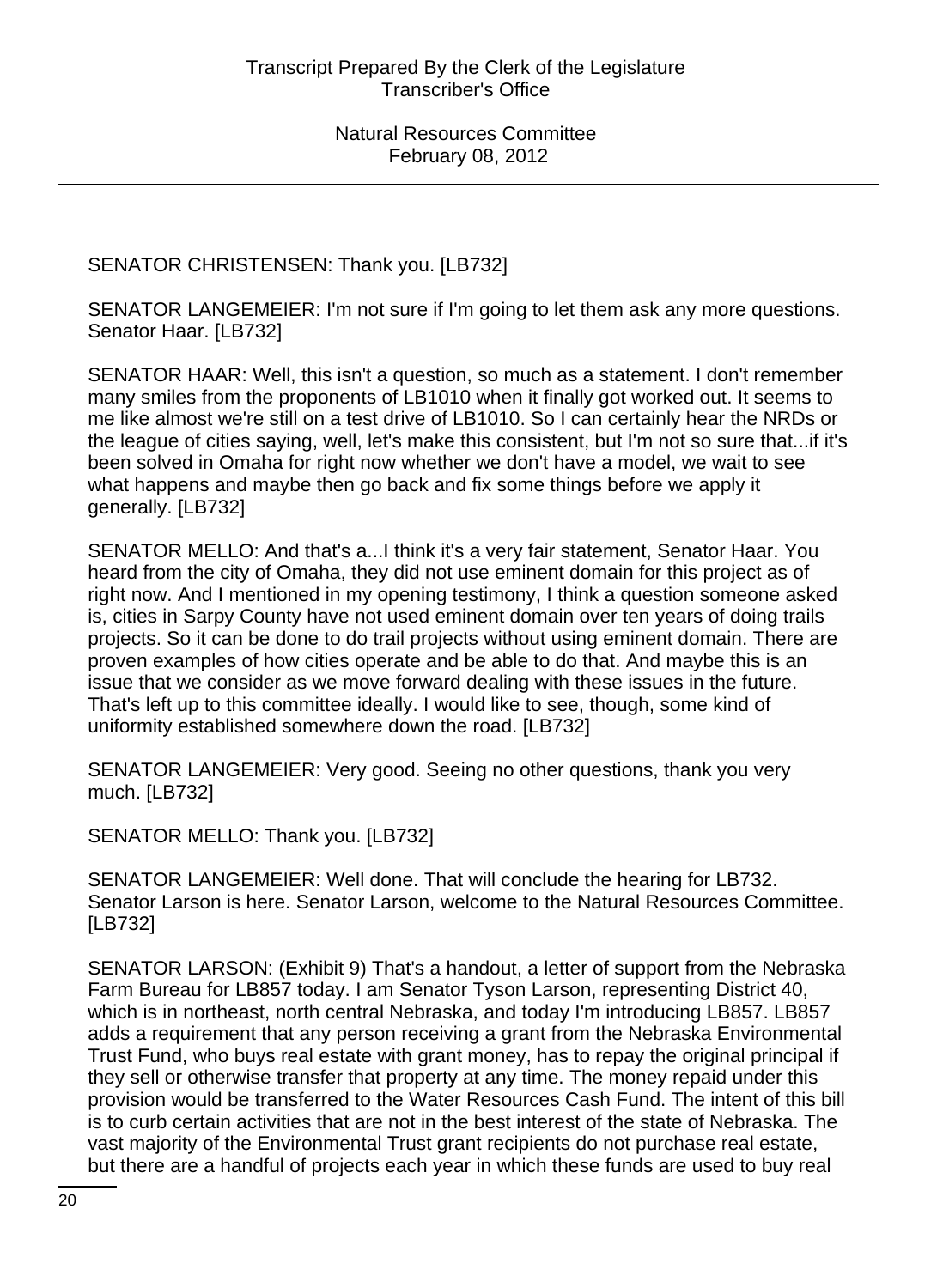property. In certain instances, that land is later given to the federal government to manage as a wildlife area. One consequence of this practice is that land is taken off the property tax rolls in the county of which it sits. Many Nebraskans do not care for a practice that involves using state money to buy land that is given to the federal government, especially because it results in less taxpayer dollars for local governments who rely on those dollars. In other cases land is purchased with NET funds, Nebraska Environmental Trust, and later sold with the proceeds being placed in a revolving fund. These funds can be used to purchase other lands without any oversight of the Nebraska Environmental Trust. There is the perception that this allows groups to make money off the Nebraska Environmental Trust grant process and buy additional land with it. By requiring grant recipients to pay back money they use for real estate if that property is later sold or transferred, there is more accountability for the state funds they are using. As the committee members are aware, the state water resources...the state's water resources needs are immense. In LB857 the money is returned to the Water Resources Cash Fund to help the state meet its needs. The Water Resources Cash Fund must report fund, excuse me. The Water Resources Cash Fund report submitted to the Legislature on October 1, 2011, estimates the expected remediation projects through fiscal year 2017-2018 will cost \$70 million. The report also stated that the available funds could potentially double due to LB229 passing last year. However, even with the increased state allocation and the Environmental Trust...and the Environmental Trust grant, the fund will be short of its needs. While LB857 would only apply to a few projects, the additional funds in the Water Resources Cash Fund could contribute. Some people may say that even if repayment is required, the repayment should not go to a different fund because of the constitutional provision that requires lottery funds to be used for purposes of the Environmental Trust Act. Under this bill, the lottery funds would still be directed to the Trust before use as prescribed by their purposes and grant process. LB857 does not frustrate these purposes. The bill does not in any way limit how the lottery funds are initially used by the Environmental Trust. This only affects how the money is returned and eliminates revolving funds for grant applicants to use to fund additional projects in the future. Instead of a revolving fund, the applicant would have to apply for a new grant to receive Environmental Trust funds for their project. The effect of LB857 will likely be that different groups are applying for grants and/or that these grants are structurally different. I have been working with many of the interested parties to identify some possible amendments to this bill. There are a couple of alternatives to this approach that would also address the concerns I have raised, and we are putting together some language to that effect. I look forward to working with the committee on passing the legislation that addresses these concerns. I would happily answer any questions. [LB857]

SENATOR LANGEMEIER: Very good. Are there any questions for Senator Larson? Senator Carlson. [LB857]

SENATOR CARLSON: Thank you, Senator Langemeier. Senator Larson, you just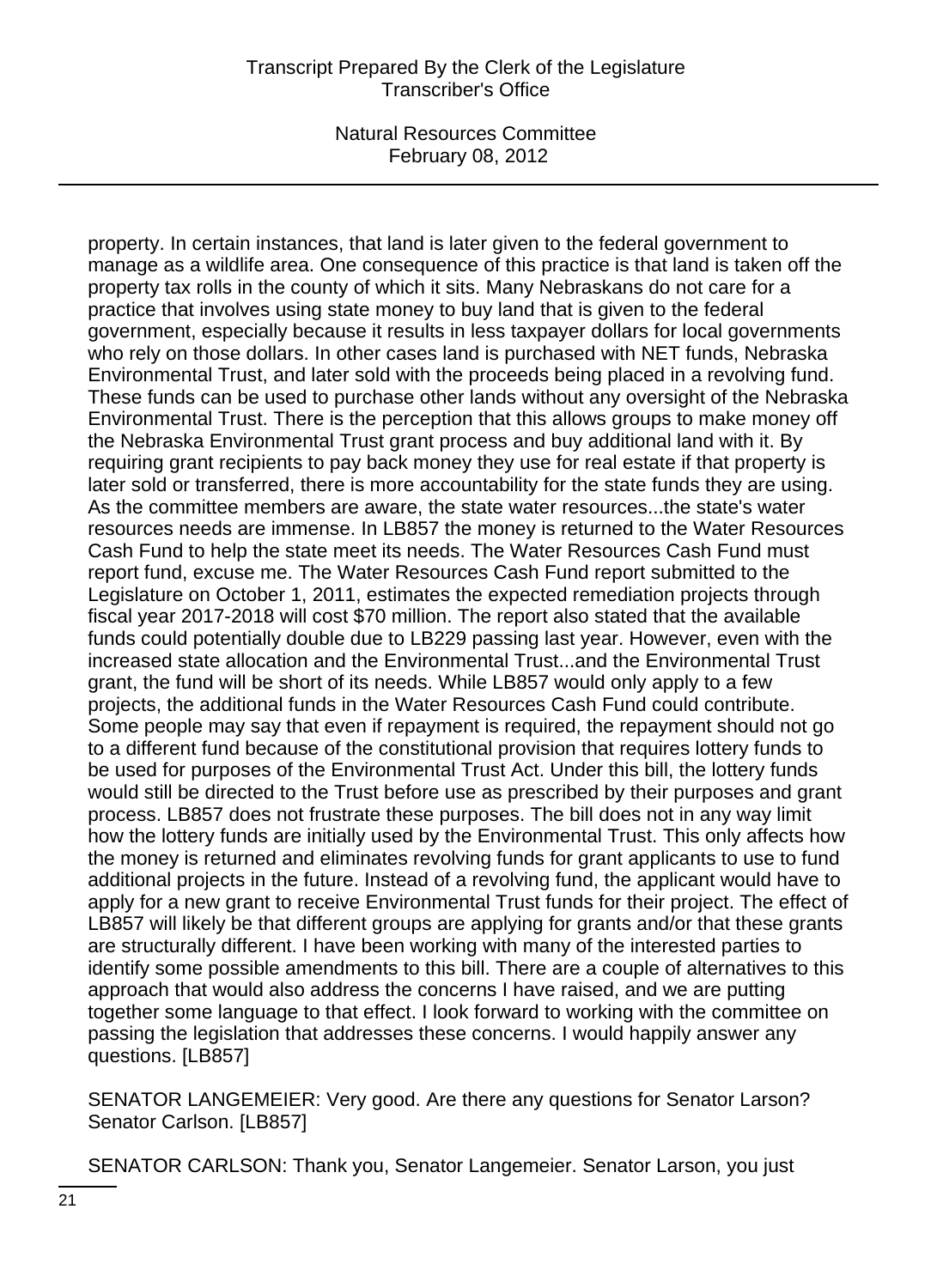mentioned in the last few lines that you've been working with many interested parties. Who are some of these? [LB857]

SENATOR LARSON: The main interested party that I've worked with has been Ducks Unlimited. And we're working out, as I would call, a compromise to this process of revolving funds and adding oversight to ensure that the Nebraska Environmental Trust does have oversight if they were to use those revolving funds again and then possibly working with the grant process to ensure that if land is eventually given or these dollars are used to buy land that is eventually given to the federal government, that we create possibly an endowment to ensure that these property tax dollars, essentially through the endowment, property taxes could be paid through the endowment so counties wouldn't be losing any money to the feds essentially. [LB857]

SENATOR CARLSON: Okay. And so you've just worked with Ducks Unlimited? [LB857]

SENATOR LARSON: Ducks Unlimited has been the main group, that's the main group that contacted me with an issue concerning my bill. [LB857]

SENATOR CARLSON: Okay. All right, thank you. [LB857]

SENATOR LANGEMEIER: Very good. Senator Haar. [LB857]

SENATOR HAAR: Senator Larson, what you just got done describing in response to Senator Carlson's question sounds like a significant change in what the...the bill you...that we see here or... [LB857]

SENATOR LARSON: It, I think the changes that we've worked with tackles my concerns of the perception of these revolving fund dollars having no oversight. Because as it stands now, yes, they can have these revolving fund dollars, but the Environmental Trust has absolutely no oversight of how Ducks Unlimited spends those dollars. And with possible amendments that I hope to continue to work with these groups on, the Environmental Trust would now have oversight of those revolving fund dollars, which I think is very important that we have that type of oversight. And then, obviously, addressing the property tax dollar situation is very important, too, so we can ensure that these counties are getting the money, because obviously once it goes to the federal government they aren't paying any taxes. And that hurts our local taxpayers. So it changes the bill, obviously, in a significant way, but at the same time, I think addresses or starts to address the concerns that I have and that LB857 tried to address as well. [LB857]

SENATOR LANGEMEIER: Senator Dubas. [LB857]

SENATOR DUBAS: Thank you, Senator Langemeier. Thank you, Senator Larson. Do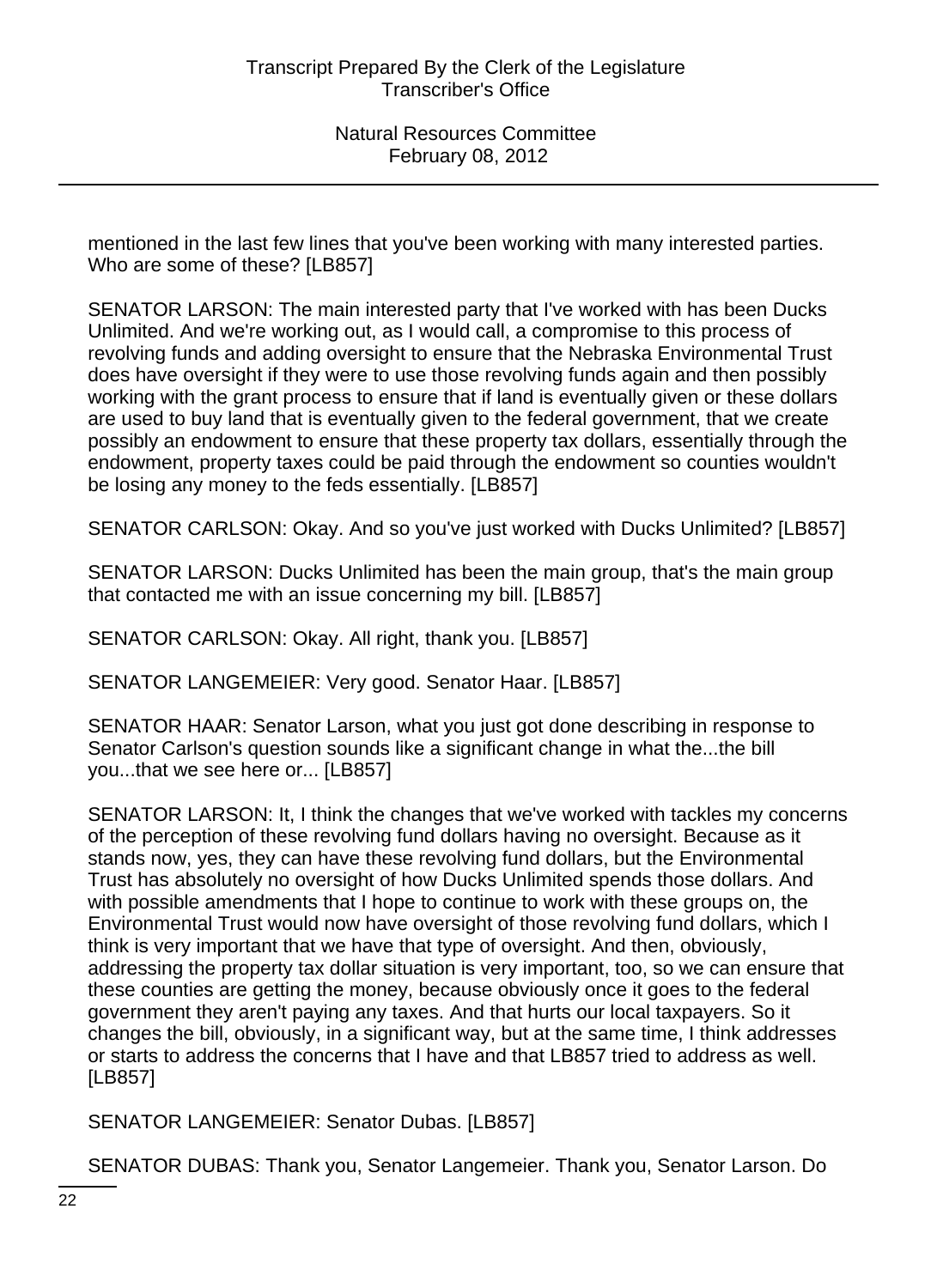you have any idea how many...how much land or how many dollars worth of value have been taken off of the tax rolls in recent history? [LB857]

SENATOR LARSON: No, I have I think...there were, in 2009 I think there were four Environmental Trust grants that actually purchased land; 2010 looks like four as well. So there's only a handful a year that, as I said, there's only three or four grants a year, from my understanding, and I might be wrong, that go to actually purchasing real estate. I don't know how many of those actually in turn go to the federal government. I think that would be a better question for DU as they come up and testify, because... [LB857]

SENATOR DUBAS: Okay. [LB857]

SENATOR LARSON: ...I know that they transfer them into the Fish and Wildlife Service every once in awhile. [LB857]

SENATOR DUBAS: All right, thank you. [LB857]

SENATOR LANGEMEIER: Senator Haar. [LB857]

SENATOR HAAR: Well, the Natural Resources Committee has got quite an extensive process going on right now to look at the whole issue of funding the Water Cash Fund. So is your primary concern money going into the Water Cash Fund or is it how that revolving money gets spent. [LB857]

SENATOR LARSON: It was a combination of both. You know, as I said, as we began to compromise and look at this bill together, I would like to find additional ways to fund the Water Resources Cash Fund, because I think it's extremely important. But in every negotiation there's give and take on both sides. And I felt that, or I feel that if we are able to compromise on these things, I am accomplishing one of those goals and focusing on the revolving funds and making sure local property taxes are paid. And I think that's a very important first step. So I'm not concerned with one more than the other. This is what I feel is a good compromise. [LB857]

SENATOR HAAR: Okay. [LB857]

SENATOR LANGEMEIER: Senator Christensen. [LB857]

SENATOR CHRISTENSEN: Thank you, Chairman. Thank you, Senator Larson. You talk about these compromise. So would I be understanding if you would get this compromise where Environmental Trust would have some oversight over the principal funds on land that is either transferred to the feds or resold, then there would be no money to go to the Water Resources Fund? [LB857]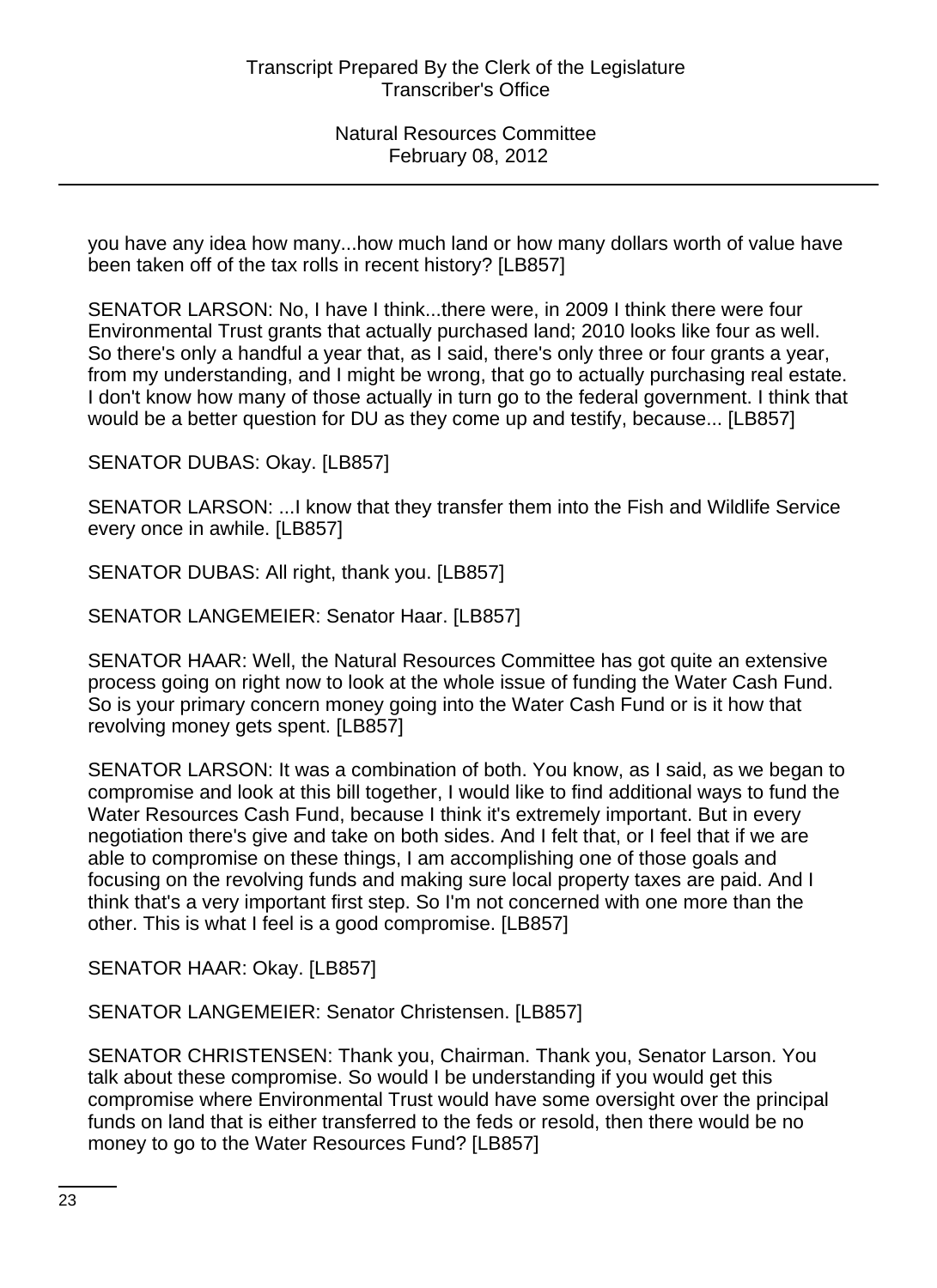SENATOR LARSON: LB857 would lose that. We wouldn't have the...that component of LB857 we would lose. The fiscal note estimated, I just saw it, maybe, just shy of \$1 million I think in the last two years,... [LB857]

SENATOR CHRISTENSEN: Yeah. [LB857]

SENATOR LARSON: ...which obviously is very significant when we're looking to fund at \$70 million. And I would love to work with you and a number of other senators to find ways to fund the Water Resources Cash Fund because I believe it's very important. But as I would hope to amend LB857, it would lose its funding of the Water Resources Cash Fund component. [LB857]

SENATOR CHRISTENSEN: Well, I can say, I've said it on record before, I am offended when any land is turned to the federal government. That is...couldn't do anything more wrong in my book than that one. And then, you know, the accountability on the other side, so. [LB857]

SENATOR LARSON: I don't, I don't like the fact that it's turned over to the federal government by any means. I had these conversations. But at the same time, if...I want to make sure that if we can get to the point where it's paying the local property taxes, if we can create an endowment, I think that's a very big step to ensure that these property taxes could possibly get paid. And if I can work out that language where everybody would be happy, I think that would be a first step. And maybe we can work farther after that. [LB857]

SENATOR CHRISTENSEN: I don't know if I can get happy until the feds get zero. But thank you. [LB857]

SENATOR LANGEMEIER: Senator Haar. [LB857]

SENATOR HAAR: The question, following up on Senator Dubas' question, is the data there for how much land has gone off the tax rolls and how that's affected things? We just need to collect that or that data really isn't there? [LB857]

SENATOR LARSON: I would say that we would have to, in terms of Environmental Trust grants, how many of those grants have gone off the tax rolls,... [LB857]

SENATOR HAAR: Um-hum. [LB857]

SENATOR LARSON: ...because I'm sure, I mean, if we went through and went through all the Environmental Trust grants we could probably go back and find all the Environmental Trust grants that went from private to being bought and given to the feds. So I'm sure the data would be there. I'm sorry, I didn't provide that for the committee.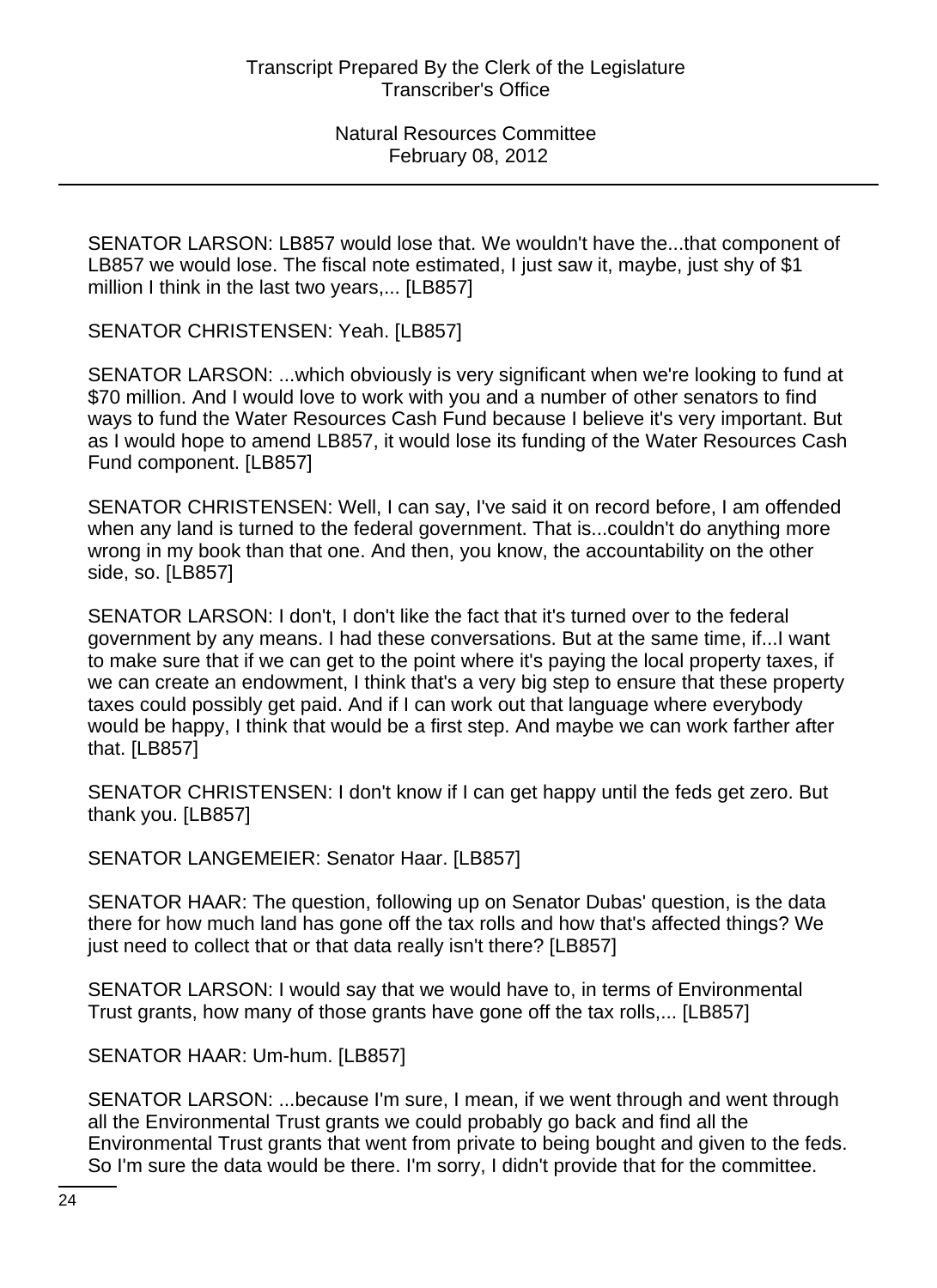[LB857]

SENATOR HAAR: Well, I think that's something important that we need to look at, to see the severity of the issue. [LB857]

SENATOR LARSON: Yeah, and I'd ask...and I'm sure Ducks Unlimited will be following me. And I think they'd be a...ask them how often they've done it. You know, out of...I forget how old the Environmental Trust is, it's not overly...it's not a real old organization, but I know it has happened. [LB857]

SENATOR LANGEMEIER: Very good. Any other questions? Seeing none, very good. [LB857]

SENATOR LARSON: Thank you. [LB857]

SENATOR LANGEMEIER: Thank you, Senator Larson. You have heard the opening on LB857. We will now move to those that would like to testify as a proponent, in support. Welcome. [LB857]

MICHAEL KELSEY: Thank you. Good afternoon, Senator Langemeier, members of the Natural Resources Committee. My name is Michael Kelsey, M-i-c-h-a-e-l K-e-l-s-e-y. I'm executive vice president of the Nebraska Cattlemen, here to testify in support of LB857 on behalf of our members. It's an election year, and as so there's been many comparisons made of late to the 1930s. While most of these discussions center around the economy, it's perhaps proper in the context of this bill for us to consider the environment for a moment. If we contemplate the drought of the southern plains, what is different now than in the 1930s? Why don't we see a massive dust bowl today as we did back then? While there are several factors at play, the most predominant would be the difference in management of natural resources. The conservation practices we utilize today are responsible for good maintenance of land despite extreme drought. The fact is that private land ownership is the model for this example of proper stewardship in conservation practices. This is important considering LB857. While nonprivate ownership has played a role in conservation, there can be no dispute that the overwhelming majority of positive conservation practices have been employed by private landowners to the benefit of the entire environment. This being said, Nebraska Cattlemen members feel strongly that private land ownership is the best model for conservation stewardship. We believe that private land stewardship by Nebraska's farmers and ranchers has provided a generational land ethic that has resulted in successful conservation of agriculturally and environmentally productive land for many generations. Our members are cattle producers who value and understand the proper stewardship of land, water and air, as well as the cattle that turn forages undesirable to humans into great tasting and nutritious beef. To this end, our members support polities that would return all productive agricultural land acquired by a nonprofit or government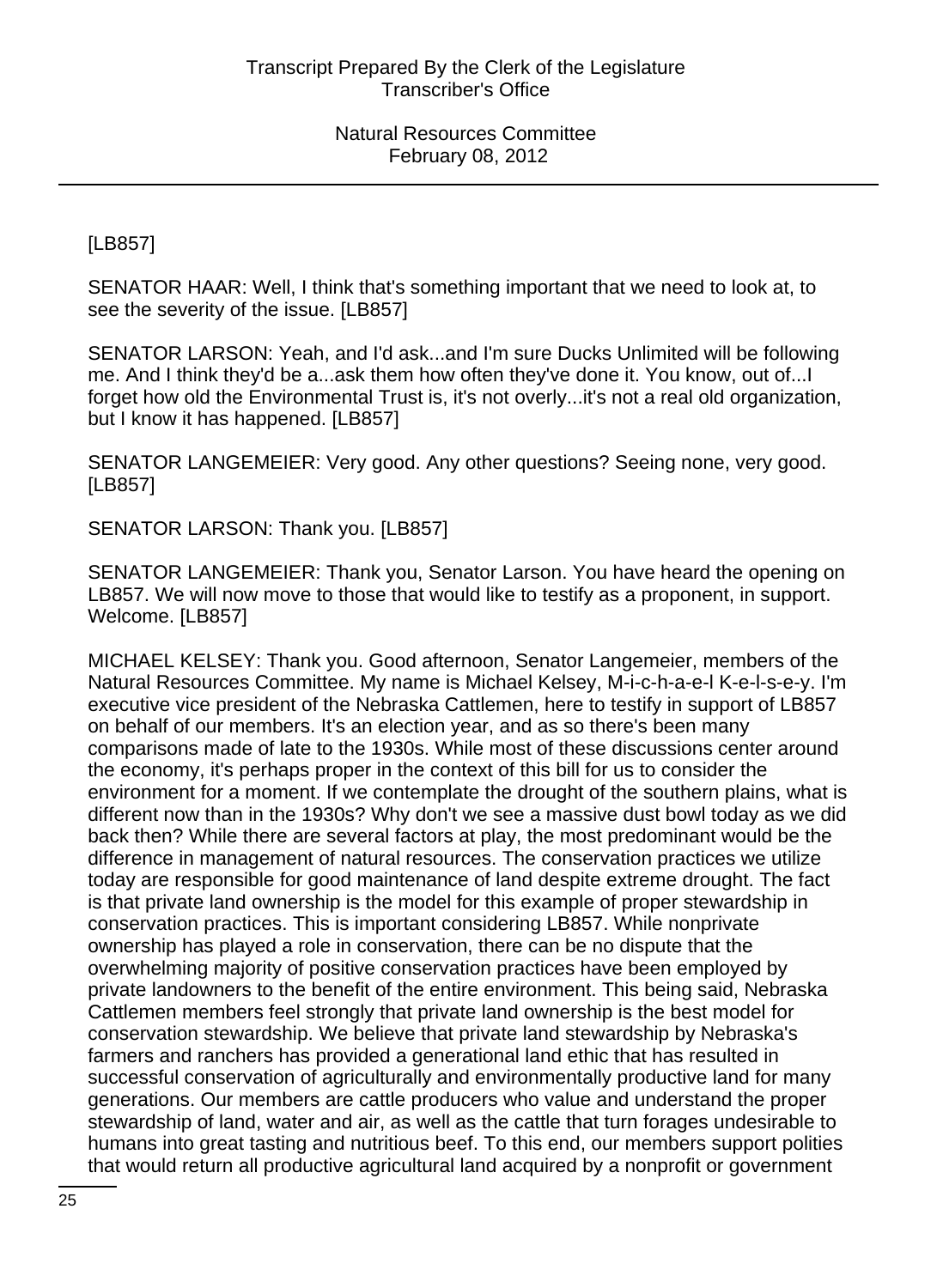agency with funds obtained from the Nebraska Environmental Trust to be resold into private ownership in a timely manner. Further, we support all funds generated from the sale of or any revenues received from the use of any productive agricultural property purchased in whole or in part with funds obtained from NET to be returned to the Environmental Trust. In conclusion, we understand that LB857 would designate funds from land sales to be remitted to the Water Resources Cash Fund. We have no opinion in that matter. Our support of this bill does not hinge on whether the funds should be returned...where the funds should be returned, excuse me. In fact, we would be supportive of the funds being returned to the NET. I thank the committee for the opportunity to share our members' policy and respectfully request the committee to forward LB857 to the legislative body. Be happy to answer any questions. [LB857]

SENATOR LANGEMEIER: Very good. Are there any questions for Mr. Kelsey? Senator Carlson. [LB857]

SENATOR CARLSON: Thank you, Senator Langemeier. Michael, I don't dispute anything you've said in your report. But I think that you have members who have implemented easements and accepted money for those easements with an understanding that that land would continue as ranchland and never be developed in any other manner. That money went to the private landowner and stays there. And that's a different step than we're talking about here with an outside group getting a, for the moment I'm going to call it a grant from the Environmental Trust, purchasing land. And then if that land changes hands they get money for that transaction and it goes back into their revolving fund where they can purchase more land. I don't see much difference in those two circumstances. So I'm kind of putting you on the spot because you've got some members that are willing to accept money. And what does the public get in return for that? I don't think a whole lot. [LB857]

MICHAEL KELSEY: Is that a question or a statement? [LB857]

SENATOR CARLSON: You can respond to it,... [LB857]

MICHAEL KELSEY: (Laugh) Well, I think you... [LB857]

SENATOR CARLSON: ...because I'm agreeing with what you're saying here in the rest of your testimony. [LB857]

MICHAEL KELSEY: And I appreciate that, Senator. I think you have...you struck on, though, there is a fundamental difference between an easement and the actual land purchase, especially considering private or nonprivate ownership. And there would appear and perhaps there is a bit of a conflict in policy that we may have. I would indicate that we are associated, as an example, we are associated with an organization, the Sandhills Task Force, that has used not only NET money, but some other monies as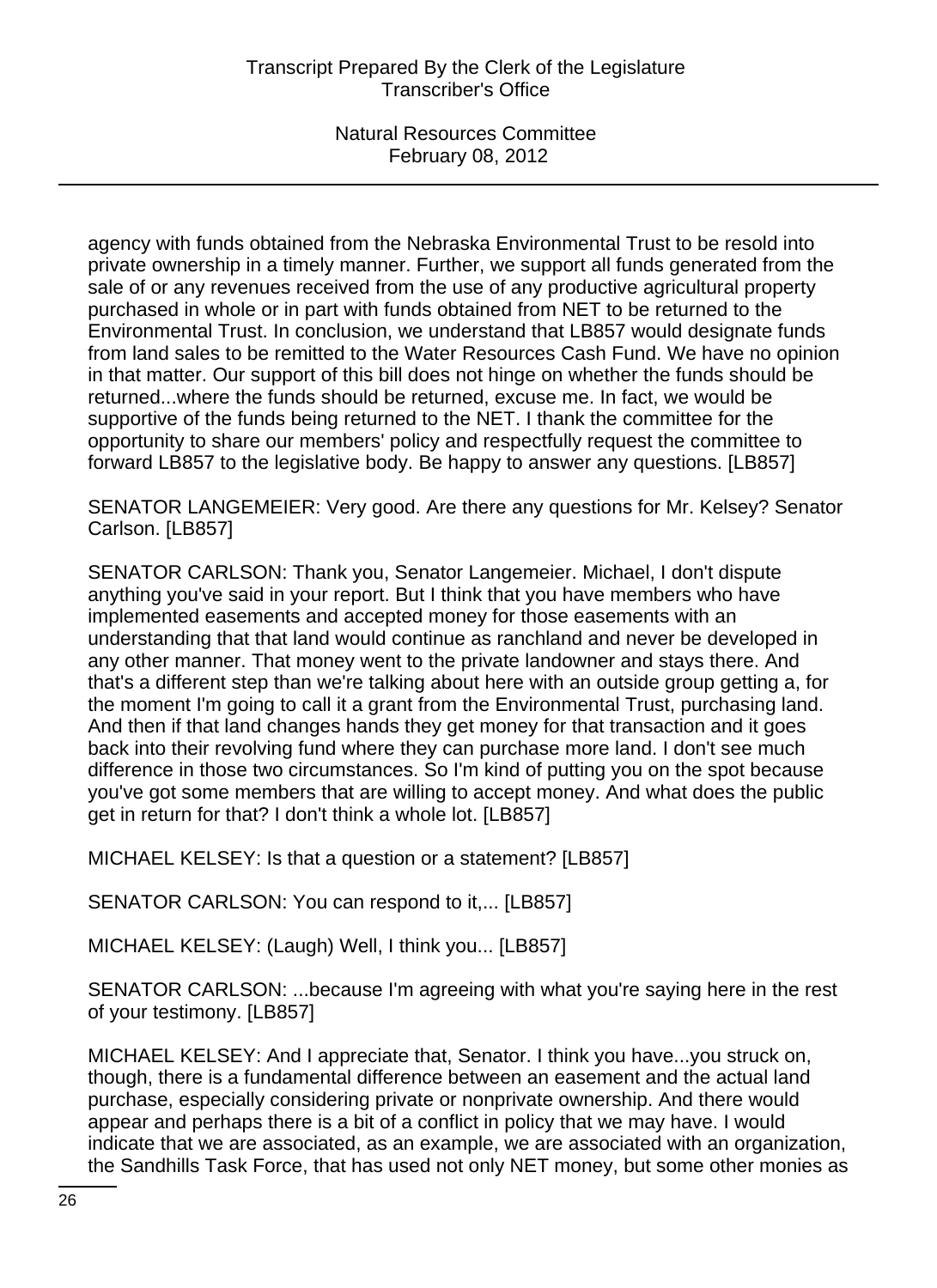well to purchase either easements or land. Should they, and we've had this policy with them that should they use NET money in that sense and then sell the land or the easement, that should be refunded to the Environmental Trust. Now it's our understanding that has not happened to this point. So you get into the revolving, as you mentioned. We tread very lightly here. Obviously, there's a willing seller, willing buyer concept that we have to be very aware of also. Anytime you talk about private land ownership we have to be respectful of that. But in this context and in the narrow confines of the bill as we understand it relating strictly to the NET funds, that's where our testimony would stand in this case. I don't know that I've made anything clearer and maybe I muddied it up a touch. But I do appreciate what you're saying. [LB857]

SENATOR CARLSON: Okay, thank you. [LB857]

SENATOR LANGEMEIER: Senator Christensen. [LB857]

SENATOR CHRISTENSEN: Thank you, Chairman. I guess I would weigh in on Senator Carlson's statement saying I think there's a huge difference between doing an easement with somebody to do conservation work and someone that does an easement and sells it and gets some money back. [LB857]

MICHAEL KELSEY: Um-hum. [LB857]

SENATOR CHRISTENSEN: Two different scenarios. Yes, you can say the easement tied to it and went on, but there was...first player is now different. [LB857]

MICHAEL KELSEY: Um-hum. [LB857]

SENATOR CHRISTENSEN: But in saying that I guess as I think through more I guess once that easement is put on there and the farmer sells the land, you've got a resale too. So I guess I got to think through some more on that. But what is the in...you know, one is a purchase for...to make sure you're preserving something for a lifetime, which land can transfer on, it goes on. The other one is preserve that land but the money has now changed again. There is a difference. I don't know how to state it, but I do think there is a huge difference there. [LB857]

MICHAEL KELSEY: I would agree with you. [LB857]

SENATOR CHRISTENSEN: Thank you. [LB857]

SENATOR LANGEMEIER: Seeing no other questions, well done. [LB857]

MICHAEL KELSEY: Thank you. [LB857]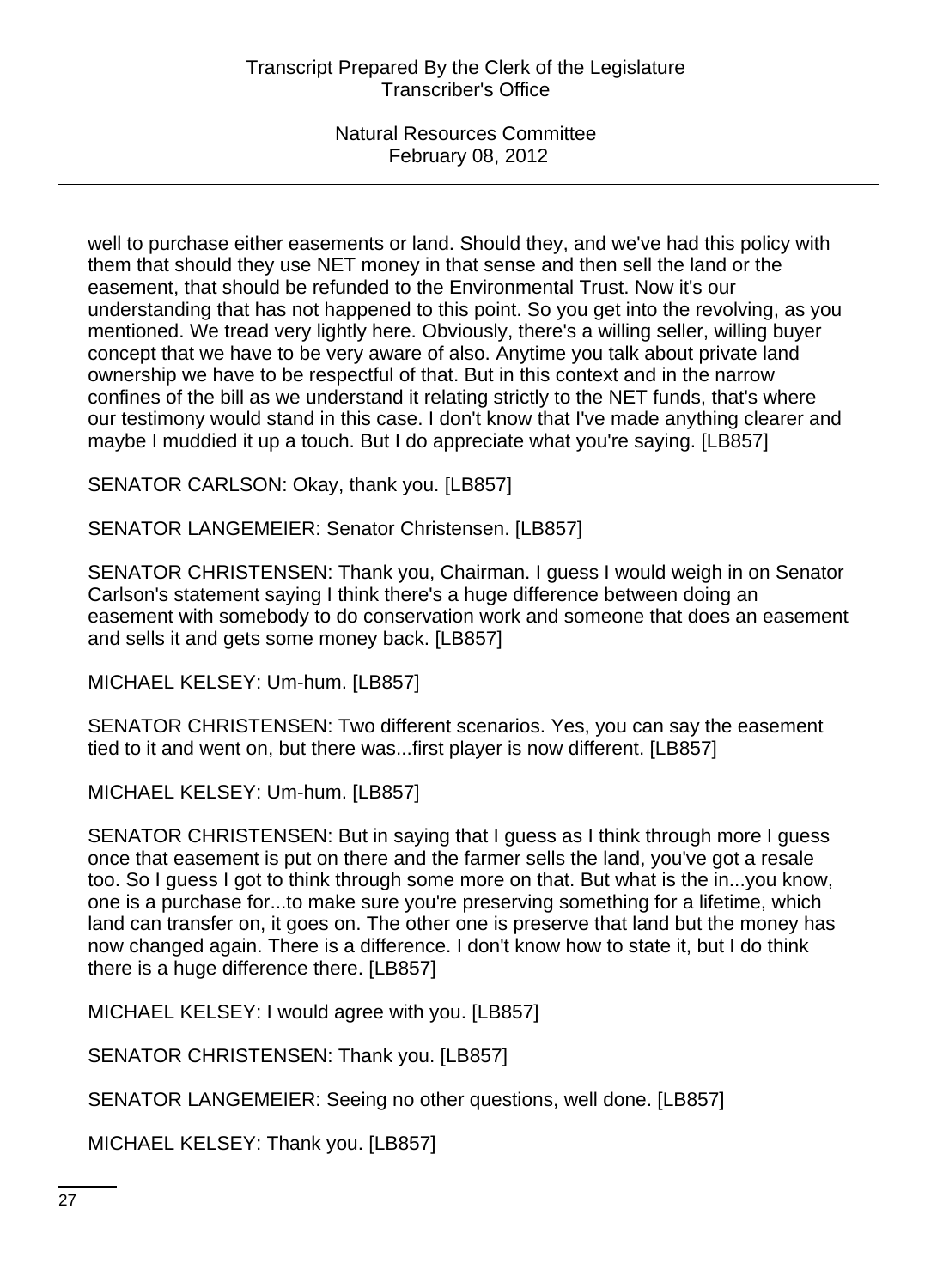SENATOR LANGEMEIER: Further testimony in support of LB857. Seeing none, is there anyone that would like to testify as an opponent, in opposition. Welcome. [LB857]

MARK BROHMAN: (Exhibits 10 and 11) Mr. Chairman, members of the Natural Resources Committee, my name is Mark Brohman, it's M-a-r-k B-r-o-h-m-a-n. I am the executive director of the Nebraska Environmental Trust. And I was going to read a statement today, but I figured that I would get right into just a couple points and then get on to some questions, because I know there have been a lot of things thrown out there. So I'm passing around a sheet of testimony that I was going to read today, but I'll just hit on some high points. And then also I'm passing around NET's policy on proceeds from sale or transfer of property, which I'll read that statement when I get done. My board opposes LB857. We met last week and the full board discussed it and took a position. There was a lot of talk about LB229 so far today. I think all of you around the table here were involved in LB229 last year. We saw that as a compromise bill where the Trust gave 50 bonus points to the Department of Natural Resources, which resulted in a grant of \$3.3 million for the next three years, with the opportunity to renew it for another three, so a total of almost \$20 million could be transferred from the Trust to the Water Resources Cash Fund over the next six years. And by the way, the board last week moved forward the proposed rank order list. And that project was ranked the highest, of course, it had the 50 bonus points. But had it not had the 50 bonus points it would have been the second highest ranking. So I think that shows that the ranking, the criteria that we use to evaluate grants, and the Department of Natural Resources' grant was a very good grant that came in with great purposes that served the Trust mission. And so it would have been the second highest ranking project, even without the 50 bonus points. So I did want to pass that along to the committee. Now they may not have gotten the full \$3.3 million, because that's a lot of money, but it would have been the second highest ranking project. I'm going to give you two examples, and they are stated in my handout there, of where we've done a grant to a party and then they return funds. In 1999, the Trust funded 92.9 percent of the Nature Conservancy's purchase of the Horse Creek FEN, a large wetland complex within a ranch in the Sandhills. You may have seen the big article in the World-Herald, they had a big, three-page spread on this back in December about the young family that came out there. Our agreement was that they would buy the ranch, restore the wetlands and the FENS, place a conservation easement on the ranch and then resell it to a beginning ranch family with conservation goals in mind and return the funds to the Trust. The Trust put \$640,000 into that project in 1999, and we got back \$651,768. Now some people would say that's a pretty good return on your money, we got more than we put in and we also got an easement on the property and a lot of work done. But land did appreciate in that time. And we were able to get some of that appreciation back in proportion to what we put into it. So that's why we ended up with more money. Under LB857, that \$651,768 would have gone to the Water Resources Cash Fund. It would have went right back out of our coffers back there. And that money was put back in and "regranted" in the Trust grants last year. Another example was south of Scottsbluff. In 2010, we returned \$300,000 or were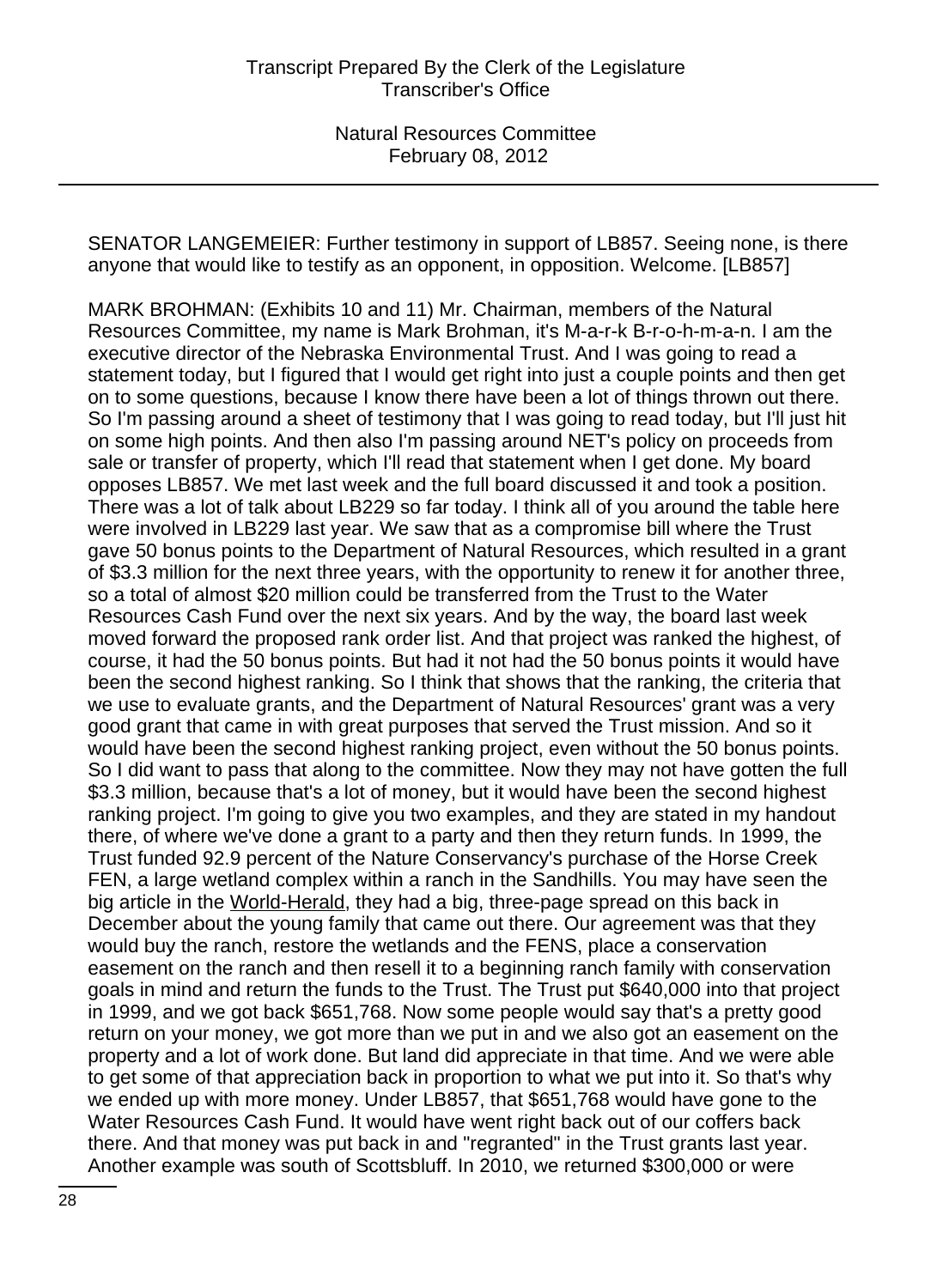returned \$300,000 from the proceeds of a sale of land. And that would have also gone to the Water Resources Cash Fund. So you can see in the last two years that million dollar figure that Senator Larson mentioned, that's where that million dollars came up from. Looking back in history, there have been years when we had no money returned. And I think if LB857 would be passed in its current form or similar form people would find different ways so that money wouldn't be returned to the Trust. And so I don't think that the Water Resources Cash Fund is going to get much revenue from this in the future. That's just my thoughts, but I did want to mention that. The biggest problem I see under LB857 and that is under granting and gifts if an organization like Ducks Unlimited or the Nature Conservancy buys a piece of property, we give them, say, \$200,000, they go, they restore the wetlands, and then they want to give it to the Nebraska Game and Parks Commission to use as a hunting, a wildlife management area, they would have to pay back the \$200,000 to the Trust as the bill is written. It doesn't say even if they gift it, it just says if it is sold or an interest is transferred, they must pay back the proceeds. So in that case Ducks Unlimited would lose money. They would never ask for money from the Trust, and they'd never give away a property. I know Senator Christensen was worried about the Fish and Wildlife Service, and there have been two or maybe three properties that were transferred to the Service. And the reason they were, were they were surrounded by Fish and Wildlife Services properties on the edges, and it was the last piece of a puzzle or the second or the third piece of a puzzle. And I know that you dislike land going to the Service, but that was the reason those cases...and many of my board members feel the same way you do. They do not want us buying land and transferring it to the Service because of the tax issue, because they do pay an in lieu of tax. Senator Larson at one time said no taxes were paid, but there is in lieu of tax. But I will admit it is much smaller than the actual tax. And then the last thing that I want to point out is we've got a policy in place on sale of proceeds. And that's the other sheet I handed out. And I'll just read it real quick. It says, when Trust funds are used to purchase real estate, that the real estate is subsequently sold, unless provisions are in the original grant application, proceeds from such sale will be immediately return to the Trust by the same percentage as the Trust provided in the original grant. Grants can allow use of proceeds for specific uses, such as establishing revolving funds, carrying out specific conservation measures, etcetera by the Trust approval when the grant is awarded. So when someone applies for the grant, they tell us what they would be doing with those proceeds. And then that is part of the contract. And with that, I see my time is up, but I will be glad to answer any questions. [LB857]

SENATOR LANGEMEIER: Senator Christensen. [LB857]

SENATOR CHRISTENSEN: Thank you, Chairman. I read that statement twice, and then when you read it, it kind of finally rang a bell. Unless provisions in the original grant application, so you could, the way this is written, give them permission to be able to sell and keep the money. [LB857]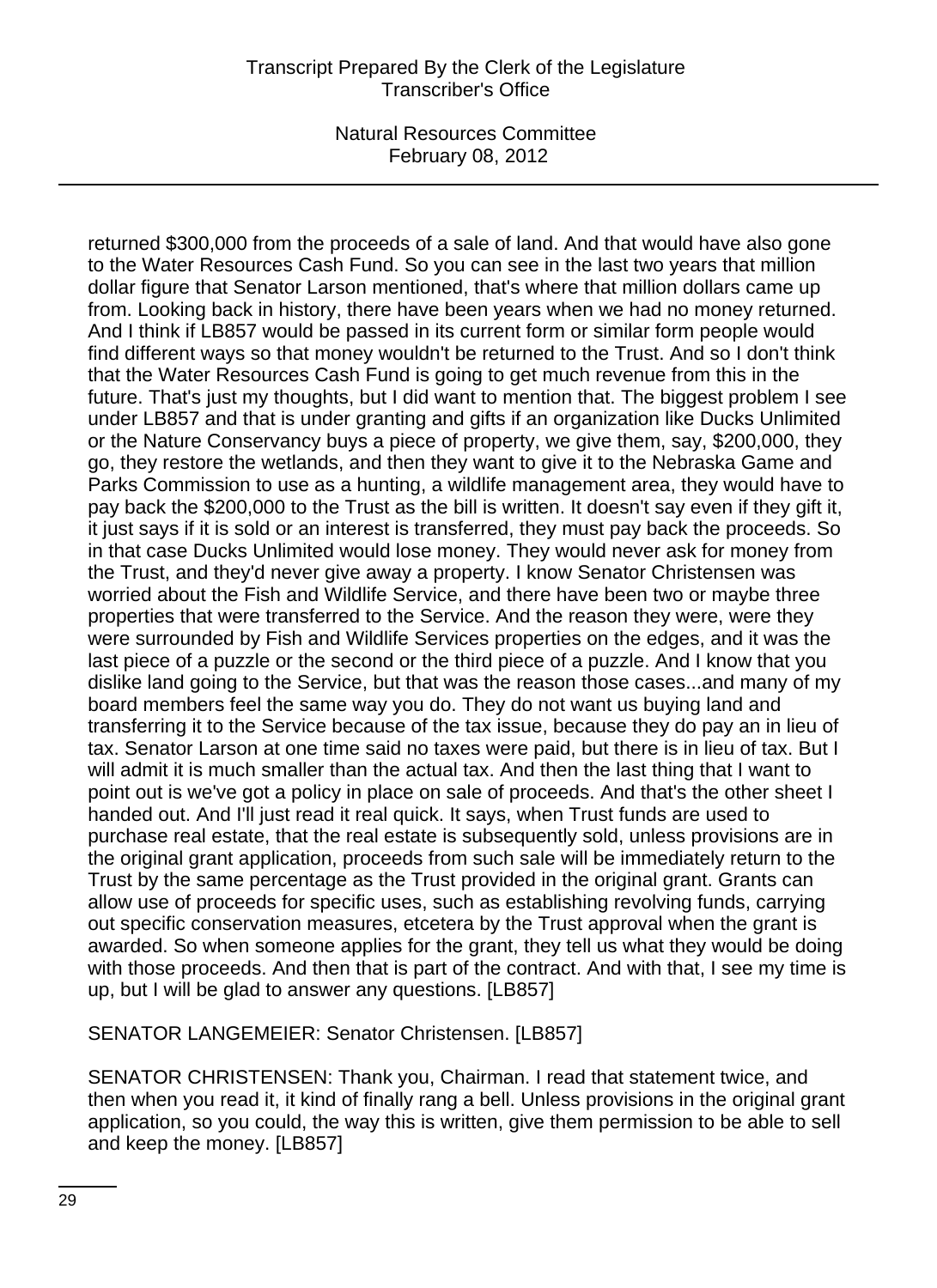MARK BROHMAN: Right, but keeping money in a revolving fund means taking the money and putting it into the next project or in the case of what was mentioned by Mr. Kelsey, the Sandhills Task Force, which was established from money from an original sale of property that we were involved in. We have the Nature Conservancy money, they bought a FEN, like that Horse Creek FEN. When that was sold, part of the original grant said we want to setup this new group called the Sandhills Task Force. In order to set that up we want to take the proceeds, when we eventually sell this property, and use that to set up the Sandhills Task Force. So that was part of the original contract with them. And so we knew that money was going to go to set up the Sandhills Task Force, to set up an endowment fund for them. In other cases it goes into a revolving fund. Sometimes it goes into a fund that says we will do land practices with it. But in no case is anyone pocketing the money. You know, I've heard that by...several people asked me about this bill, and they said, who's getting rich off this? And nobody is getting rich. This money is being put back on the ground. And the contract that we sign with that grantee spells out where that money goes. [LB857]

SENATOR CHRISTENSEN: And I appreciate all the conversations we've had in the last two years, because I have learned a lot about the process. And I appreciate you up fronting this. And you know the two things that have upset me. You could probably name them. One is the federal government, (laugh) which we've talked about, and the second is if we get greater than 1 percent in any one county. [LB857]

MARK BROHMAN: Right. [LB857]

SENATOR CHRISTENSEN: And that's always been my concern, getting too much in one area and anything going to the feds. So I don't know if you guys are going to address them two things or not, but that's been my concern. And you've always listened to me, and I appreciate that. [LB857]

MARK BROHMAN: And we do have board members, Senator, that are very aware of those and have those exact same concerns, especially on the federal government, and that we not buy too much land or allow our money to be used to buy too much land in any one county or area. And so we have looked at statistics. And some of the Rainwater Basin counties, there's been more land put into production than taken out in the last ten years. So we've looked at the numbers. So we may be putting conservation easements in and we may be putting some land transferring from corn to wetlands with some buffers around them. But there is still more land being put into corn and soybeans in the Rainwater Basin than has been taken out for conservation purposes. [LB857]

SENATOR CHRISTENSEN: Yes, thank you. [LB857]

SENATOR LANGEMEIER: Senator Haar. [LB857]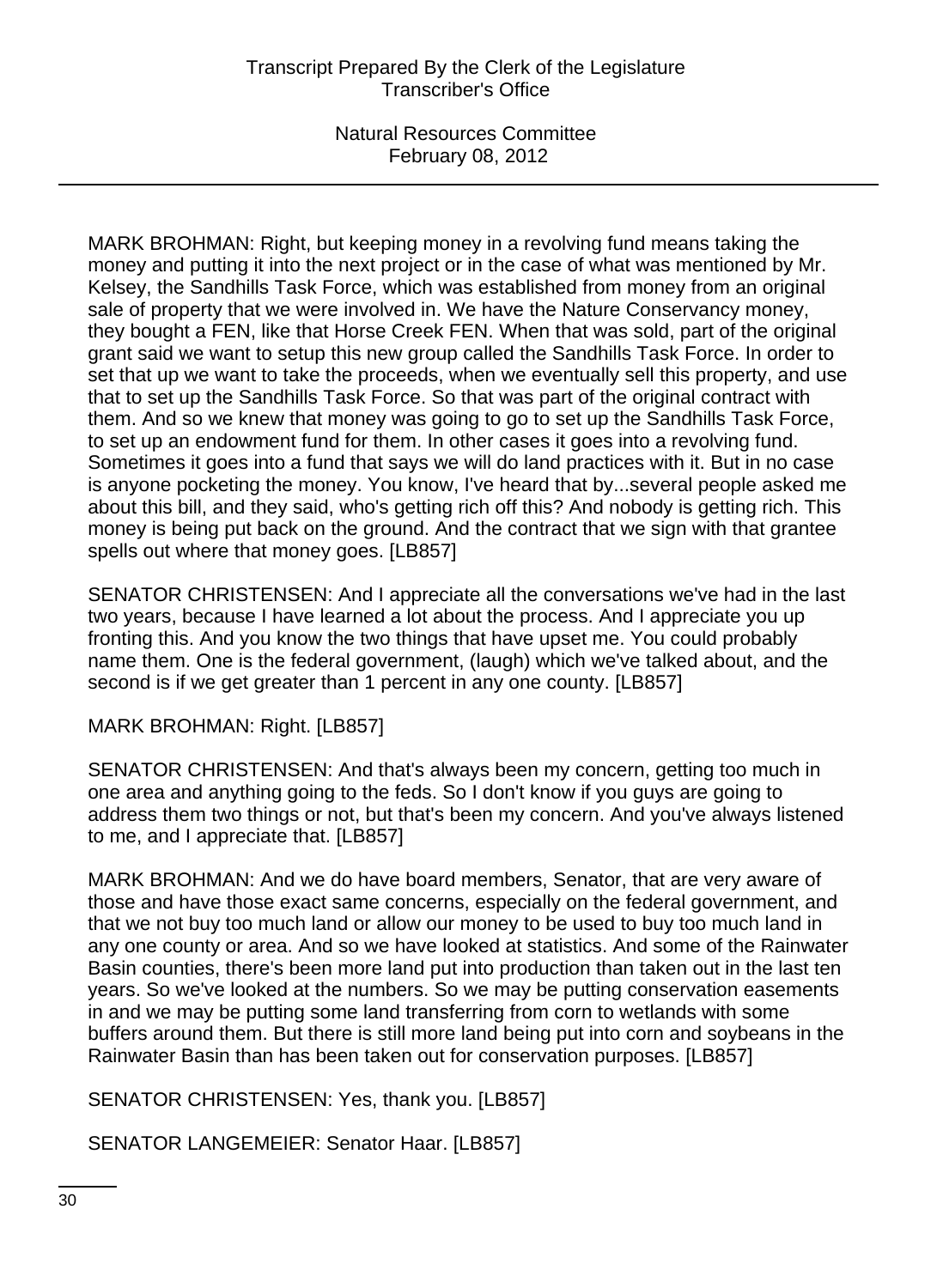SENATOR HAAR: Thank you for being here. So if we took out the...it goes into the Water Resources Cash Fund. If that comes out of the bill, then what's your understanding of what is left? [LB857]

MARK BROHMAN: Well, it would still say whenever we funded a real estate transaction, if that real estate is ever transferred, and someone may be mentioning this later, but a lot of times we'll work with the city of Lincoln or the NRD and then later it will be transferred from one party to the other. Then that party that receives the gift...or I mean the party that's giving the land, they have to pay back the Trust. So they're going to have to come up with funds, even if they gift it. This doesn't address gifting. It just says if it's transferred you got to... [LB857]

SENATOR HAAR: If it's transferred. [LB857]

MARK BROHMAN: ...pay back the Trust. So I think that issue is still there. And it doesn't apply just in the Rainwater Basin, we've got it happening in eastern Nebraska. And it's happened just north of Lincoln on several projects we've worked with in the Saline Wetlands. One entity will buy the land, whether it's Game and Parks, the Nature Conservancy, city of Lincoln or the NRD, and then later they'll transfer it to another body because it makes more sense to manage the property to put it together with another piece of property. [LB857]

SENATOR HAAR: Okay. So even in that case then, even if it was going to another conservation purpose, not going to the federal government (laugh), they would still have to pay that money back. [LB857]

MARK BROHMAN: Right. I mean, we'd get the money back, that would be great. But that entity is going to have to come up with money. And they'd say, why do we want to take a grant if we're going to have to repay it back, especially if we're gifting the land and we're putting our, you know, money into it to restore it. So that would be one significant problem. [LB857]

SENATOR HAAR: Um-hum. And we...it's a...today is a little like Groundhog Day, (laughter) because we had the trails coming back and now we have NET coming back. [LB857]

MARK BROHMAN: Yeah, now LB229. (Laugh) [LB857]

SENATOR HAAR: But that's okay. I mean, we have to keep looking at things. Let's see my...I'm having a Rick Perry moment here. (Laugh) [LB857]

MARK BROHMAN: Well, you mentioned Groundhog Day, one thing that my board has made it evidently or very evident to grantees and that is that we're probably not going to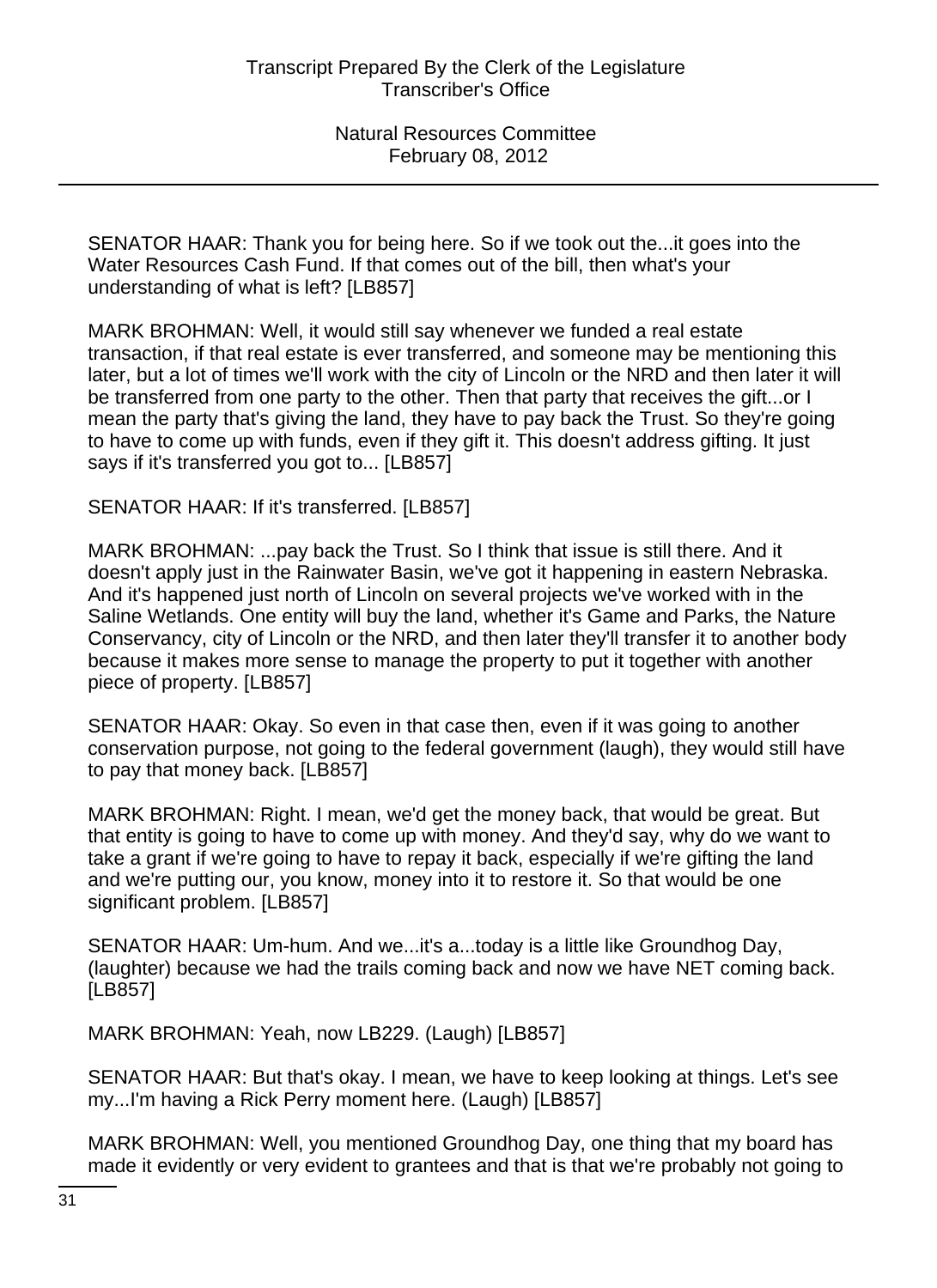be funding revolving funds in the future or if we do we'll have severe limitations on it because, like was mentioned earlier, there isn't as much oversight when an organization gets money. What typically happens is they get money, they buy a piece of property. It will have some crop ground on it, it will have some wetland on it. They'll restore the wetland, put a buffer in, then they'll resell it, usually to a private individual, once in awhile it will be gifted to Game and Parks or in two or three cases it's gone to Fish and Wildlife Service. But in most cases recently it's been sold to a private individual who continues to farm the ag portion, and then he usually uses the wetlands area to hunt or for whatever. But he pays taxes on the property. And so then Ducks Unlimited or the Nature Conservancy takes that money and then they go buy another property and do the same thing. Well, my board is saying, well, we would kind of like to know what that next project is. And we're always sent the paperwork, we get to see it, but it's staff and it doesn't go in front of my board and they don't actually vote on it. But that money each time it goes out it gets a little more diluted and a little more diluted. [LB857]

SENATOR HAAR: Um-hum. [LB857]

MARK BROHMAN: And pretty soon, you know, you've caught up to yourself and you don't have any money left. You know, those funds are dwindling down. And we've only had two revolving fund grants to Ducks Unlimited over the years, I believe. And there was only one other one with any other group. So revolving funds are very limited anyway. But my board has said to Ducks Unlimited and others, we're probably going to move away from revolving funds. We like to see the project come in and know what tract of land you're buying ahead of time. And so they've put the word out. And I think I've talked to Ducks Unlimited, and they understand that revolving fund grants are probably not going to be funded in the future or they'll rank very low. And we did see a project this year that did rank low because the land was not defined in the grant, so. [LB857]

SENATOR HAAR: What was the first thing you mentioned that came in second? What was that project again? I was taking some other notes here. [LB857]

MARK BROHMAN: The Scottsbluff project, where there was \$300,000 that came back to the Trust? [LB857]

SENATOR HAAR: Yeah, okay. [LB857]

MARK BROHMAN: That was out on a Platte River environs project, where they bought a large ranch and there was a piece that was across the road. And they really didn't need it, but the landowner wanted to sell it all, he didn't want to carve it up. So they bought the entire thing. And when they took the grant they knew that in the future they would probably sell off a piece. So they came back to us and they said, we'd like to cut this off and we would like to take that proceeds and buy another piece of land. And we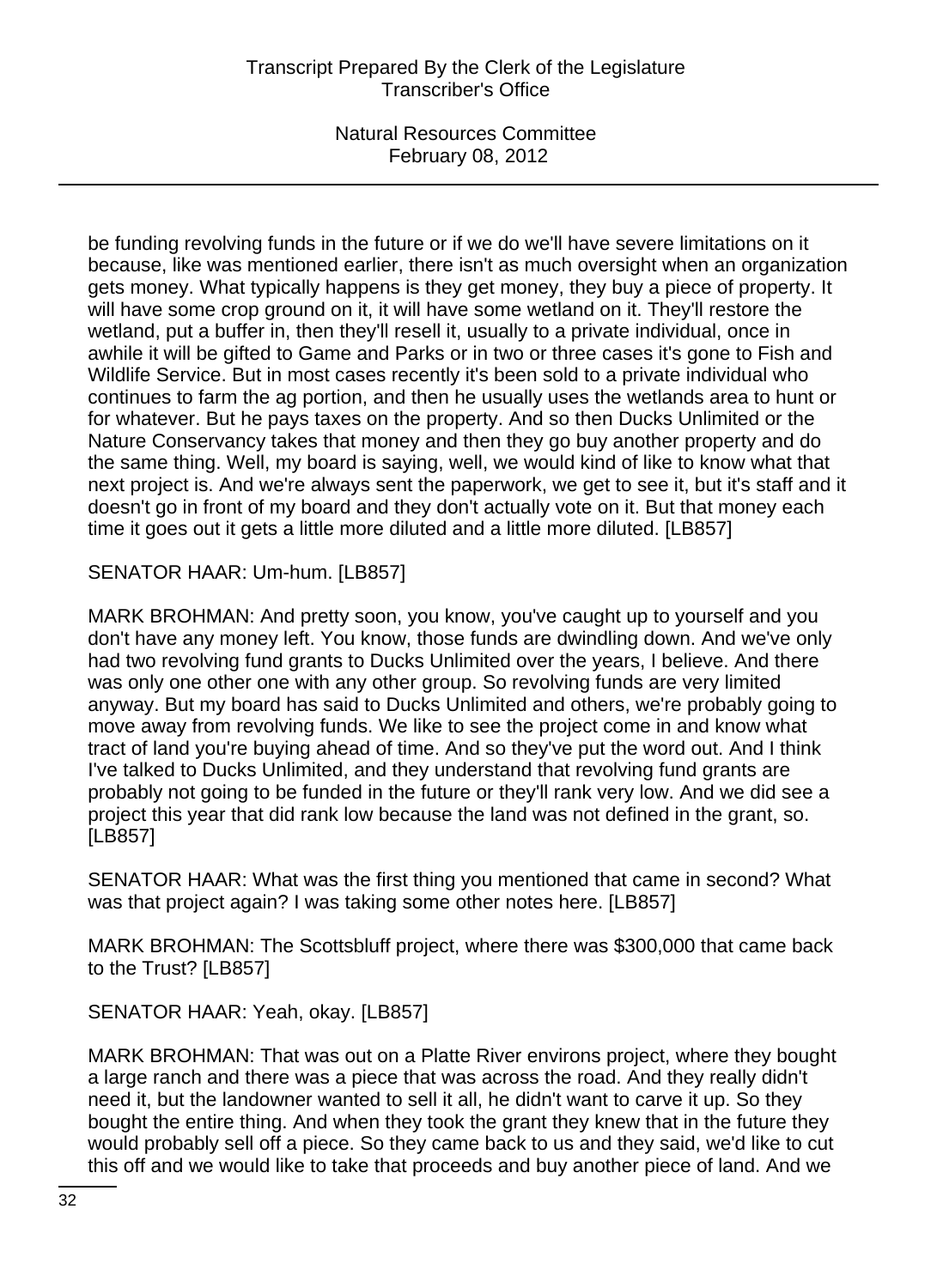said, no, your contract and your original grant said that it was for this ranch only. So you have to turn that money back in under our policy and then apply again,... [LB857]

SENATOR HAAR: Okay. [LB857]

MARK BROHMAN: ...which they did. And they applied for another grant on another tract of property and they were funded this year for that tract. But that \$300,000 from that piece that was subrogated came back to the Trust. [LB857]

SENATOR HAAR: Okay. And the thing I was going to ask you is we've heard now and again about how much land goes in and out of production. And are the statistics available on that? [LB857]

MARK BROHMAN: I got my statistics from USDA. I asked for it by county and by the Rainwater Basin. And I asked...and also by the tax records. There's more land taxed in cultivation in those counties. [LB857]

SENATOR HAAR: Could we actually see the numbers on that? [LB857]

MARK BROHMAN: Yeah. [LB857]

SENATOR HAAR: Okay, I'd appreciate that, because that issue has come up a number of times. And I'd just like to see some numbers so we can say one way or the other. [LB857]

MARK BROHMAN: Sure. [LB857]

SENATOR HAAR: Okay, thank you very much. [LB857]

SENATOR LANGEMEIER: Senator Carlson. [LB857]

SENATOR CARLSON: Okay, thank you, Senator Langemeier. And, Mark, before I start asking you questions, I generally say and I'll say it again that over the past three years the Environmental Trust has been very good to me and the projects of removing vegetation from the two rivers, and so I appreciate that. Now you made the statement the Rainwater Basin, in the last ten years there's been more land returned to crops than there was when you started. Is that true in Clay County? [LB857]

MARK BROHMAN: I believe, when I looked at Clay County specifically on the tax rolls it showed more production crop ground being taxed today than there was four years ago. I don't know about ten years ago, but four years ago in Clay County, the document that I saw recently showed there is more land taxed at ag value than there was four years ago. [LB857]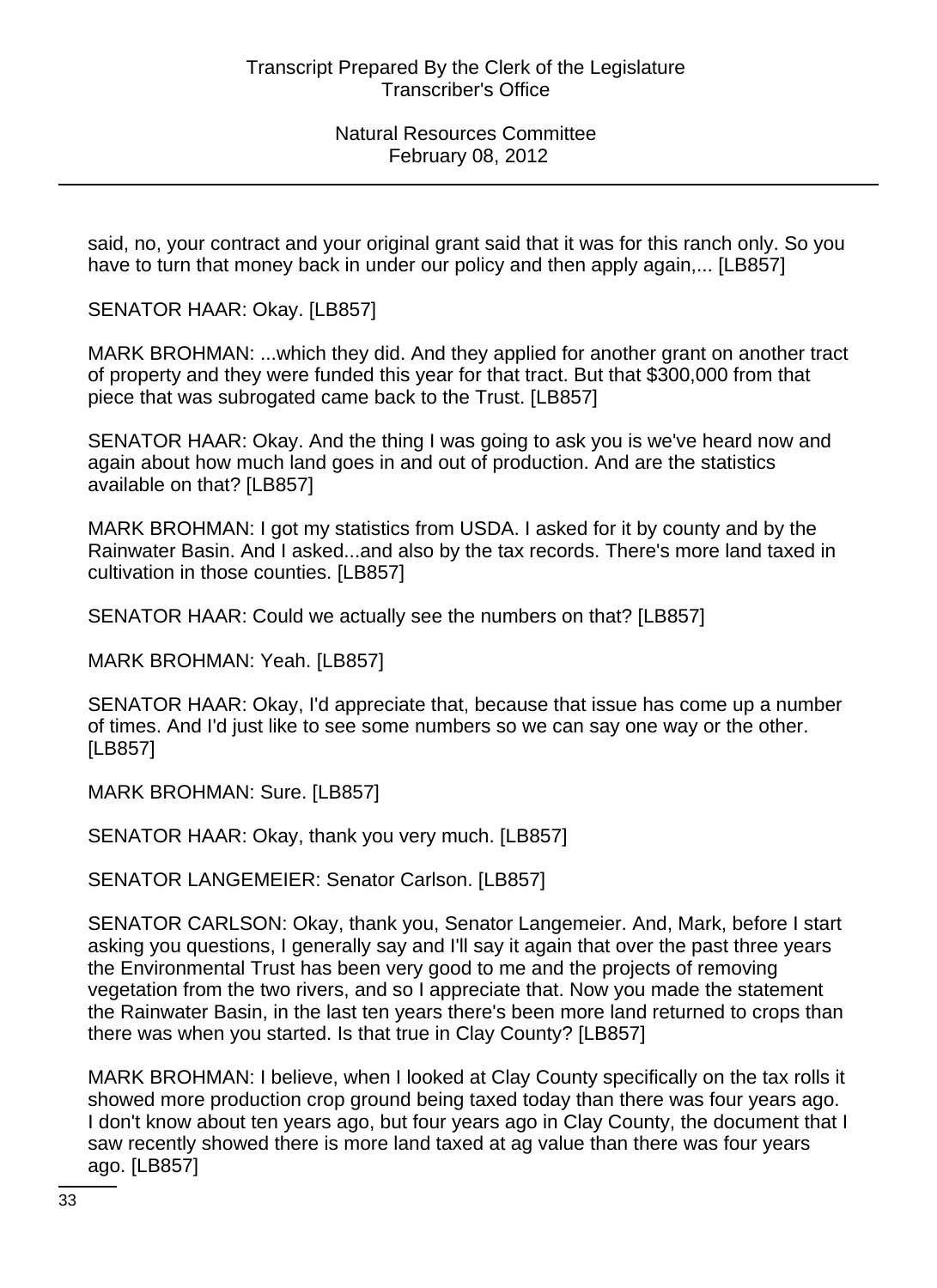SENATOR CARLSON: If I could be shown that, that would sure help me. [LB857]

MARK BROHMAN: Okay. [LB857]

SENATOR CARLSON: Appreciate that. The other thing, you made a statement about why would groups want to apply for a grant if they have to pay it back. Well, it's an interest-free loan. That's a pretty good deal, even though interest rates aren't very high today. [LB857]

MARK BROHMAN: Yeah. [LB857]

SENATOR CARLSON: But that's what it would be, it's an interest-free loan. They pay it back, they get another one. I was also...appreciated hearing that you're getting away from grants that then stay in a revolving fund, because obviously that's a pyramid, can be a pyramid. And you're trying to get away from that; I appreciate that. [LB857]

MARK BROHMAN: Yeah. [LB857]

SENATOR CARLSON: And you also made the statement that you're kind of following a procedure now where grants are given out and if that property is sold, as long as it's sold at a profit, the grant that you gave comes back to the Trust. [LB857]

MARK BROHMAN: Right. Even if it's not sold and there's a profit, whatever percentage we put in, say, they only get half as much, but we paid for half of it, we would get half of whatever they get back. [LB857]

SENATOR CARLSON: Yeah, okay. And if it was sold as a profit, you would get a profit? You gave an example of that. [LB857]

MARK BROHMAN: Right, unless they did improvements with their own money that increased the value and we could subrogate that out, then we would allow them to keep that profit. [LB857]

SENATOR CARLSON: But you have some circumstances where the money does not come back. Could you review that again, I think I heard you say that. [LB857]

MARK BROHMAN: Sure. One of them was setting up the Sandhills Task Force, which was, you know, a number of years ago the Nature Conservancy applied to buy a jumbo Pullman FEN up in the Sandhills, much like this Horse Creek FEN that I have in my example that I handed out. They bought that land, restored it, and they knew they were going to sell it. But they said, when we sell it, we want to setup this endowment fund to support the Sandhills Task Force group, which is made up of mostly Sandhills ranchers,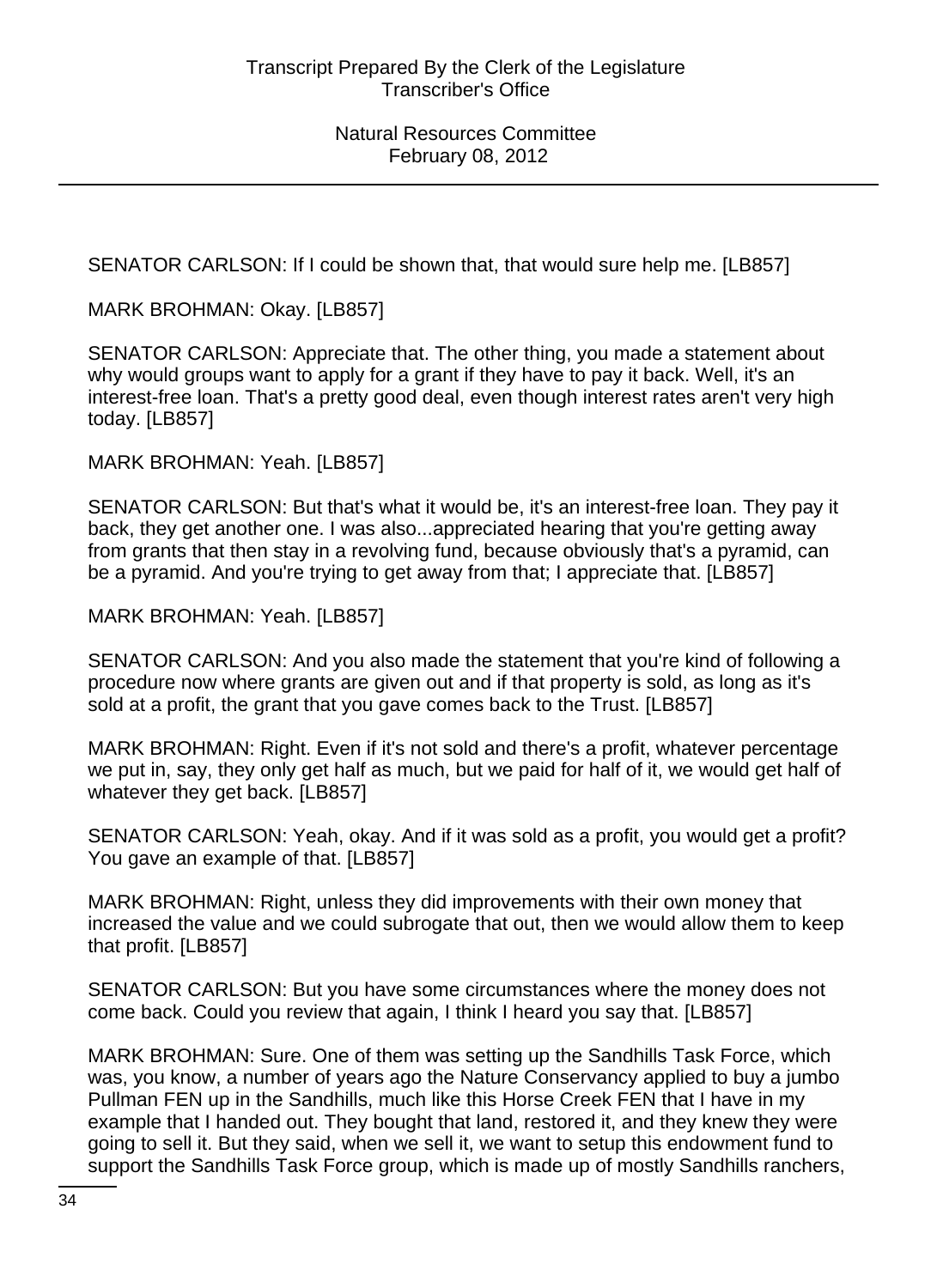but it also has state and federal officials on it, but there are more Sandhills ranchers, landowners on that board. And they work with landowners and do everything from easements, to restoring wetlands, to cross fencing, to watering, things like that. So that money from the sale of that property went into that endowment fund to be established with them. And recently we looked at their books, and they probably only have about \$18,000 of our original money in. But originally there was, you know, \$600,000, \$700,000 was put into that fund. But now they can show on their books where our money has been whittled down and they've got other grants that have come in, where our original endowment now probably is only about \$18,000 of what we put into that fund. So even though people say, well, gee, it's probably perpetual, it's really not, it's about over. But we did help them set up. Now they've got other funds. And they do have a bank account that they can use to, you know, go out and do projects with. So that's one example. [LB857]

SENATOR CARLSON: Okay. Would it be safe to say that over the last couple of years some of the procedures you're now following are a little bit different than they were two years ago? [LB857]

MARK BROHMAN: Definitely our written policies have been better defined in the last couple of years. And before I, you know, was the director, which has been five and a half years ago now, I can't tell you exactly what the procedures were. There were written and unwritten policies. But we have written policies on many of these items now. And the board has also publicly stated, you know, there have been members on the record said that they were opposed to purchasing land that was then given to the Fish and Wildlife Service, that was going to the federal government. So, you know, I think there's been a change or an education process with the Nebraska Environmental Trust that we see that these properties that are going to the hands of the Fish and Wildlife Service are causing a lot of distrust in the...out in the "hitherlands", that people are upset with that. Even though, like I explained to Senator Christensen, in the cases that I'm aware of, in the last couple of years, those properties were surrounded by service land. And it only made sense that they would own the entire basin, because if you gave the middle to Game and Parks and the Service owns all the way around it, and then you go to manage it, you're going to come to loggerheads at some point. And I guess I see federal ground as being owned by all of us. But the tax issue is the problem that comes up because of that. [LB857]

SENATOR CARLSON: Well, I'm concluding that some of the sessions that we've had over the last couple of years, even though they've been kind of uncomfortable for me as well as you perhaps, has brought about some good accountability and procedures that I think are beneficial. Is that a fair statement? [LB857]

MARK BROHMAN: I think it is. [LB857]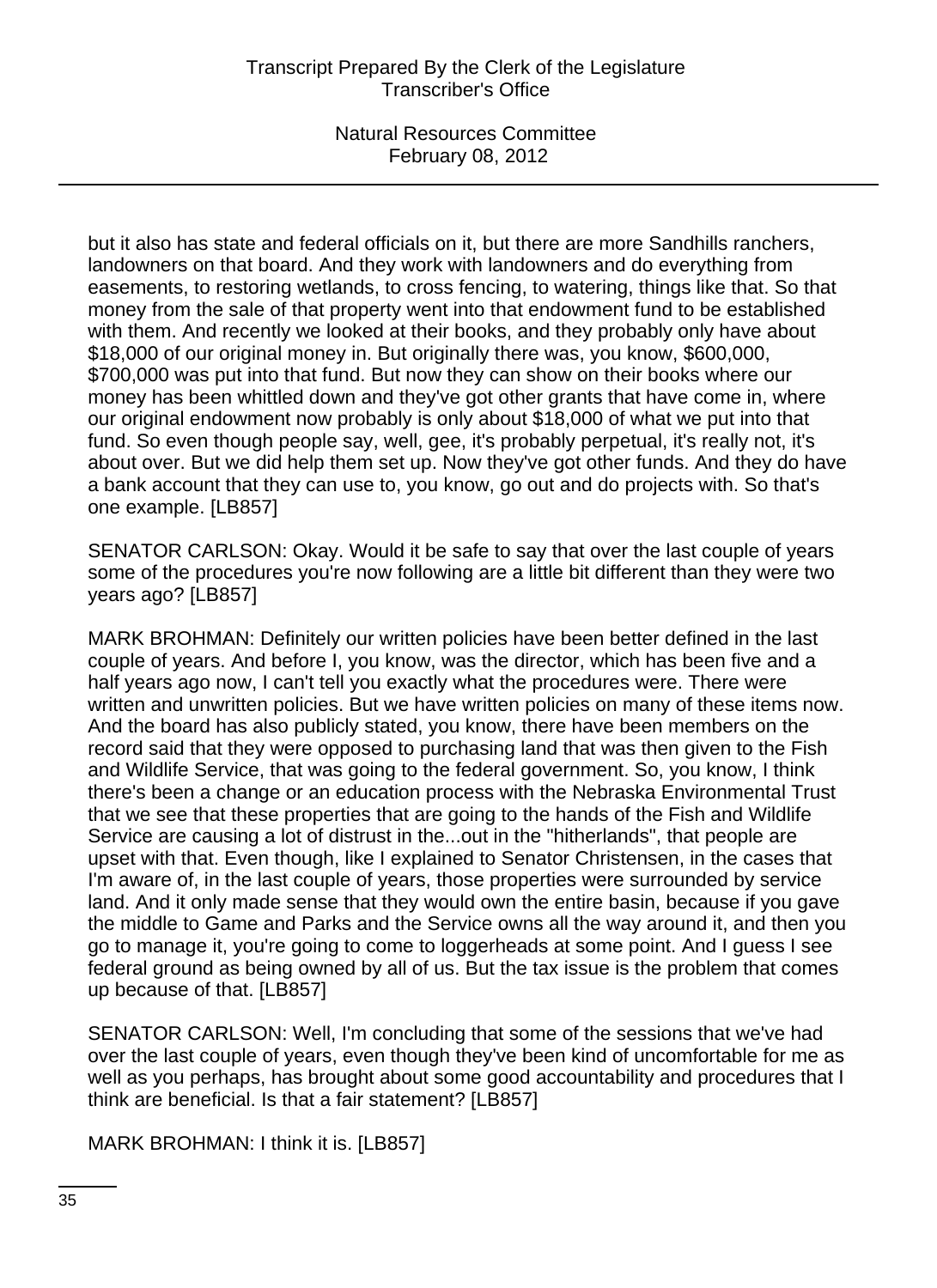# SENATOR CARLSON: Okay, thank you. [LB857]

SENATOR LANGEMEIER: Go ahead, Senator Christensen. [LB857]

SENATOR CHRISTENSEN: Thank you, Chairman. Back on the statement Senator Carlson I think hit on it, too, there about there's more acres tilled now. And that's strictly due to the high commodity prices. [LB857]

MARK BROHMAN: Sure. [LB857]

SENATOR CHRISTENSEN: A lot of people tearing out grass and you guys are converting just a small percent of them back. [LB857]

MARK BROHMAN: Right. [LB857]

SENATOR CHRISTENSEN: But we all know it cycles, so there's been times when the CREP program come in and CRP and stuff came in, that it goes the other direction in a fast way, too, again, driven by commodity prices. And that would be the reason for that, correct? [LB857]

MARK BROHMAN: Sure. And I think we heard testimony, you know, last year from one of the groups that the conservation groups hold no easements, I don't think, in Clay County. You know, there's been land that has been purchased, but there haven't been easements held by those conservation groups that have, you know, been catching a lot of grief. But the actual nonprofit conservation groups, like the Nature Conservancy and groups like that, do not hold any easements in Clay County. And several of the Rainwater Basin's, I think they said there were only 38 counties that they held easements in. And so sometimes perception and reality are a lot different too. [LB857]

SENATOR CHRISTENSEN: Thank you. [LB857]

SENATOR LANGEMEIER: Senator Haar. [LB857]

SENATOR HAAR: This may be a stupid question, but I'm going to ask it anyway. Usually, when your grants go to restoring a wetland, is there ever the situation where that would be sold and then put back into cropland or are you...I would assume that wetland is usually... [LB857]

MARK BROHMAN: Well, most of the grants that we're currently doing in the Rainwater Basin are in these revolving funds, these two grants I was talking about with Ducks Unlimited. They buy a tract of land and because a farmer does not want to sell just the wet area or part of his field, he wants to sell the whole 80 or the 160 or maybe the 360. So then they go in with our money and other monies from federal dollars and some of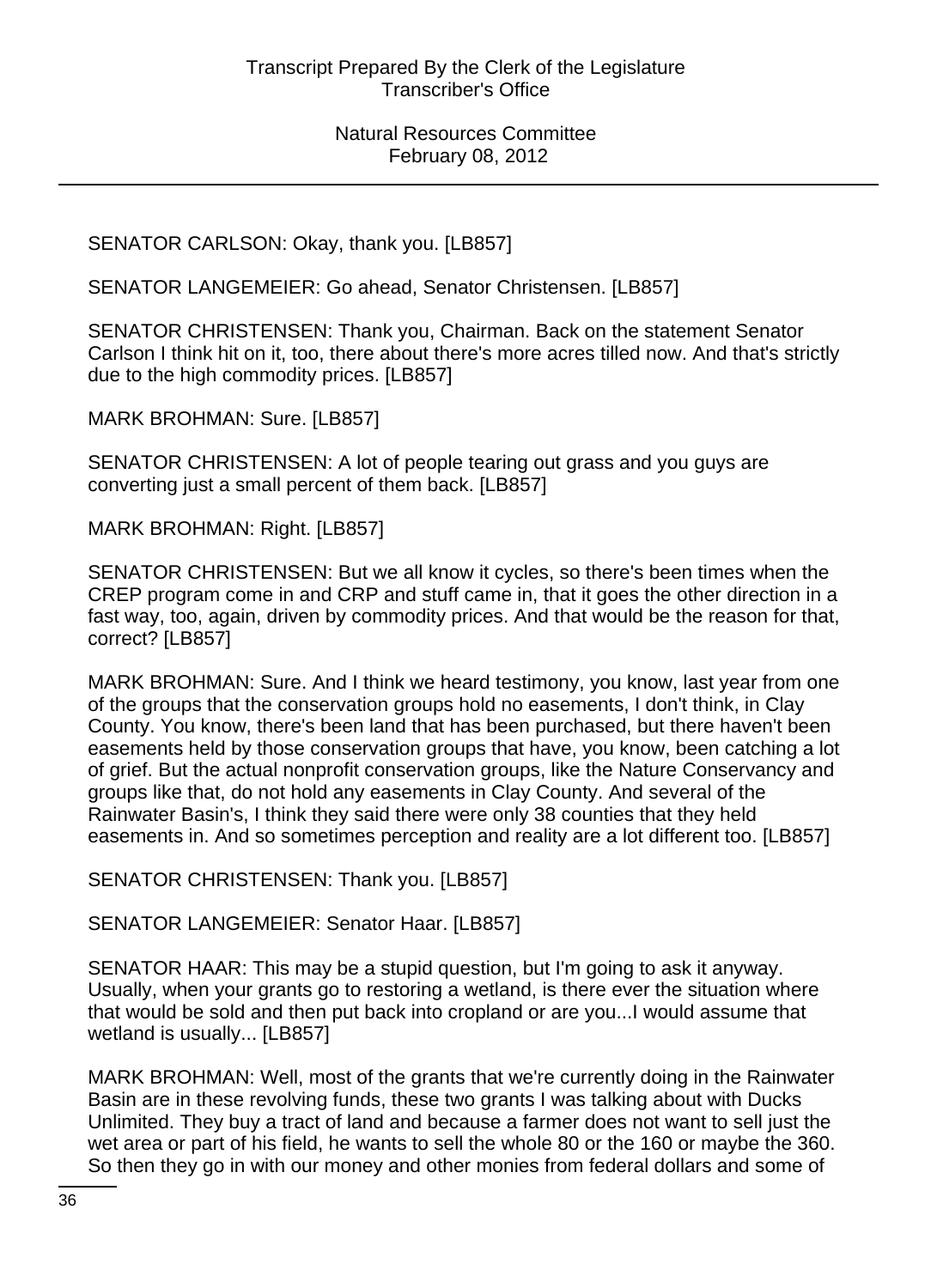their private money donations, and they restore the wetlands. And then they put some buffer in so that you don't have corn growing right down to the edge of the water, they put some buffer in. And they sell that whole tract on the open market and usually it's back to a private land buyer. Then he or she purchases the entire tract and then that's under a conservation easement, so the wetland is protected with the buffer strips. And then they continue to farm the rest of the property. [LB857]

SENATOR HAAR: I guess my...I'm trying to put words to this. Now are there instances where you actually create wetlands, where there weren't wetlands before you create them and maybe they go back? [LB857]

MARK BROHMAN: I don't think you would say you created, you're restoring wetlands that have been farmed through and over for years. I know there is properties that are purchased with our money that may have had corn grown on, you know, two out of ten years. And the other years it's too wet. But historically, you know, it has hydrated soils. To have wetlands you have to have the soil, the moisture and the plants. And, of course, you can take the plants off by farming through or using herbicides, but the soils and the water, the moisture is probably always there unless you tile it or drain it. But as soon as you break those tiles or dam up the water, then you can restore the wetlands. So I don't think they're creating wetlands, but they're restoring wetlands where one day you might drive by it and it looks like a cornfield. And the next year you go by and it's cattails and Reed Canary Grass. It's because, you know, that historically had been a wetland. But you can usually tell by soils maps, that's the best indicator, especially in the Rainwater Basin, you can see those wetland footprints very easily. [LB857]

SENATOR HAAR: So actually, if you would take a wetland that's been restored and it was transferred and there was some kind of requirement that it be put back on the market for sale, I suppose you could convert it back to cropland. But then you'd still have basically a wetland environment, is that correct? [LB857]

MARK BROHMAN: Yeah. And, of course, the conservation easement that they place on it protects the wetland. [LB857]

SENATOR HAAR: Okay, yeah, gotcha. [LB857]

MARK BROHMAN: And that's the part that they can't break. Usually there's a perpetual, you know, we've had that discussion with Senator Carlson's bill, LB529 last year. You know, some people do not like perpetual, but some people say if you're going to make that kind of investment you want long-term guarantee that your money is, you know, protected and you're not just every ten years renewing and paying again. [LB857]

SENATOR HAAR: Thank you. [LB857]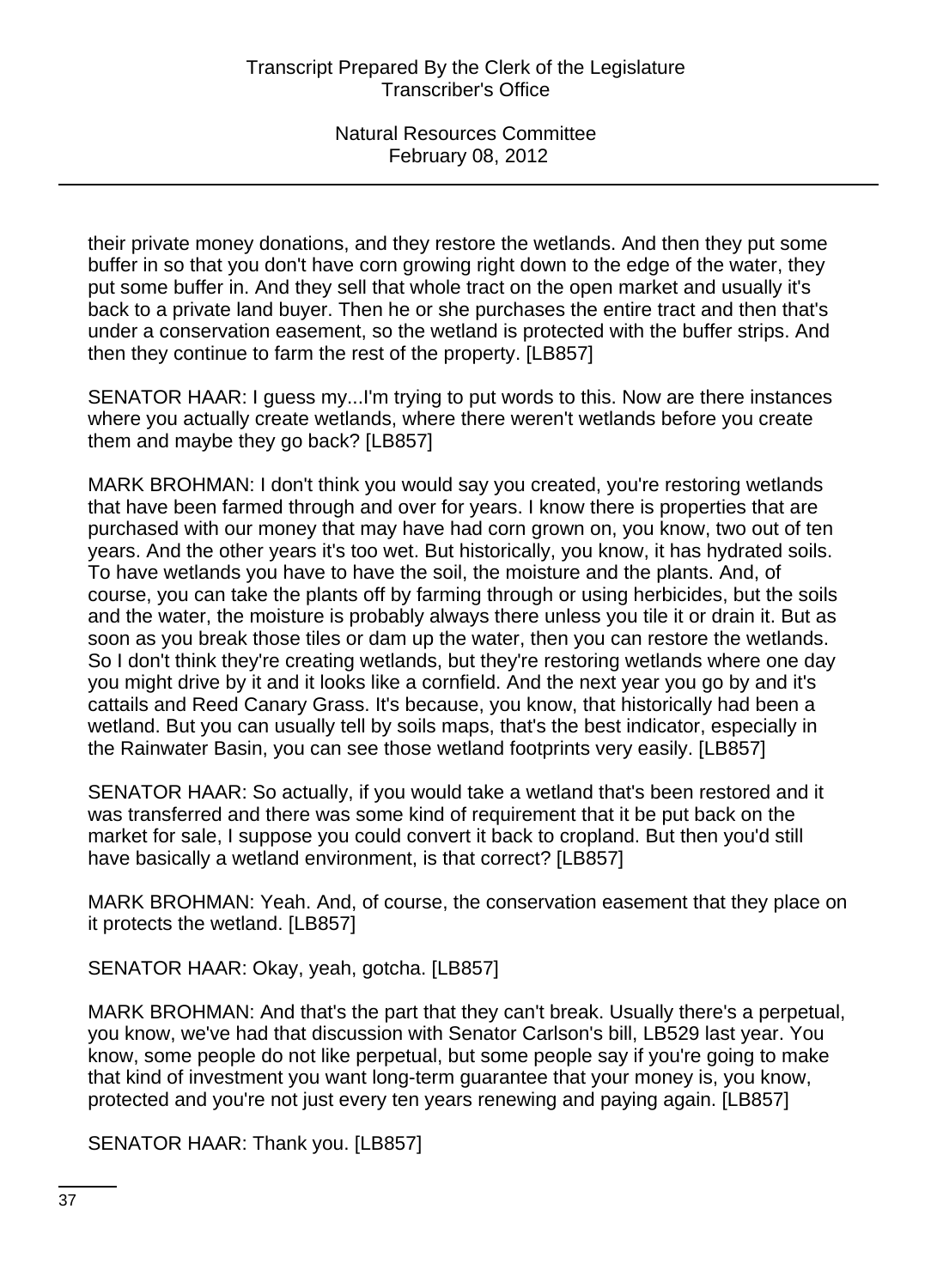SENATOR LANGEMEIER: I'm going to ask a question that my better judgment says don't ask, but...(laughter) In your testimony you talk about buying the Horse Creek FEN. [LB857]

MARK BROHMAN: Yes. [LB857]

SENATOR LANGEMEIER: Okay? And it's a project to restore wetlands and FENs. [LB857]

MARK BROHMAN: A FEN is a type of wetland. [LB857]

SENATOR LANGEMEIER: That was going to be my question. What's the difference between a wetland and a FEN? How do you get a different name? [LB857]

MARK BROHMAN: FENs are usually the type of wetland, and what's very interesting is I was wetlands biologist for three years at the Department of Roads before working at Game and Parks. And FENs are a very unique type of wetland found in the Sandhills of Nebraska and in places like Scotland and places like that, bogs they're sometimes called. But there are places in the Sandhills where you can walk or drive a tractor and the soil feels like a waterbed almost. But it's the subsurface, it's the moisture that's there, it's the plants that are present. But it's a type of a wetland. So when I say wetlands and FENs, it's really saying wetlands and a specific type of wetland, FENs. So FENs are very unique and that's the only place you'll find them in Nebraska, is in the Sandhills. [LB857]

SENATOR LANGEMEIER: Okay. Hopefully, I wasn't the only one trying to figure that out. [LB857]

MARK BROHMAN: No, I'm sure some people probably were wondering what a FEN was. [LB857]

SENATOR LANGEMEIER: Very good. Seeing no other questions, thank you very much for your testimony. [LB857]

MARK BROHMAN: Thank you. [LB857]

SENATOR LANGEMEIER: Further testimony in opposition of LB857. Welcome. [LB857]

GLENN JOHNSON: (Exhibits 12 and 13) Thank you, Senator Langemeier, members of the Natural Resources Committee. My name is Glenn Johnson, G-l-e-n-n J-o-h-n-s-o-n. I'm the general manager of the Lower Platte South Natural Resource District and I'm appearing here on behalf of that natural resource district, the Nebraska Association of Resources Districts, the Nebraska Water Resources Association, and the Nebraska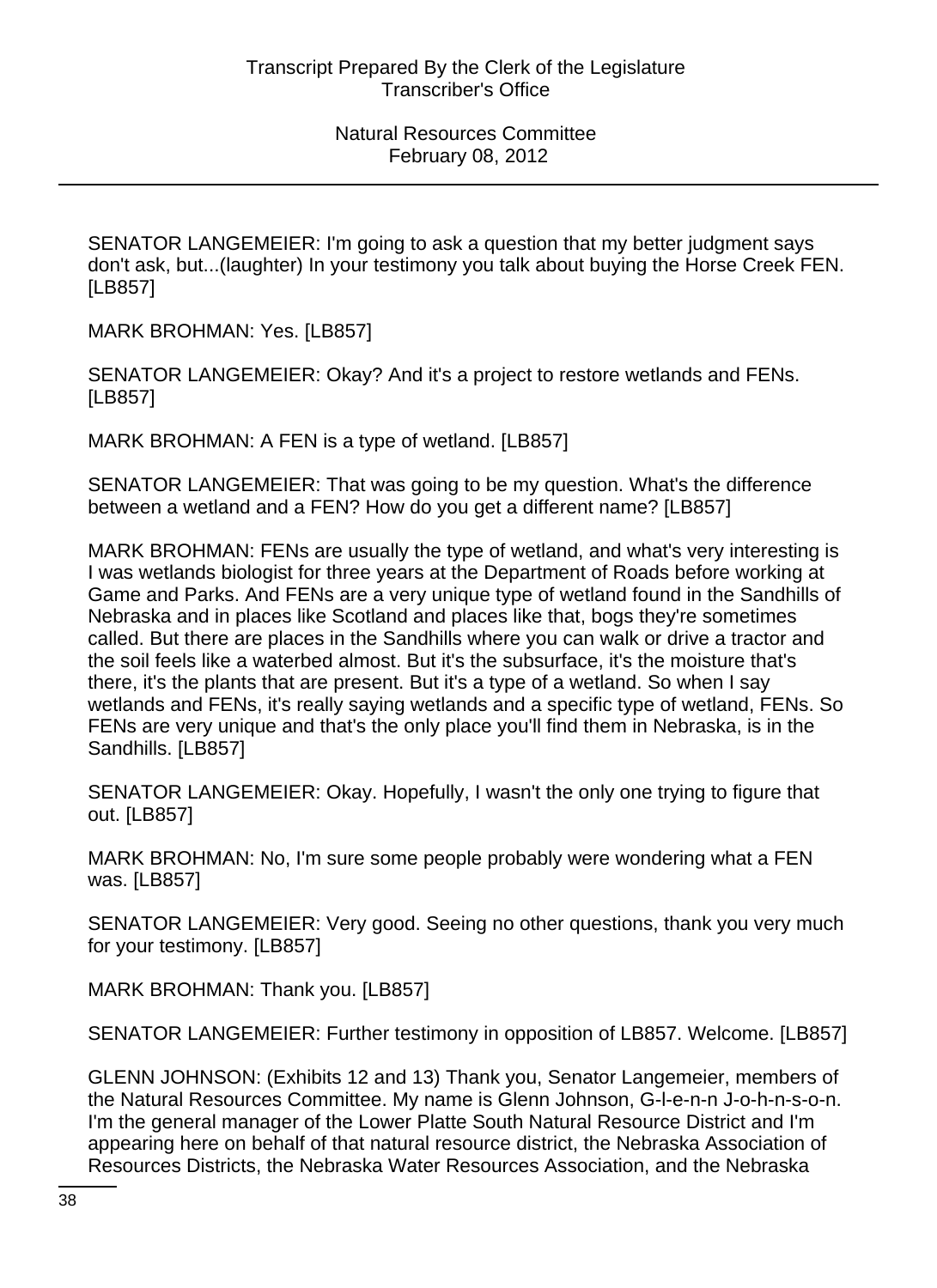State Irrigation Association. And I suppose my time is up now because I said so many, (laughter) but in opposition. Our opposition rises very narrowly from the standpoint that the proposed amendment is...the wording is absolute and applies to any and all sales or transfers without exception. We think there probably are exceptions where it makes sense not to require a repayment. We're involved in some of those. And Mark referred to, you know, north of Lincoln and the saline wetlands. The natural resource district, Lancaster County, the city of Lincoln, Game and Parks Commission, and the Nature Conservancy have formed the Saline Wetland Partnership. And that's been in operation for about ten years now. And through that process they've been looking at these very unique saline wetlands in the complex north of Lincoln and up around Ceresco. And through a program of voluntary acquisition of fee title, acquisition of easements, permanent conservation easements, they began to assemble some of these critical habitat areas in some of these very unique saline wetlands. And they're under a variety of ownerships. Some the city owns, some the NRD has owned, but generally we've gone together as a partnership and made these acquisitions. But we also have in some of those have used Environmental Trust funds for those acquisitions as part of the funds to pay for those acquisitions. But again, in each case it may be one entity that purchases it, but it may be another one of the partners that is best suited to actually manage the property for the long-term or to do the restoration on the property. So, you know, the property is being continued in the same use for protection of that resource for which the grant was approved, but it may be transferred from one party to another. And we think it's appropriate to recognize that and consider providing some kind of an exception in that case. And so unless the bill is amended, you know, we would have trouble supporting the bill because it puts us in that kind of a situation. The current round of applications, the Saline Wetland Partnership is the number two ranked application, if I recall, and it's for three years. And part of those funds are acquisition, part of those funds would be used for restoration, part of those funds, a small portion of them, are used for administration with the designation of a coordinator for the Trust funds, so, or for the partnership. With that, I would answer any questions. [LB857]

SENATOR LANGEMEIER: Very good. Are there any questions? Seeing none, I just have one. So you're testifying only to the fact that it includes everybody. [LB857]

GLENN JOHNSON: Right. [LB857]

SENATOR LANGEMEIER: You're not weighing in to the...where the money is going when it comes back and all that? [LB857]

GLENN JOHNSON: No, no. [LB857]

SENATOR LANGEMEIER: Okay. Thank you. [LB857]

GLENN JOHNSON: We couldn't agree on that one, so... [LB857]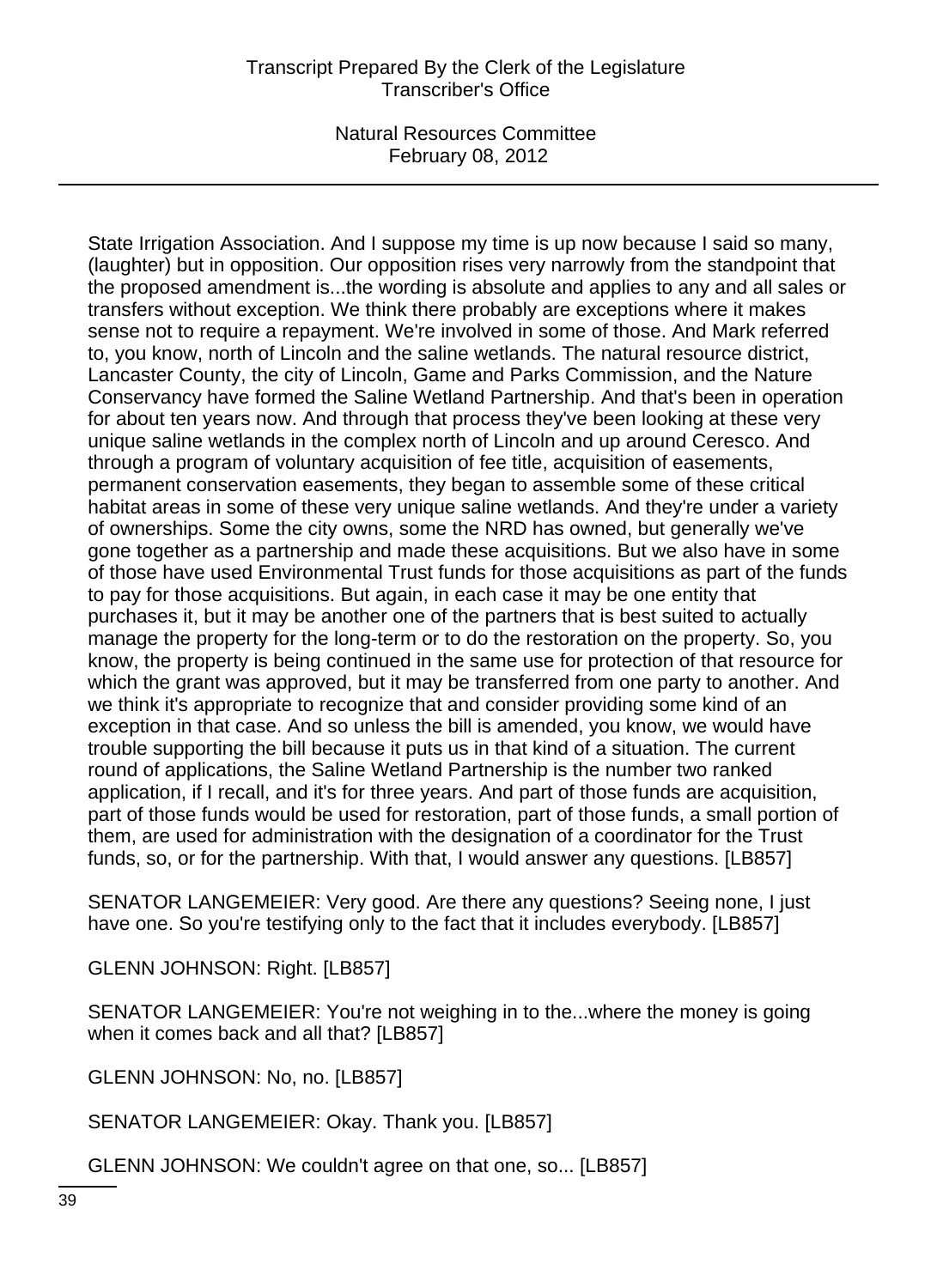### SENATOR LANGEMEIER: Okay. [LB857]

SENATOR HAAR: Somebody pulled the fire alarm. [LB857]

SENATOR LANGEMEIER: Until I smell smoke, we're going to keep rolling. (Laughter) Go ahead. Although it's kind of a blinding flash from this side of the table. [LB857]

STEVE DONOVAN: Senator Langemeier, members of the Natural Resources Committee, my name is Steve Donovan, S-t-e-v-e Donovan, D-o-n-o-v-a-n. I'm here today representing Ducks Unlimited. I want to give to you a few examples, just a couple of examples of why we believe this proposed legislation would have some very significant and probably unintended negative consequences on our ability and the ability of others to put conservation on the ground in Nebraska. One example is a property in Hamilton County that...it's a large well and it's partially drained and it's mostly owned by the U.S. Fish and Wildlife Service. But because they do not own or control all of it, they cannot effectively restore or manage the wetland. We applied for a Nebraska Environmental Trust grant that we got. And we used that to leverage a federal grant that then gave us enough money to buy the property. With all due respect to Senator Christensen's concern about the federal government owning more land, in this case the Fish and Wildlife Service already owned a significant portion of the wetland. And like you just heard from Mr. Brohman, when an entity owns most of the wetland, it just makes sense, if you want to restore and manage it correctly, that they own all of it. And so we still own that property, we haven't transferred it to the U.S. Fish and Wildlife Service yet. That is our intent. And we're also working with a couple of other owners of the balance of that well and to try to achieve the end game, which is the ability to restore and manage it. Now with respect to the federal government owning it, I guess I can assure Senator Christensen and the other senators that we certainly, Ducks Unlimited, have a lot of supporters in that Aurora community who were thrilled that we were able to achieve that project because they rely on public land for places to hunt and bird watch. And now they have an additional 80 acres of land that they will be able to go out and recreate on, plus they recognize that once the end game is achieved, that that entire wetland will be better habitat. It will better serve the needs of ducks and other wildlife, and they will be able to have enhanced hunting opportunities on the entire wetland. In that case, if LB857 was the law, the day that we transfer that property to the Fish and Wildlife Service we would have to pay back, excuse me one second, \$179,000 of the net money that we used to help buy it. But we are simply transferring the property, not selling it, to the Fish and Wildlife Service in this case. And so we don't have \$179,000 to give back to the Water Resources Cash Fund. And thus that kind of project would be stopped in its tracks in the future if LB857 as currently written were the...was in fact law. The other example is in Kearney County, where we bought a piece of property with Environmental Trust dollars. We granted an easement to the local NRD because they are in an overappropriated basin and they need to reduce their water use.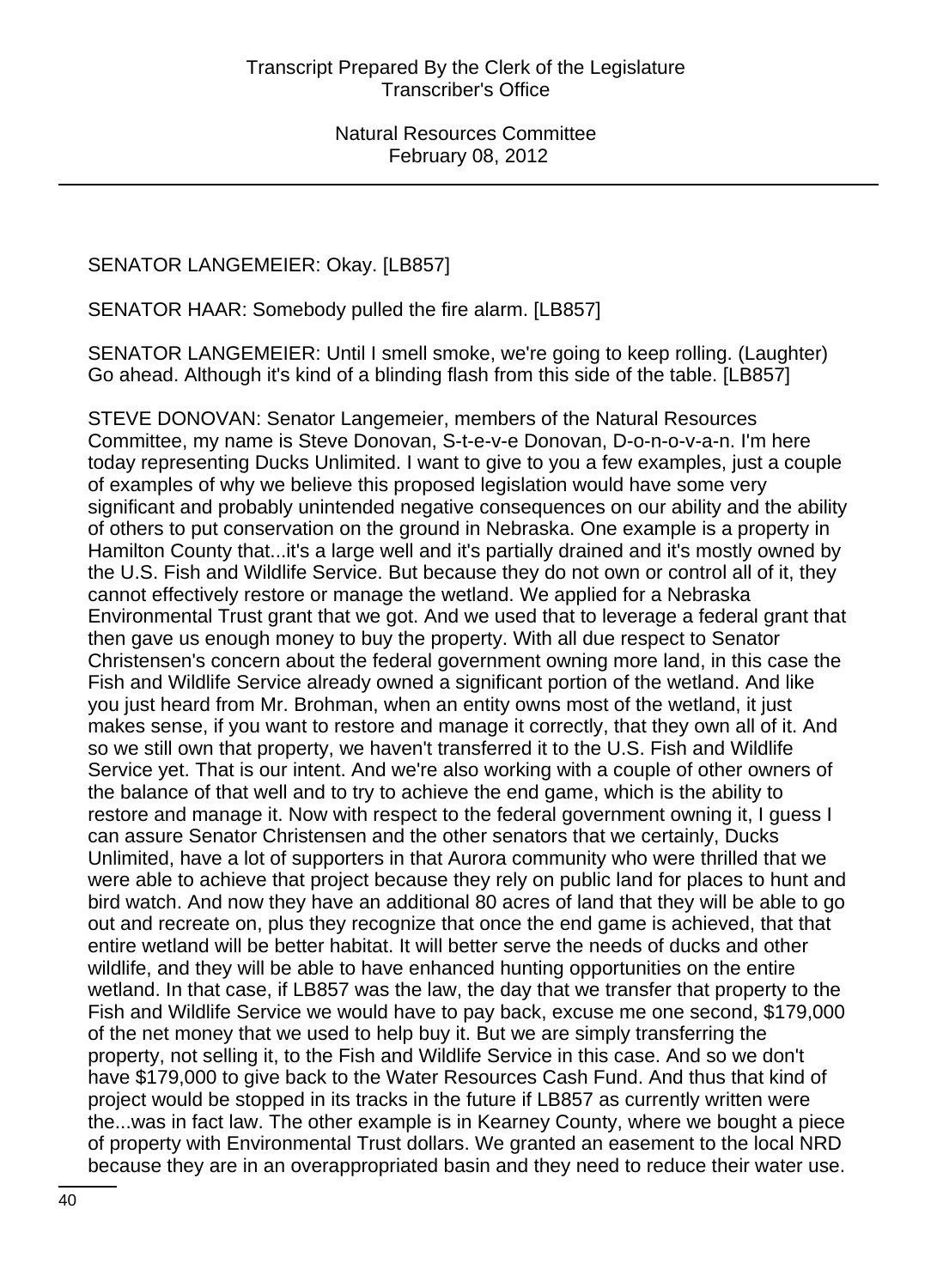# Transcript Prepared By the Clerk of the Legislature Transcriber's Office

Natural Resources Committee February 08, 2012

And so we gave them an easement which effectively retired 100-and-some-odd acres of certified irrigated land. The NRD was thrilled to have this project happen. We helped them in many ways achieve their water objectives, which indirectly, of course, benefits the other farmers within the NRD. We eventually sold that property to a Kearney County rancher and he is now using that for grazing purposes. When we bought it, it was over 300,000 of net dollars involved. And when we sold it, it was \$179,000. LB857 as written would require us to give back the entire \$307,000, which again, we only realized \$167,000 when we sold it. And so obviously we can't afford to write a check and lose \$130,000 and change that we don't have. And consequently, that kind of project would be stopped in its tracks, too, in the future. And with respect to what the Nebraska Cattlemen person said, I would suggest that the goal of our revolving habitat program is ultimately to have that land back in private ownership, which is something he said. And in this case, it's owned by a Nebraska cattleman. I don't know if he's a member of Nebraska Cattlemen or not. But in this case that project resulted in land back in private ownership, obviously still on the tax rolls, being used for grazing purposes, and it's the type of project that we simply could not do in the future if LB857 was the law. Those are the two examples I wanted to give out. As Senator Larson said, we have started the dialogue with him. I do believe it's going in a positive direction. I really think there are a couple of very legitimate issues that caused him to propose this legislation. And we agree those are legitimate issues. We would like the opportunity to continue that dialogue with Senator Larson and other members of the committee to try to get to some common ground and help address some of those issues. I'd be happy to answer any questions that you might have. [LB857]

SENATOR LANGEMEIER: Senator Christensen. [LB857]

SENATOR CHRISTENSEN: Thank you, Chairman. Thank you, Steve. Is there any way to trade out the federal government? I just, you know my stance. I just hate to have anything go there. But they own land, we own land, is there a way of trading instead of giving them more in a situation that they're surrounding it? [LB857]

STEVE DONOVAN: There is, in fact. A couple of ideas come to mind. One is they actually own some land right now that they really don't want. It was...they were Farmers Home Administration-type transactions that they drew the short stick and had to get that land. And they actually would love to trade that land. They can't simply sell it; it requires an act of Congress. But they can execute land trades. And so we've talked about scenarios in which we might trade with them to get that other land that they don't really want, that then would ultimately allow us to put that back into private ownership. The other scenario that is relevant, there's always the Nebraska Game and Parks Commission. And we work very closely with the Nebraska Game and Parks Commission. But, like other agencies, they are strapped for cash and it is difficult for them to manage and pay the taxes on what they have. I would love a situation where the Game and Parks Commission was more able to take some of these high, very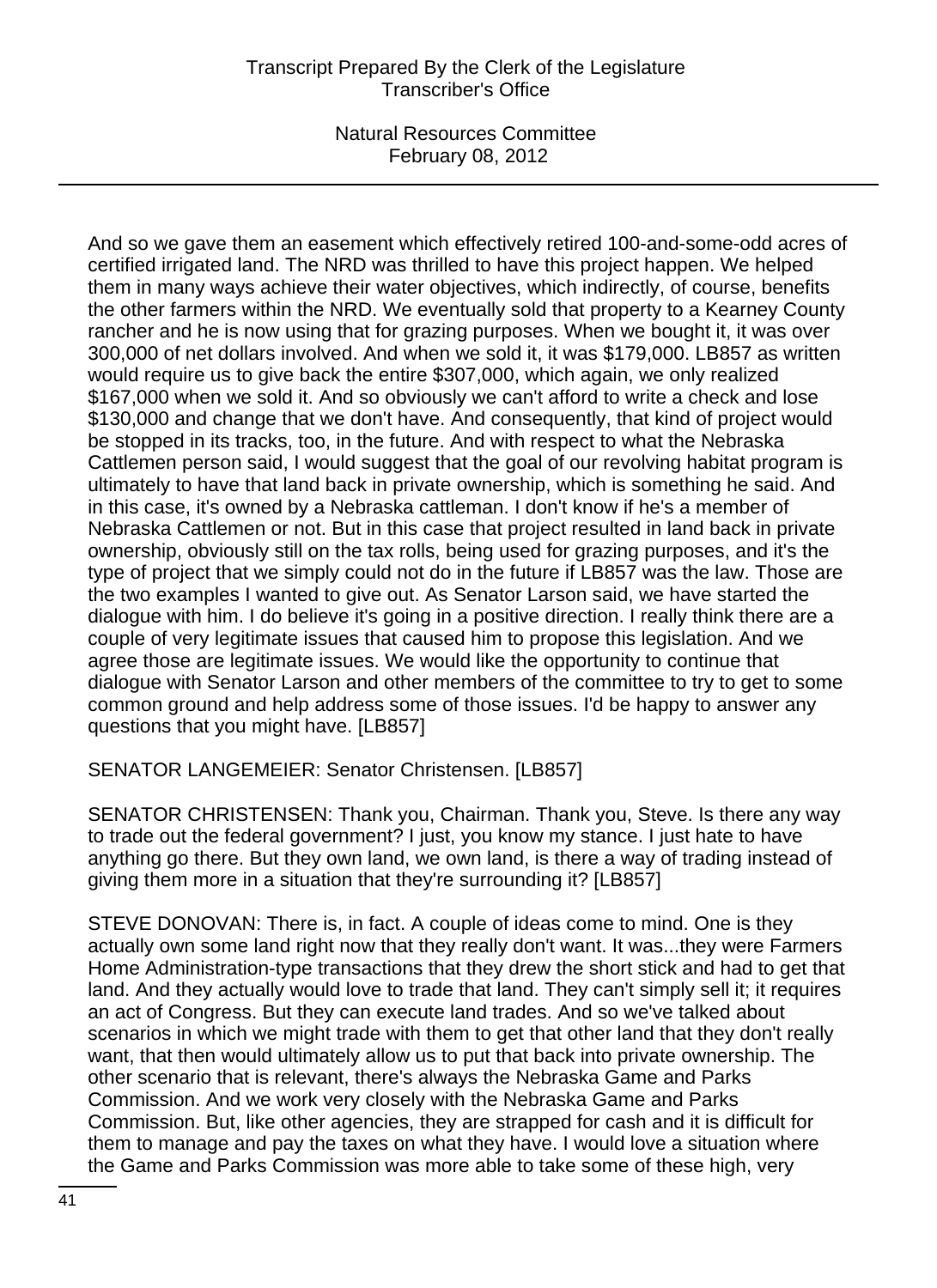important properties, like the one at Troester WPA. There's no reason why that could not work from a restoration and management standpoint. It would achieve the same end game as far as being in public ownership and open to the public. But with their current financial situation they simply struggle with that kind of concept. [LB857]

SENATOR CHRISTENSEN: Thank you. [LB857]

SENATOR LANGEMEIER: Senator Carlson. [LB857]

SENATOR CARLSON: Thank you, Senator Langemeier. Steve, on this land used as an example where you are in the process of turning it over to U.S. Fish and Wildlife, while you own it what kind of taxes are you paying? [LB857]

STEVE DONOVAN: It's still in cropland. We're still paying...we're paying cropland taxes, whatever the Hamilton County Assessor assigns the taxes. [LB857]

SENATOR CARLSON: So since you purchased it, the kind of taxes being paid have not changed from what they were before. [LB857]

STEVE DONOVAN: They've gone up every year, yeah. [LB857]

SENATOR CARLSON: Well, they've gone up, but it's (laughter) it's not a different classification? [LB857]

STEVE DONOVAN: Correct, it is the same classification. [LB857]

SENATOR CARLSON: Okay, all right. Now that's not always the case, but that's the case in this example. When that gets turned over to U.S. Fish and Wildlife, what kind of taxes are they going to pay? [LB857]

STEVE DONOVAN: Well, Senator, as you know, the federal government does not pay property taxes I think anywhere in the nation I think, at least where I have worked. They do make an in lieu of tax payment to counties where they own land. But unfortunately, the formula that they use and the amount of money that they have available for that generally results in a significantly less payment to the counties than what would have been paid if it was still privately owned and property taxes being paid. And that is one of the concerns that we do share as an organization. We see the impact. We understand the concern. We do believe there is public good when a public agency owns land and there are things like public access. But there's also the downside, and that is particularly when the federal government owns it, and that is the impact on property taxes. And that's one of the things that I think caused Senator Larson to propose this legislation. It's one of the issues that we would like to work with him on and try to come up with some, hopefully, some satisfactory solutions to that problem. [LB857]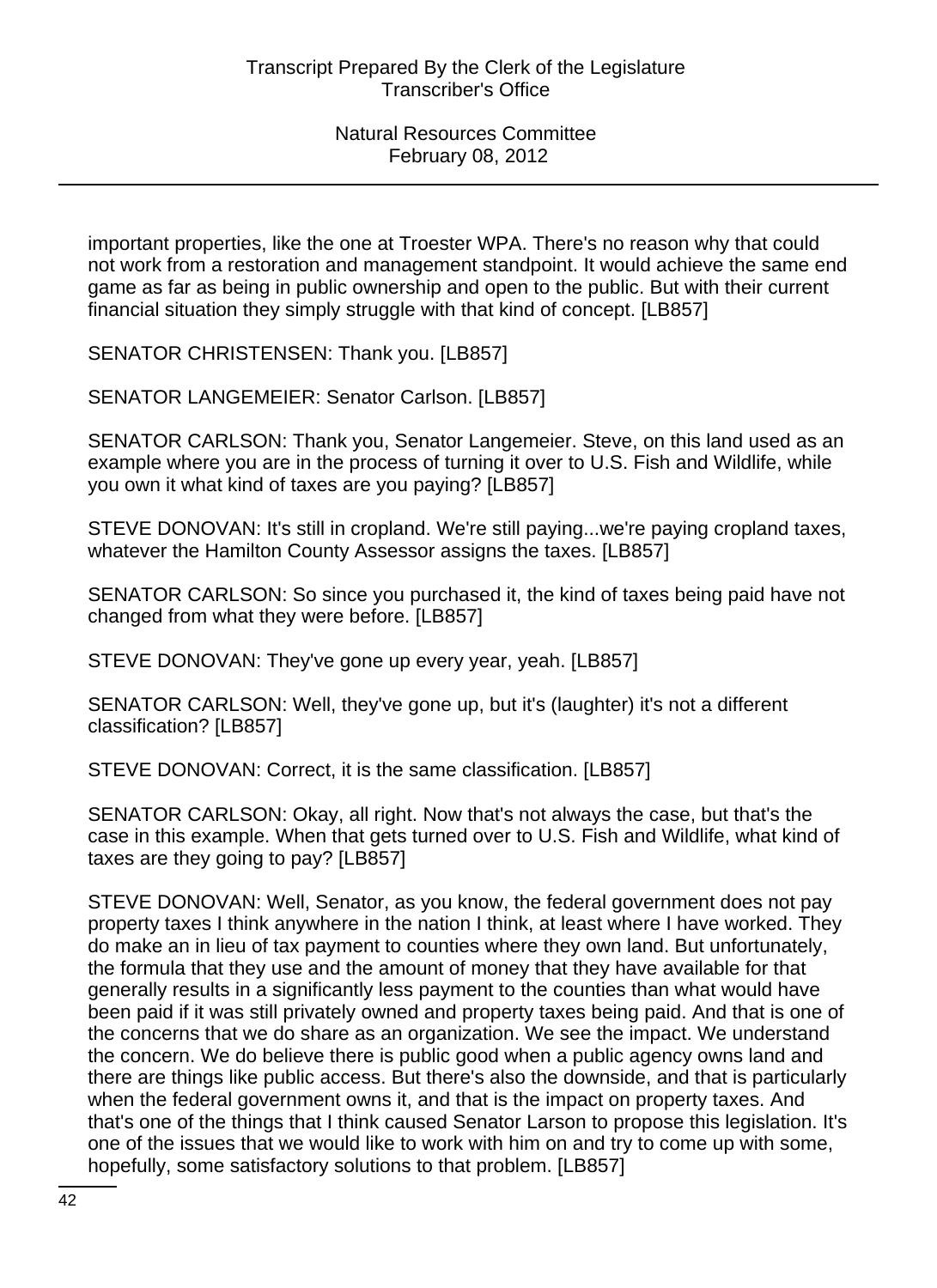SENATOR CARLSON: Well, that's one of the reasons that I came up with a bill like LB529, even though that had to do with easements. It has to do with these kind of circumstances. And what's disappointing is that you enter into agreements with U.S. Fish and Wildlife knowing that that's going to happen because an in lieu of tax means they'll pay whatever they want, which is...and you even just about said it, it may be about next to nothing. So first of all, it's good that you pay the regular taxes while you're owning that land. But it's not good after that transaction is made or transfer is made and then they just pay whatever they want to pay. So that creates a lot of bad feelings. And nobody cares for that. In Kearney County you'd mentioned that you purchased the land for \$307,000. And I think this had to do with...was this in cooperation with Tri-Basin because it... [LB857]

STEVE DONOVAN: Yes. Well, they were a partner and they now hold the easement on that property. [LB857]

SENATOR CARLSON: Okay. But it was in cooperation with Tri-Basin, so it helped them out as far as some...accounting for some water that they needed to conserve based on the Cooperative Agreement, so I don't have a qualm, any qualms with that. And...but this whole thing about taxes is a sore spot. And so, hopefully, as we go on Ducks Unlimited can really take that into effect. You know, I can be held responsible, I brought up a bill that caused a lot of discomfort. But you're the start of it. (Laughter) And so we both bear some responsibility there. But we need to be able to work these things out. And so that's...with that, thank you. [LB857]

SENATOR LANGEMEIER: Any other questions? Seeing none, thank you very much. [LB857]

STEVE DONOVAN: Thank you. [LB857]

SENATOR LANGEMEIER: Further testimony in opposition to LB857. [LB857]

SCOTT SMATHERS: Good afternoon, Chairman Langemeier, members of the committee. My name is Scott Smathers, S-c-o-t-t S-m-a-t-h-e-r-s. I'm the executive director of the Nebraska Sportsmen's Foundation. I will not create redundancy, I will just simply state a few points as to why we oppose LB857. As I sat here today, some things became clear as to what the geneses was for Senator Larson to produce LB857. And it only goes to point out from our point of view at the Nebraska Sportsmen's Foundation, the concerns he has are already being addressed by other issues that we've already started on, two and three, in fact some of those six years ago. As Senator Carlson said, there's been some meetings, some interim studies, some conversations amongst a lot of different groups that have not always been pleasant for all involved, but I do think the bottom line that has occurred and I think the greatest example is LB229 last year. It was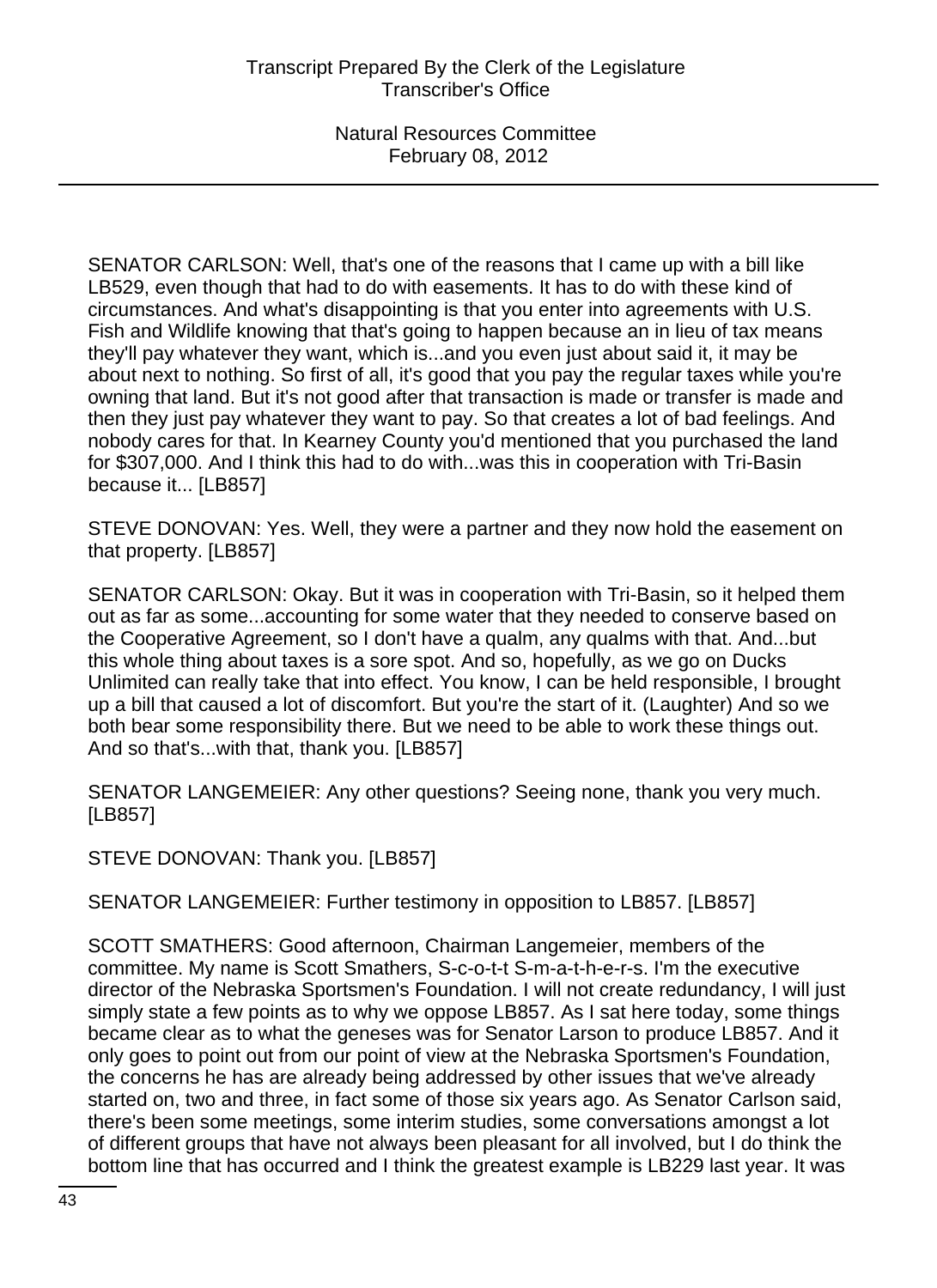# Transcript Prepared By the Clerk of the Legislature Transcriber's Office

Natural Resources Committee February 08, 2012

a very long, laborious process to come to an agreement to solve a problem that we all agree is a substantial issue for the state, is the water. We already have the Water Cash Fund. We have already committed X amount of dollars from the NET. We're continuing that process with LR314, which myself and everybody else who has testified before me has been heavily active and involved in and will continue to do so to find solutions for those fundings. The other issue that occurs is that when issues arise, anything that's of value has to change and evolve in order to remain and contain its value for the good of the people. So any easements, any NET money, any grant money that is used to purchase land is always going to have issues that arise that we need to address, review, readdress and change. And I think that the people that testified prior to us and our group all agree that we're a part of that. We can't simply sit in the corner and say we're not going to be involved in it. We have to be and we have been. I believe LB857 is a redundancy of issues that have already been addressed and will continue to be addressed. The other issue that I have is that if the true concern is supplying a cash flow to the Water Cash Fund, which I'm all in favor of, but I'd be careful with the fact of calling it...putting it back to the Water Cash Fund as a justification of oversight of revolving funds, because is not the Water Cash Fund a revolving fund or it's similar in nature. We're going to use that money for different projects at the direction of the DNR, and it's going to be in and out money. It can be considered both. Again, I would urge this committee to reject or hold LB857. Allow the process that has already been put in place over the last three to six years, LB229, LR314, LR332, LB529, to continue the process of putting and finding solutions as opposed to putting additional, redundant legislation on the books. I'll answer any questions. Thank you. [LB857]

SENATOR LANGEMEIER: Are there any questions? Just for the record, the Water Cash Fund is only an out fund, unless the Legislature puts money in. [LB857]

SCOTT SMATHERS: Which you would be doing if you're taking the money. [LB857]

SENATOR LANGEMEIER: We'd like to see it revolve, but... [LB857]

SCOTT SMATHERS: Well, but if you... [LB857]

SENATOR LANGEMEIER: We have another bill on that regard, so we might get there. (Laughter) [LB857]

SCOTT SMATHERS: I understand. [LB857]

SENATOR LANGEMEIER: Senator Carlson. [LB857]

SENATOR CARLSON: Yeah, thank you, Senator Langemeier. And, Scott, this is just a statement, because I've seen you in that position before on a different topic. And I don't think your attitude has changed, as threat may come from the outside, outside of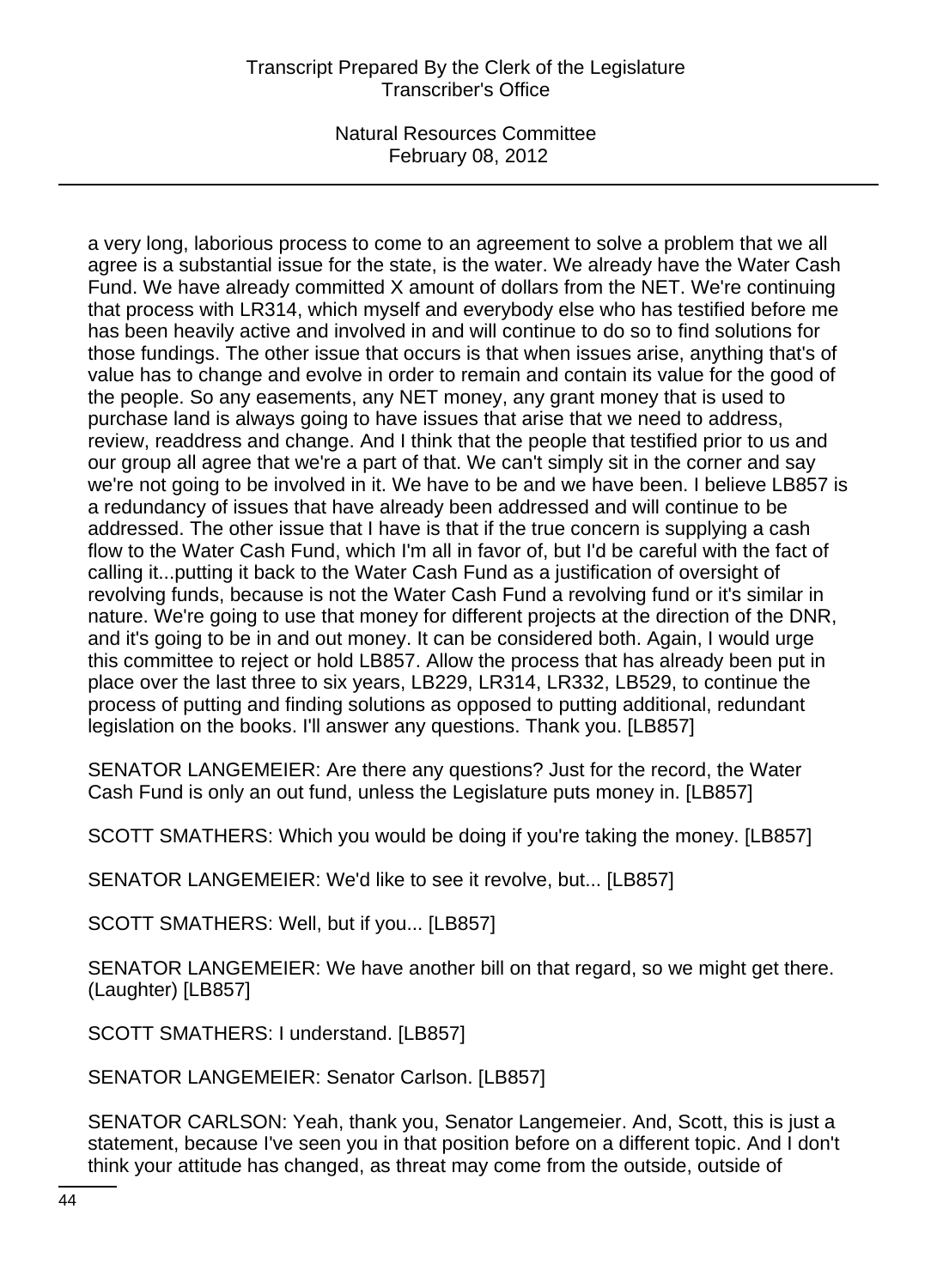Nebraska on what sportsmen do and what people in agriculture do and we sound the alarm, you're ready to go. [LB857]

SCOTT SMATHERS: One hundred and twenty percent, Senator. [LB857]

SENATOR CARLSON: Good, thank you. [LB857]

SENATOR LANGEMEIER: Senator Schilz. [LB857]

SENATOR SCHILZ: Thank you. Mr. Smathers, thanks for coming in today. I was just, you know, as we've been talking here about this bill it's come up a number of times the issue of the federal government receiving land. And I was just wondering where your constituents are on that? [LB857]

SCOTT SMATHERS: They have the same feelings that many of you have expressed. However, we'd take it maybe in a little different light, is that those federal lands do provide public access to hunters and anglers, which in turn spend money. And wherever those public lands reside those communities benefit from that money being spent. If those lands were closed, that money would be spent in different counties in different directions. So I understand the concerns in regards to federal government, believe me. I no more want them in my back pocket anymore than they already are, as you don't. But the bottom line is they do provide a valuable service for public access for hunters and anglers to go to, to spend revenue in all formats to benefit our state. Now it may not benefit that particular landowner. It may be considered small in amounts for that county, but it does provide a tax base to come back in a different avenue, in a different direction. Now I would urge...I would encourage our groups and any group to be conscience, as they have been in the last two years, of what does go on with the federal government in that regard. And I think we have been. [LB857]

SENATOR SCHILZ: Thank you. [LB857]

SENATOR LANGEMEIER: Seeing no other questions, thank you very much. Well done. Further testimony as opponent. Welcome. [LB857]

ROB SCHUPBACH: (Exhibits 14 and 15) Senator Langemeier, members of the committee, my name is Rob Schupbach, R-o-b S-c-h-u-p-b-a-c-h. I'm speaking today as supporter of the Environmental Trust and a very grateful user of Nebraska's public recreation facilities. A letter is being distributed to you now and I'd like to read it into the record. When I voted for LR24CA in 1992, it was with the understanding that the voters of Nebraska were tolerating a limited amount of gambling provided with the proceeds going to the higher purposes of educational and environmental improvement and other purposes as directed by the Legislature. When I voted for LR209CA in 2004, it was with the understanding that a limited amount of gambling would be tolerated provided that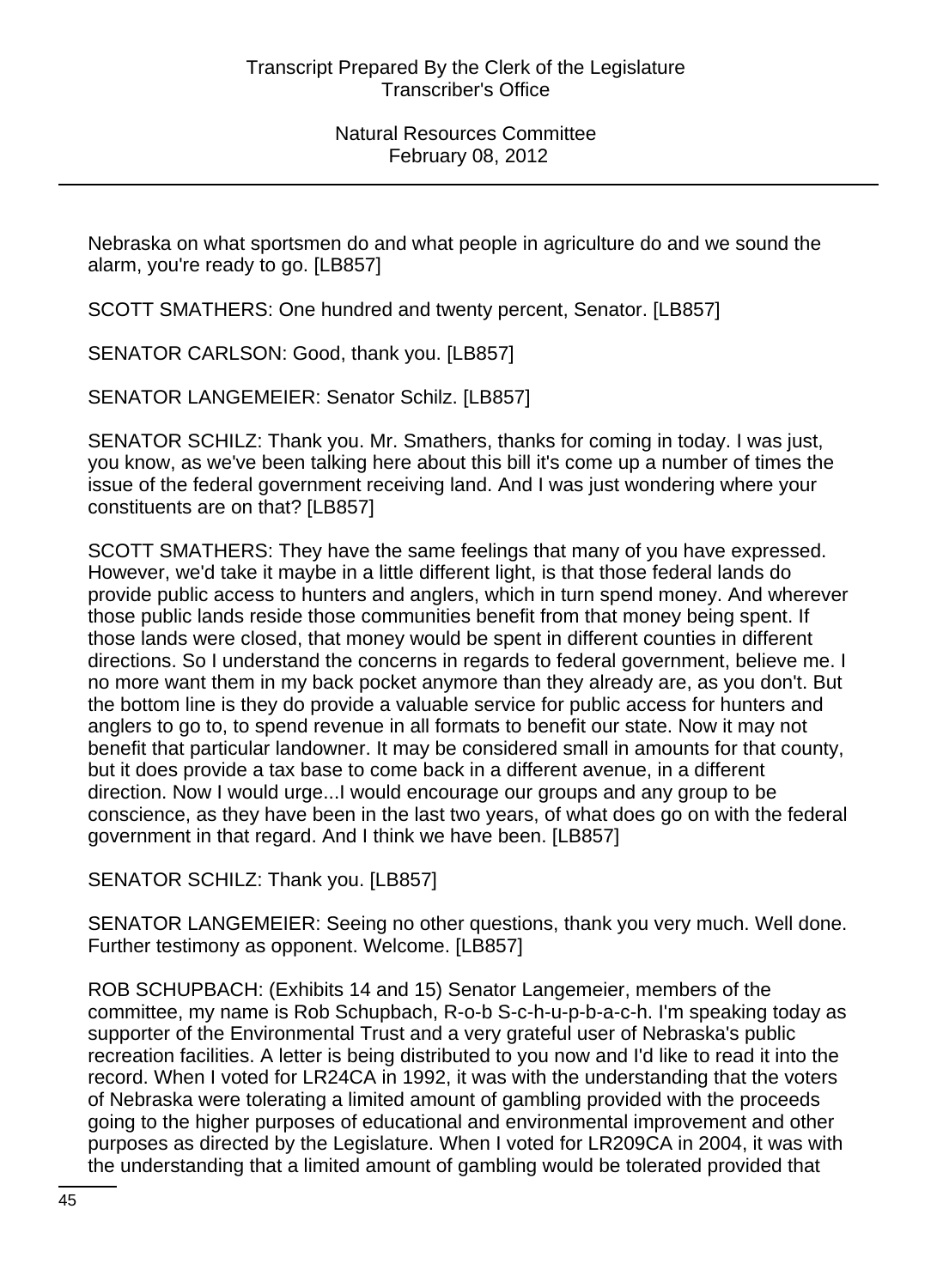## Transcript Prepared By the Clerk of the Legislature Transcriber's Office

Natural Resources Committee February 08, 2012

the proceeds go to educational improvement as the Legislature may direct. However, control of the gambling proceeds to benefit the State Fair, the Gamblers Assistance Fund, and the Nebraska Environmental Trust were elevated from the Legislature to the Nebraska Constitution as directed by the Legislature. Last year, LB229 created a bonus for the Nebraska Department of Natural Resources to aid their funding activities in the Nebraska Environmental Trust grant process and it's working. LR314 is an interim study on water need funding that is ongoing right now and is due to report in December of 2012. Legislative efforts are being made to study water funding. LB857 will not accomplish these goals, and no abuses have been identified by LB857. I'd like to ask you to please not advance LB857 out of committee. In support of my statement, I have also submitted a cover letter and an executive summary of the most recent audit of the Nebraska Environmental Trust. In the interest of time, I'd like to refer you to the cover letter. If you'd like to review the entire report, the Web address on the cover letter is the Web address of the entire report. And then I'd like to flip to the second...it's the last page, the top sentence. Our review disclosed no findings that are required to be reported under the groundwater auditing standards...under the governmental auditing standards. As I sat here, I heard Senator Larson bring forth some opinions that he tried to couch as facts. And he tried to...I heard him say that he felt that if he looked into the affairs of the Nebraska Environmental Trust he would find some abuses of funding. This report did not find any abuses of funding. With that, I'd like to close. Any questions? [LB857]

SENATOR LANGEMEIER: Very good. Are there any questions for Mr. Schupbach? Seeing none, thank you very much for your testimony. [LB857]

ROB SCHUPBACH: Thank you for your time. [LB857]

SENATOR LANGEMEIER: Well done. Further testimony in opposition. Seeing none, is there anyone who would like to testify in a neutral capacity? Seeing none, Senator Larson, you're recognized to close on LB857. [LB857]

SENATOR LARSON: Thank you, Senator Langemeier and members of the Natural Resources Committee. As I stated in my opening, I brought this bill for a number of reasons to address concerns. And I also in my opening brought forth some changes that I've been in conversation of working with. And the bill will obviously change in a substantial way to where groups won't have to repay the money they receive back, but add a little more oversight to make sure that these Trust dollars are being used in the proper way. The Nebraska Environmental Trust testified that the whole type of revolving grants they're moving away from. I still think it should go in statute to ensure oversight in the future. This board may be moving away from putting in revolving grants, but we don't know what the next board is going to do or the board after that. And I think it's our responsibility to set good policy for future generations to follow by. I would welcome any members that want to be involved in these conversations with me and any other